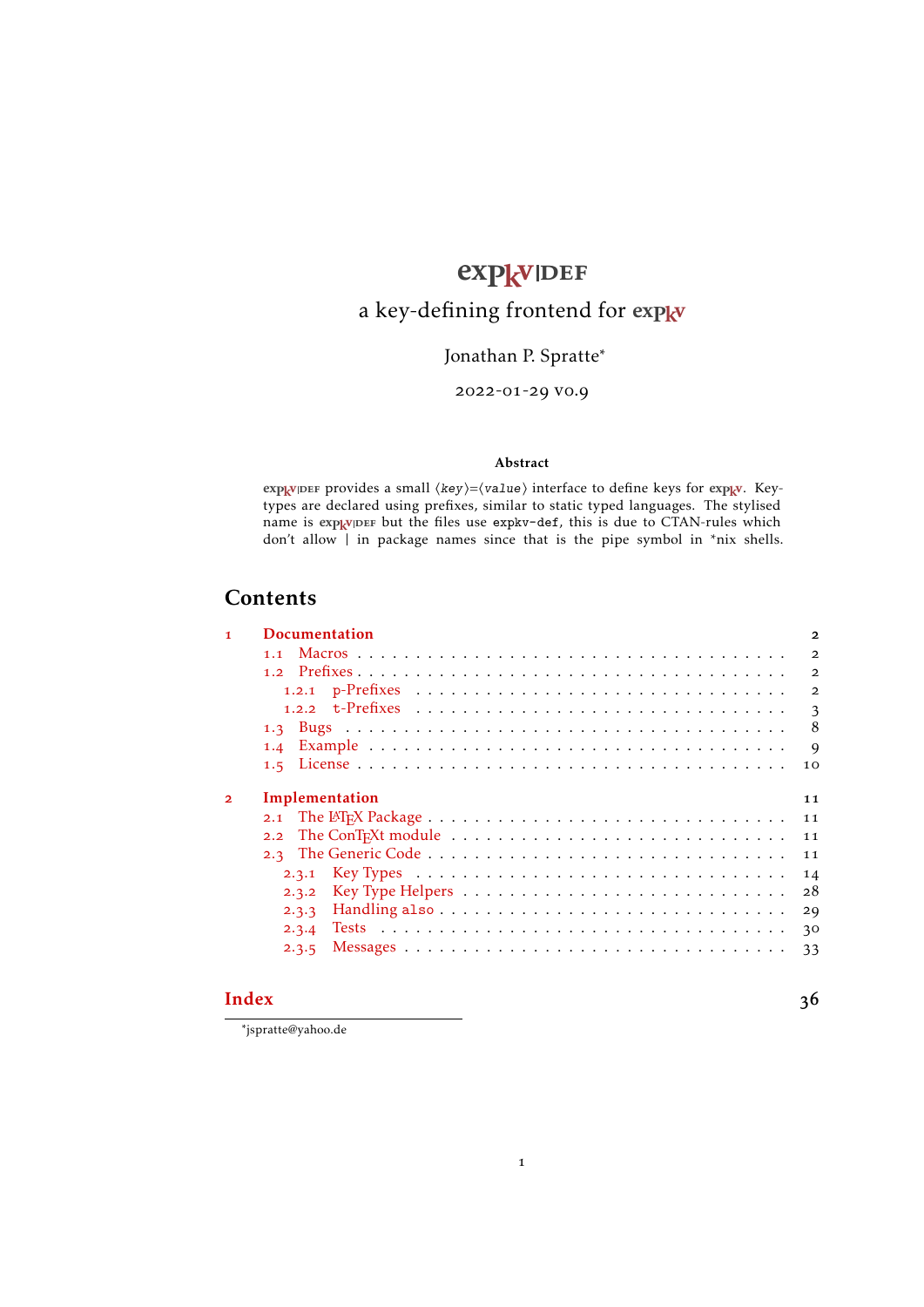## <span id="page-1-6"></span><span id="page-1-0"></span>1 Documentation

Since the trend for the last couple of years goes to defining keys for a  $\langle key \rangle = \langle value \rangle$ interface using a  $\langle key \rangle = \langle value \rangle$  interface, I thought that maybe providing such an interface for [expkv](https://github.com/Skillmon/tex_expkv) will make it more attractive for actual use, besides its unique selling points of being fully expandable, and fast and reliable. But at the same time I don't want to widen  $\exp_{\mathbf{R}} v$ 's initial scope. So here it is  $\exp_{\mathbf{R}} v$  per , go define  $\langle \text{key} \rangle = \langle \text{value} \rangle$  interfaces with  $\langle key \rangle = \langle value \rangle$  interfaces.

Unlike many of the other established  $\langle key \rangle = \langle value \rangle$  interfaces to define keys, exp<sub>kVIDEF</sub> works using prefixes instead of suffixes (*e.g.*, .tl\_set:N of l3keys) or directory like handlers (e.g., / store in of pgfkeys). This was decided as a personal preference, more over in T<sub>E</sub>X parsing for the first space is way easier than parsing for the last one.  $exp[x]DE$  sprefixes are sorted into two categories: p-type, which are equivalent to  $Tr[X]$ 's prefixes like \long, and t-type defining the type of the key. For a description of the available p-prefixes take a look at [subsubsection](#page-1-3) 1.2.1, the t-prefixes are described in [subsubsection](#page-2-0) 1.2.2.

exp<sub>kVIDEF</sub> is usable as generic code, as a LAT<sub>E</sub>X package, and as a ConT<sub>E</sub>Xt module. It'll automatically load  $\exp_{\mathbf{k}} v$  in the same mode as well. To use it, just use one of

*\input expkv−def % plainTeX \usepackage*{ *expkv−def* } *% LaTeX \usemodule* [ *expkv−def* ] *% ConTeXt*

#### <span id="page-1-1"></span>1.1 Macros

Apart from version and date containers there is only a single user-facing macro, and that should be used to define keys.

<span id="page-1-5"></span>\ekvdefinekeys

\ekvdefinekeys{⟨set⟩}{⟨key⟩=⟨value⟩, ...}

In  $\langle set \rangle$ , define  $\langle key \rangle$  to have definition  $\langle value \rangle$ . The general syntax for  $\langle key \rangle$  should be

⟨prefix⟩ ⟨name⟩

Where  $\langle prefix \rangle$  is a space separated list of optional p-type prefixes followed by one t-type prefix. The syntax of ⟨value⟩ is dependent on the used t-prefix.

\ekvdVersion

<span id="page-1-4"></span>\ekvdDate These two macros store the version and date of the package.

#### <span id="page-1-2"></span>1.2 Prefixes

As already said there are p-prefixes and t-prefixes. Not every p-prefix is allowed for all t-prefixes.

#### <span id="page-1-3"></span>1.2.1 **p**-Prefixes

The two p-type prefixes long and protected are pretty simple by nature, so their description is pretty simple. They affect the  $\langle \text{key} \rangle$  at use-time, so omitting long doesn't mean that a  $\text{definition}$  can't contain a \par token, only that the  $\langle \text{key} \rangle$  will not accept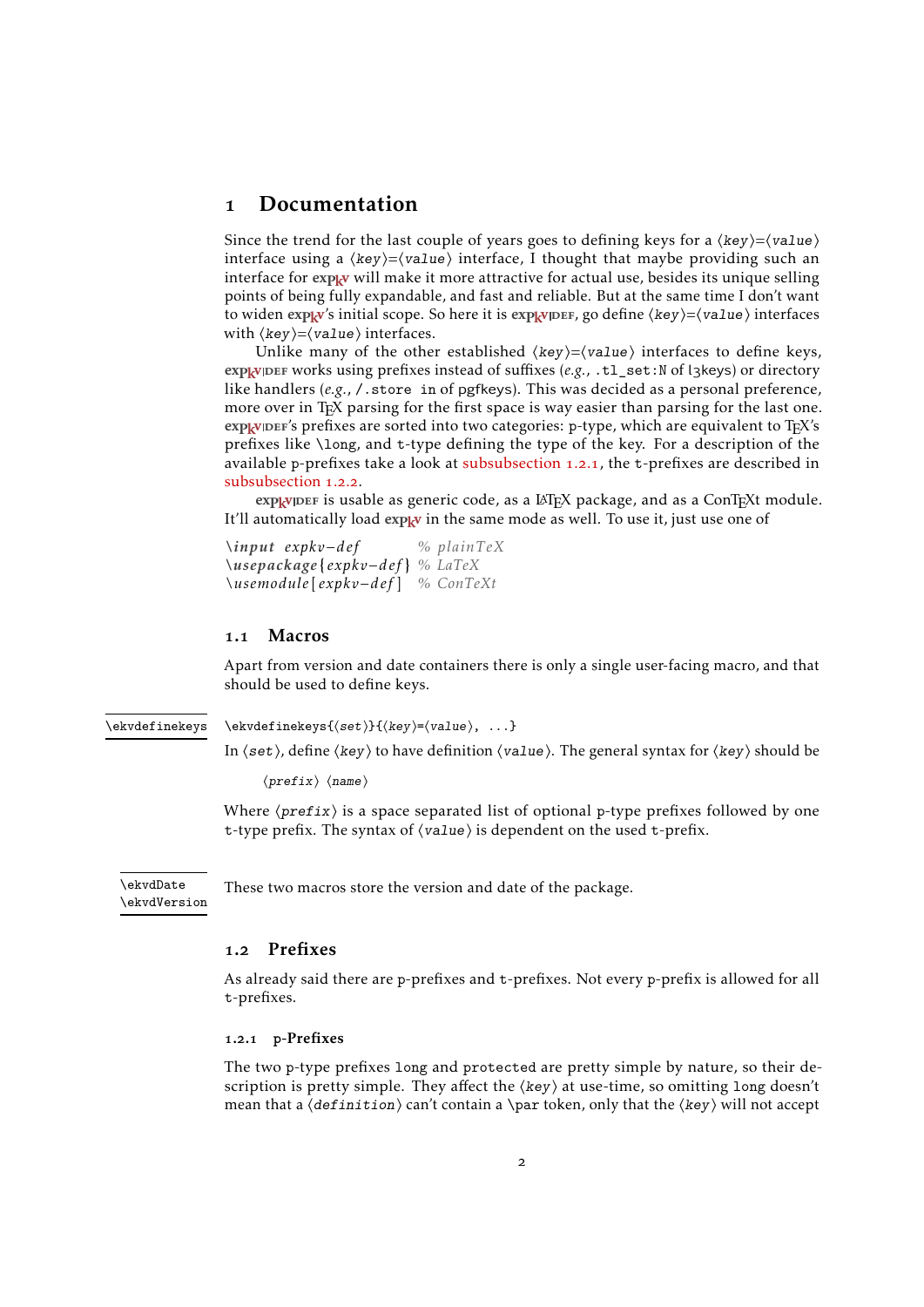<span id="page-2-1"></span>a \par in  $\{value\}$ . On the other hand new and also might be simple on first sight as well, but their rules are a bit more complicated.

The following key type will be *added* to an existing ⟨key⟩'s definition. You can't add a type taking an argument at use time to an existing key which doesn't take an argument and vice versa. Also you'll get an error if you try to add an action which isn't allowed to be either long or protected to a key which already is long or protected (the opposite order would be suboptimal as well, but can't be really captured with the current code). also

A key already defined as long or protected will stay long or protected, but you can as well add long or protected with the also definition.

As a small example, suppose you want to create a boolean key, but additionally to setting a boolean value you want to execute some more code as well, you can use the following

```
\ekvdefinekeys { also −example }
  {
     bool key = \ifmybool
    , also code key = \domystuff {#1}
  }
```
If you use also on a choice, bool, invbool, or boolpair key it is tried to determine if the key already is of one of those types. If this test is true the declared choices will be added to the possible choices but the key's definition will not be changed other than that. If that wouldn't have been done, the callbacks of the different choices could get called multiple times.

The following key will be defined \protected. Note that key-types which can't be defined expandable will always use \protected. protected protect

long The following key will be defined \long.

The following key must be new (so previously undefined). An error is thrown if it is already defined and the new definition is ignored. new only asserts that there are no conflicts between NoVal keys and other NoVal keys or value taking keys and other value taking keys. For example you can use the following without an error: new

*\ekvdefinekeys* {*new−example* }

```
code key = \d{dom}ystuffwitharg{\#1},new noval key = \domystuffwithoutarg
}
```
#### <span id="page-2-0"></span>1.2.2 **t**-Prefixes

{

Since the p-type prefixes apply to some of the t-prefixes automatically but sometimes one might be disallowed we need some way to highlight this behaviour. In the following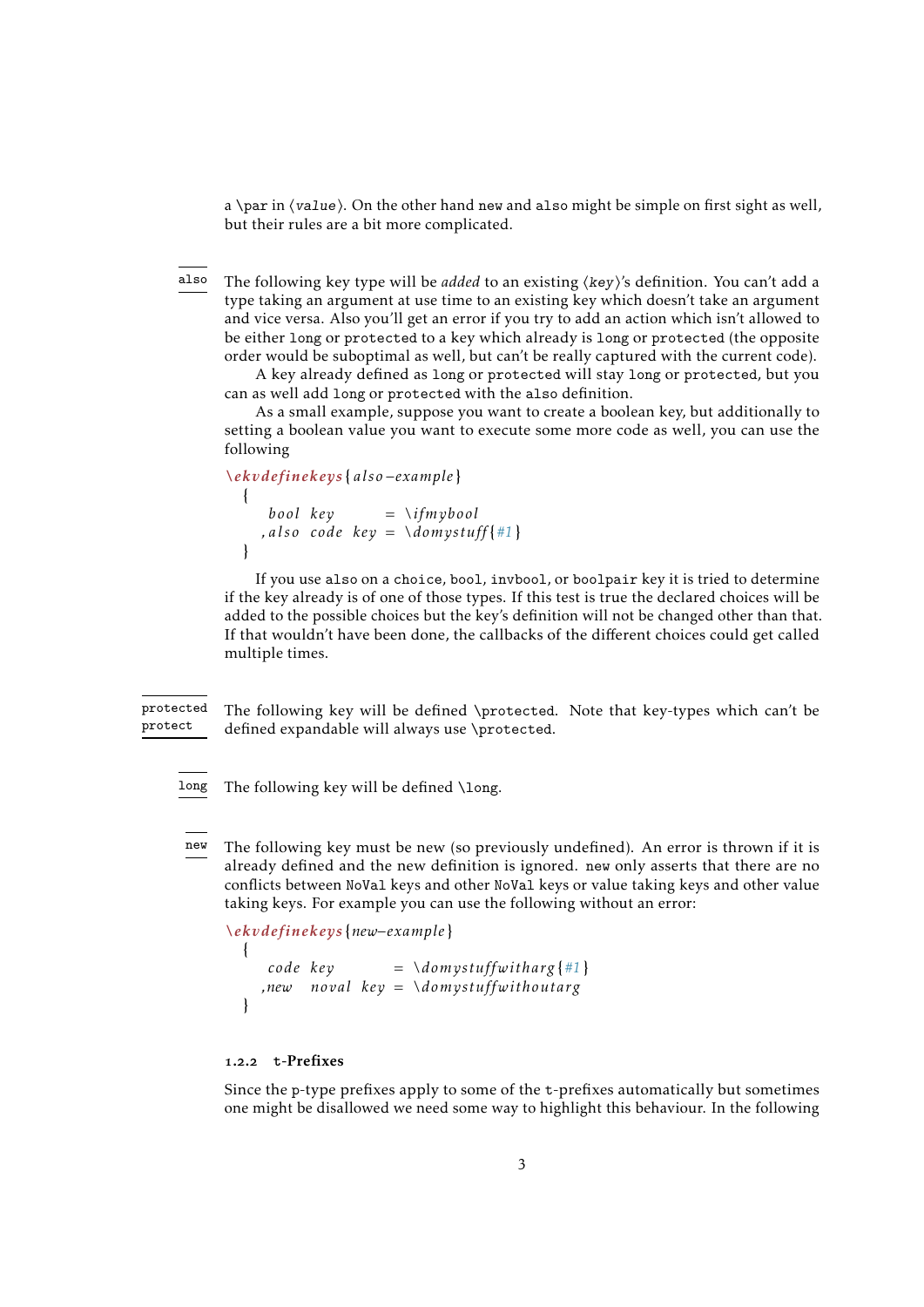<span id="page-3-2"></span>an enforced prefix will be printed black (protected), allowed prefixes will be grey (protected), and disallowed prefixes will be red (protected). This will be put flushright in the syntax showing line.

code  $\langle key \rangle = \{ \langle definition \rangle \}$  new also protected long Define  $\langle \text{key} \rangle$  to expand to  $\langle \text{definition} \rangle$ . The  $\langle \text{key} \rangle$  will require a  $\langle \text{value} \rangle$  for which you can use #1 inside ⟨definition⟩. The ecode variant will fully expand ⟨definition⟩ inside an \edef. code ecode noval  $\langle key \rangle = \{ \langle definition \rangle \}$  new also protected long The noval type defines  $\langle \text{key} \rangle$  to expand to  $\langle \text{definition} \rangle$ . The  $\langle \text{key} \rangle$  will not take a ⟨value⟩. enoval fully expands ⟨definition⟩ inside an \edef. noval enoval default  $\langle key \rangle = \{ \langle definition \rangle \}$  new also protected long This serves to place a default  $\langle value \rangle$  for a  $\langle key \rangle$  that takes an argument, the  $\langle key \rangle$  can be of any argument-grabbing kind, and when used without a ⟨value⟩ it will be passed ⟨definition⟩ instead. The qdefault variant will expand the ⟨key⟩'s code once, so will be slightly quicker, but not change if you redefine ⟨key⟩. odefault is just another name for qdefault. The fdefault version will expand the key code until a non-expandable token or a space is found, a space would be gobbled.<sup>[1](#page-3-0)</sup> The edefault on the other hand fully expands the  $\langle \text{key} \rangle$ -code with  $\langle \text{definition} \rangle$  as its argument inside of an  $\text{def.}$ default qdefault odefault fdefault edefault initial  $\langle key \rangle = {\langle value \rangle}$ initial ⟨key⟩ With initial you can set an initial  $\langle value \rangle$  for an already defined argument taking ⟨key⟩. It'll just call the key-macro of ⟨key⟩ and pass it ⟨value⟩. The einitial variant will expand  $\langle value \rangle$  using an \edef expansion prior to passing it to the key-macro and the oinitial variant will expand the first token in ⟨value⟩ once. finitial will expand initial oinitial finitial einitial

> $\langle$ value $\rangle$  until a non-expandable token or a space is found, a space would be gobbled.<sup>[2](#page-3-1)</sup> If you don't provide a value (and no equals sign) a noval  $\langle \text{key} \rangle$  of the same name is called once (or, if you specified a default for a value taking key that would be used).

<span id="page-3-0"></span><sup>&</sup>lt;sup>1</sup>For those familiar with T<sub>E</sub>X-coding: This uses a \romannumeral-expansion.

<span id="page-3-1"></span><sup>2</sup>Again using \romannumeral.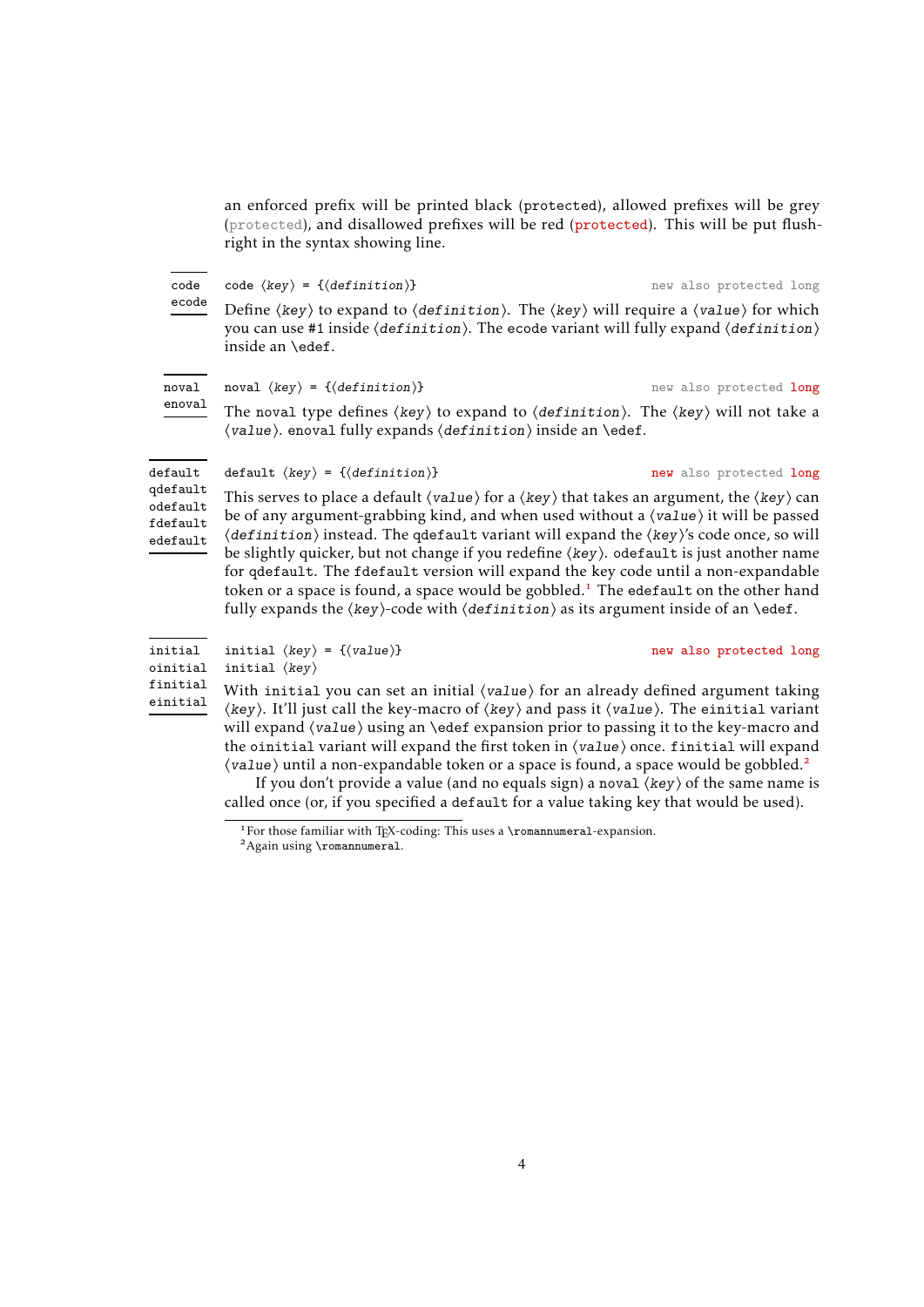#### bool gbool boolTF gboolTF

invbool ginvbool invboolTF

#### The  $\langle cs \rangle$  should be a single control sequence, such as \iffoo. This will define  $\langle key \rangle$  to be a boolean key, which only takes the values true or false and will throw an error for other values. If the key is used without a  $\langle value \rangle$  it'll have the same effect as if you use ⟨key⟩=true. bool and gbool will behave like TEX-ifs so either be \iftrue or \iffalse. The boolTF and gboolTF variants will both take two arguments and if true the first will be used else the second, so they are always either \@firstoftwo or \@secondoftwo. The variants with a leading g will set the control sequence globally, the others locally. If  $\langle cs \rangle$ is not yet defined it'll be initialised as the false version. Note that the initialisation is *not* done with \newif, so you will not be able to do \footrue outside of the  $\langle key \rangle = \langle value \rangle$ interface, but you could use \newif yourself. Even if the ⟨key⟩ will not be \protected the commands which execute the true or false choice will be, so the usage should be safe in an expansion context (*e.g.*, you can use edefault  $\langle key \rangle$  = false without an issue to change the default behaviour to execute the false choice). Internally a bool  $\langle \text{key} \rangle$  is the same as a choice key which is set up to handle true and false as choices.

<span id="page-4-0"></span>bool  $\langle key \rangle = \langle cs \rangle$  new also protected long

These are inverse boolean keys, they behave like bool and friends but set the opposite meaning to the macro  $\langle cs \rangle$  in each case. So if key=true is used invbool will set  $\langle cs \rangle$  to \iffalse and vice versa.

bool  $\langle key \rangle = \langle cs \rangle$  new also protected long

**boolpair**  $\langle key \rangle = \langle cs_1 \rangle \langle cs_2 \rangle$  new also protected long The boolpair key type behaves like both bool and invbool, the  $\langle cs_1 \rangle$  will be set to the meaning according to the rules of bool, and  $\langle cs_2 \rangle$  will be set to the opposite. boolpair gboolpair boolpairTF gboolpairTF

store estore gstore

The  $\langle cs \rangle$  should be a single control sequence, such as \foo. This will define  $\langle key \rangle$  to store  $\langle$ value $\rangle$  inside of the control sequence. If  $\langle cs \rangle$  isn't yet defined it will be initialised as empty. The variants behave similarly to their \def, \edef, \gdef, and \xdef counterparts, but store and gstore will allow you to store macro parameters inside of them by using \unexpanded.

data  $\langle key \rangle = \langle cs \rangle$  new also protected long data edata

The  $\langle cs \rangle$  should be a single control sequence, such as \foo. This will define  $\langle key \rangle$  to store  $\langle$ value $\rangle$  inside of the control sequence. But unlike the store type, the macro  $\langle cs \rangle$  will be a switch at the same time, it'll take two arguments and if ⟨key⟩ was used expands to the first argument followed by  $\langle value \rangle$  in braces, if  $\langle key \rangle$  was not used  $\langle cs \rangle$  will expand to the second argument (so behave like \@secondoftwo). The idea is that with this type you can define a key which should be typeset formatted. The edata and xdata variants will fully expand  $\langle value \rangle$ , the gdata and xdata variants will store  $\langle value \rangle$  inside  $\langle cs \rangle$ globally. The p-prefixes will only affect the key-macro,  $\langle cs \rangle$  will always be expandable and \long.

dataT  $\langle key \rangle = \langle cs \rangle$  new also protected long dataT

Just like data, but instead of  $\langle cs \rangle$  grabbing two arguments it'll only grab one, so by default it'll behave like \@gobble, and if a  $\langle value \rangle$  was given to  $\langle key \rangle$  the  $\langle cs \rangle$  will behave like \@firstofone appended by {⟨value⟩}. edataT gdataT xdataT

ginvboolTF

## store  $\langle key \rangle = \langle cs \rangle$  new also protected long

# xstore

gdata xdata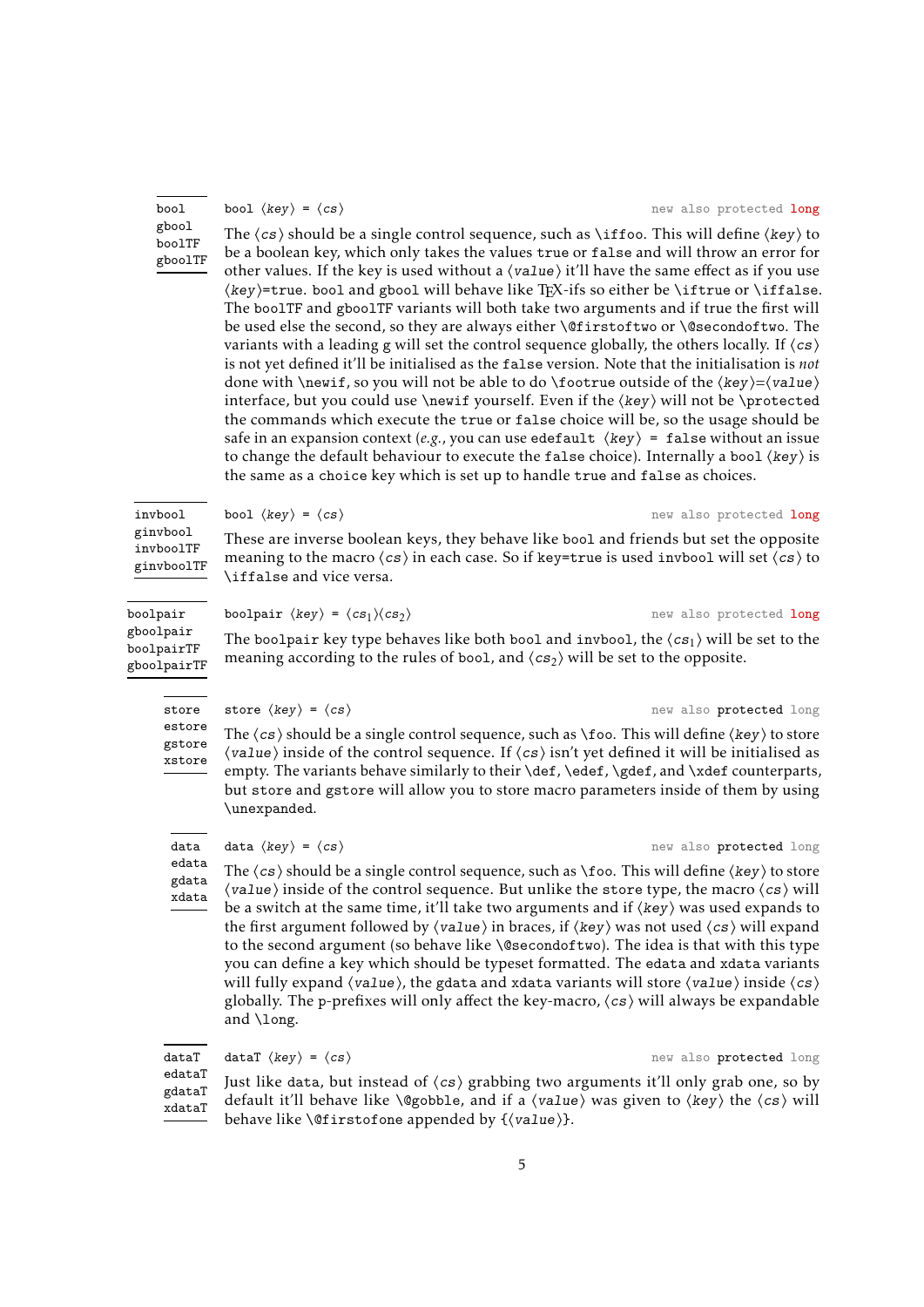| edimen<br>gdimen<br>xdimen                                                | The $\langle cs \rangle$ should be a single control sequence, such as $\setminus$ foo. This is just like int but uses<br>a dimen register, \newdimen and \dimexpr instead.                                                                                                                                                                                                                                                                                                                                                                  |                         |
|---------------------------------------------------------------------------|---------------------------------------------------------------------------------------------------------------------------------------------------------------------------------------------------------------------------------------------------------------------------------------------------------------------------------------------------------------------------------------------------------------------------------------------------------------------------------------------------------------------------------------------|-------------------------|
| skip                                                                      | skip $\langle key \rangle = \langle cs \rangle$                                                                                                                                                                                                                                                                                                                                                                                                                                                                                             | new also protected long |
| eskip<br>gskip<br>xskip                                                   | The $\langle cs \rangle$ should be a single control sequence, such as $\setminus$ foo. This is just like int but uses<br>a skip register, \newskip and \glueexpr instead.                                                                                                                                                                                                                                                                                                                                                                   |                         |
| toks                                                                      | toks $\langle key \rangle = \langle cs \rangle$                                                                                                                                                                                                                                                                                                                                                                                                                                                                                             | new also protected long |
| gtoks<br>apptoks<br>gapptoks<br>$\operatorname{\textsf{pre}}$<br>gpretoks | The $\langle cs \rangle$ should be a single control sequence, such as $\setminus$ foo. Store $\langle value \rangle$ inside of<br>a toks-register. The g variants use \global, the app variants append $\langle value \rangle$ to the<br>contents of that register, the pre variants will prepend $\langle value \rangle$ . If $\langle cs \rangle$ is not yet defined<br>it will be initialised with \newtoks.                                                                                                                             |                         |
| box                                                                       | box $\langle key \rangle = \langle cs \rangle$                                                                                                                                                                                                                                                                                                                                                                                                                                                                                              | new also protected long |
| gbox                                                                      | The $\langle cs \rangle$ should be a single control sequence, such as \foo. Typesets $\langle value \rangle$ into a<br>\hbox and stores the result in a box register. The boxes are colour safe. explouse doesn't<br>provide a vbox type.                                                                                                                                                                                                                                                                                                   |                         |
| meta                                                                      | meta $\langle key \rangle = \{\langle key \rangle = \langle value \rangle, \dots\}$                                                                                                                                                                                                                                                                                                                                                                                                                                                         | new also protected long |
|                                                                           | This key type can set other keys, you can access the (value) which was passed to<br>$\langle key \rangle$ inside the $\langle key \rangle = \langle value \rangle$ list with #1. It works by calling a sub- $\langle$ ekvset on the<br>$\langle key \rangle = \langle value \rangle$ list, so a set key will only affect that $\langle key \rangle = \langle value \rangle$ list and not the<br>current \ekvset. Since it runs in a separate \ekvset you can't use \ekvsneak using keys<br>or similar macros in the way you normally could. |                         |
| nmeta                                                                     | nmeta $\langle key \rangle = \{\langle key \rangle = \langle value \rangle, \dots\}$                                                                                                                                                                                                                                                                                                                                                                                                                                                        | new also protected long |
|                                                                           | This key type can set other keys, the difference to meta is, that this key doesn't take a<br>value, so the $\langle key \rangle = \langle value \rangle$ list is static.                                                                                                                                                                                                                                                                                                                                                                    |                         |
| smeta                                                                     | smeta $\langle key \rangle = \{\langle set \rangle\} \{\langle key \rangle = \langle value \rangle, \dots\}$                                                                                                                                                                                                                                                                                                                                                                                                                                | new also protected long |
|                                                                           | Yet another meta variant. An smeta key will take a (value) which you can ac-                                                                                                                                                                                                                                                                                                                                                                                                                                                                |                         |

<span id="page-5-0"></span> $int \langle key \rangle = \langle cs \rangle$  new also protected long The  $\langle cs \rangle$  should be a single control sequence, such as \foo. An int key will be a TEXcount register. If  $\langle cs \rangle$  isn't defined yet, \newcount will be used to initialise it. The eint

dimen  $\langle key \rangle = \langle cs \rangle$  new also protected long

Yet another meta variant. An smeta key will take a (value) which you can access using #1, but it sets the ⟨key⟩=⟨value⟩ list inside of ⟨set⟩, so is equal to \ekvset{⟨set⟩}{⟨key⟩=⟨value⟩, ...}.

| snmeta snmeta $\langle key \rangle = \{\langle set \rangle\}\{\langle key \rangle = \langle value \rangle, \ldots\}$ | new also protected long |
|----------------------------------------------------------------------------------------------------------------------|-------------------------|
| And the last meta variant, snmeta is a combination of smeta and nmeta. It doesn't take                               |                         |

an argument and sets the  $\langle key \rangle = \langle value \rangle$  list inside of  $\langle set \rangle$ .

and xint versions will use \numexpr to allow basic computations in their  $\{value\}$ . The gint and xint variants set the register globally.

dimen

int eint gint xint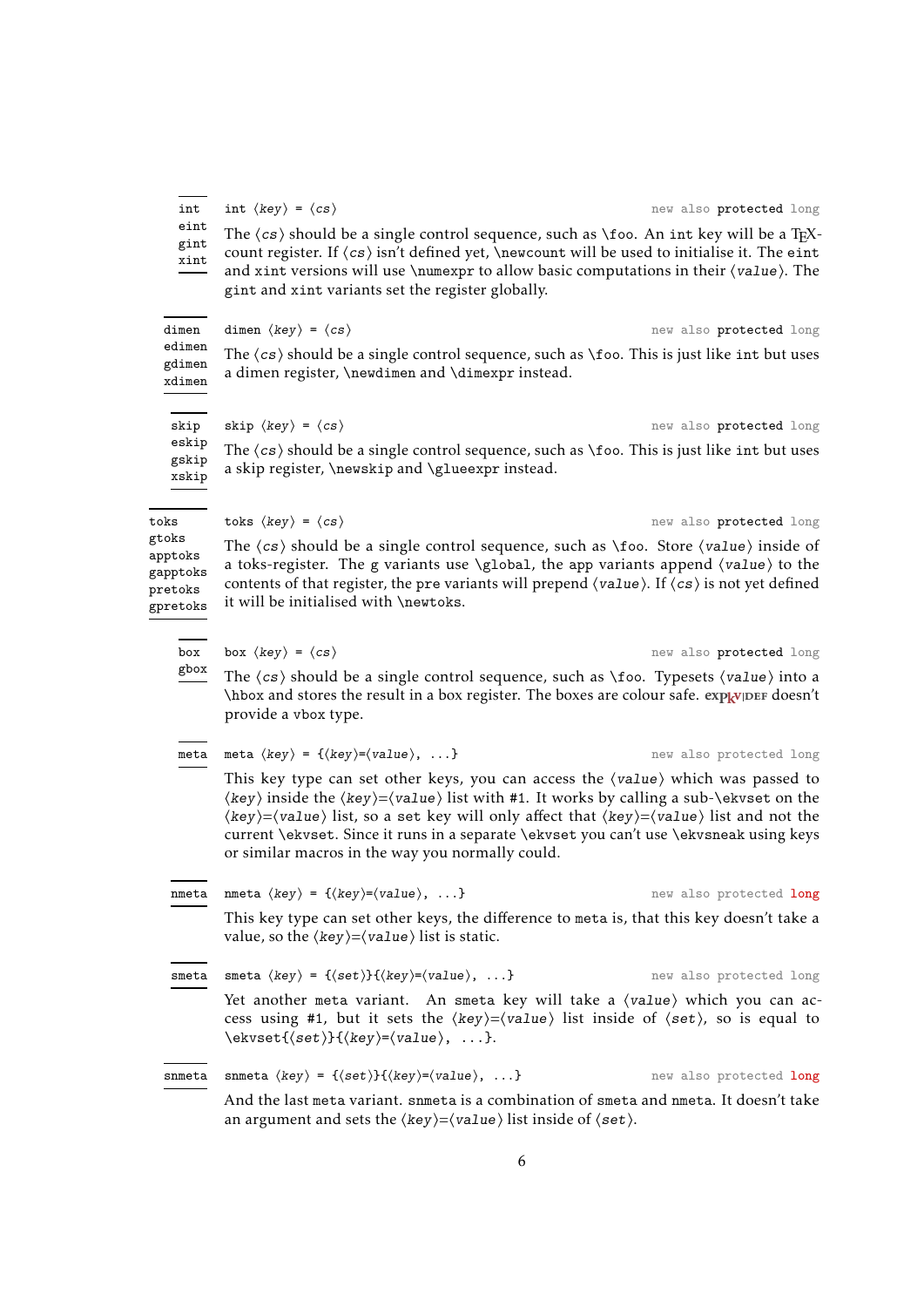#### set

#### <span id="page-6-0"></span>set  $\langle key \rangle = \{ \langle set \rangle \}$  new also protected long

This will define  $\langle \text{key} \rangle$  to change the set of the current \ekvset invocation to  $\langle \text{set} \rangle$ . You can omit  $\langle set \rangle$  (including the equals sign), which is the same as using set  $\langle key \rangle$  = {⟨key⟩}. The created set key will not take a ⟨value⟩. Note that just like in [expkv](https://github.com/Skillmon/tex_expkv) it'll not be checked whether  $\langle set \rangle$  is defined and you'll get a low-level T<sub>E</sub>X error if you use an undefined ⟨set⟩.

#### choice  $\langle key \rangle = \{ \langle value \rangle = \langle definition \rangle, \ldots \}$  new also protected long choice

Defines  $\langle \text{key} \rangle$  to be a choice key, meaning it will only accept a limited set of values. You should define each possible  $\langle value \rangle$  inside of the  $\langle value \rangle = \langle definition \rangle$  list. If a defined  $\langle value \rangle$  is passed to  $\langle key \rangle$  the  $\langle definition \rangle$  will be left in the input stream. You can make individual values protected inside the  $\langle value \rangle = \langle definition \rangle$  list. By default a choice key is expandable, an undefined  $\langle value \rangle$  will throw an error in an expandable way (but see the unknown-choice prefix). You can add additional choices after the  $\langle \text{key} \rangle$ was created by using choice again for the same  $\langle key \rangle$ , redefining choices is possible the same way, but there is no interface to remove certain choices.

#### choice-store

choice-store  $\langle key \rangle = \langle cs \rangle$ { $\langle value \rangle$ , ...} new also protected long

This is defines a special type of choice key that'll store the given choice inside the macro ⟨cs⟩ (so ⟨cs⟩ should be a single control sequence name such as \foo). Since storing inside a macro can't be done expandably every choice-code is \protected, you might define the choice-store key itself as protected as well if you want. Since the definition of each choice is predefined with this key type the choice list should just be a comma separated list of valid choices.

This means that the following choice and choice-store keys are equivalent at use time:

```
\newcommand∗\mya{ }
\ekvdefinekeys { example }
  {
      choice key<sup>1</sup> = {a=\det\max\{a\}, b=\det\max\{b\}, c=\det\max\{c\}}
     , choice −store key2 = \mya{a , b , c }
  }
```
#### choice-enum

choice-enum  $\langle key \rangle = \langle cs \rangle$ { $\langle value \rangle$ , ...} new also protected long

This is similar to choice-store, the differences are:  $\langle cs \rangle$  should be a count-register or is initialised as such if the  $\langle \sigma \rangle$  is undefined (via \newcount); instead of the value the position of the value in the given list is stored in this register (zero-based).

This means that the following choice and choice-enum keys are equivalent at use time:

```
\newcount\myb
\ekvdefinekeys { example }
  {
     choice key1 = {a={\myb=0 } , b={\myb=1 } , c={\myb=2 } }
    , choice −enum key2 = \myb{a , b , c }
  }
```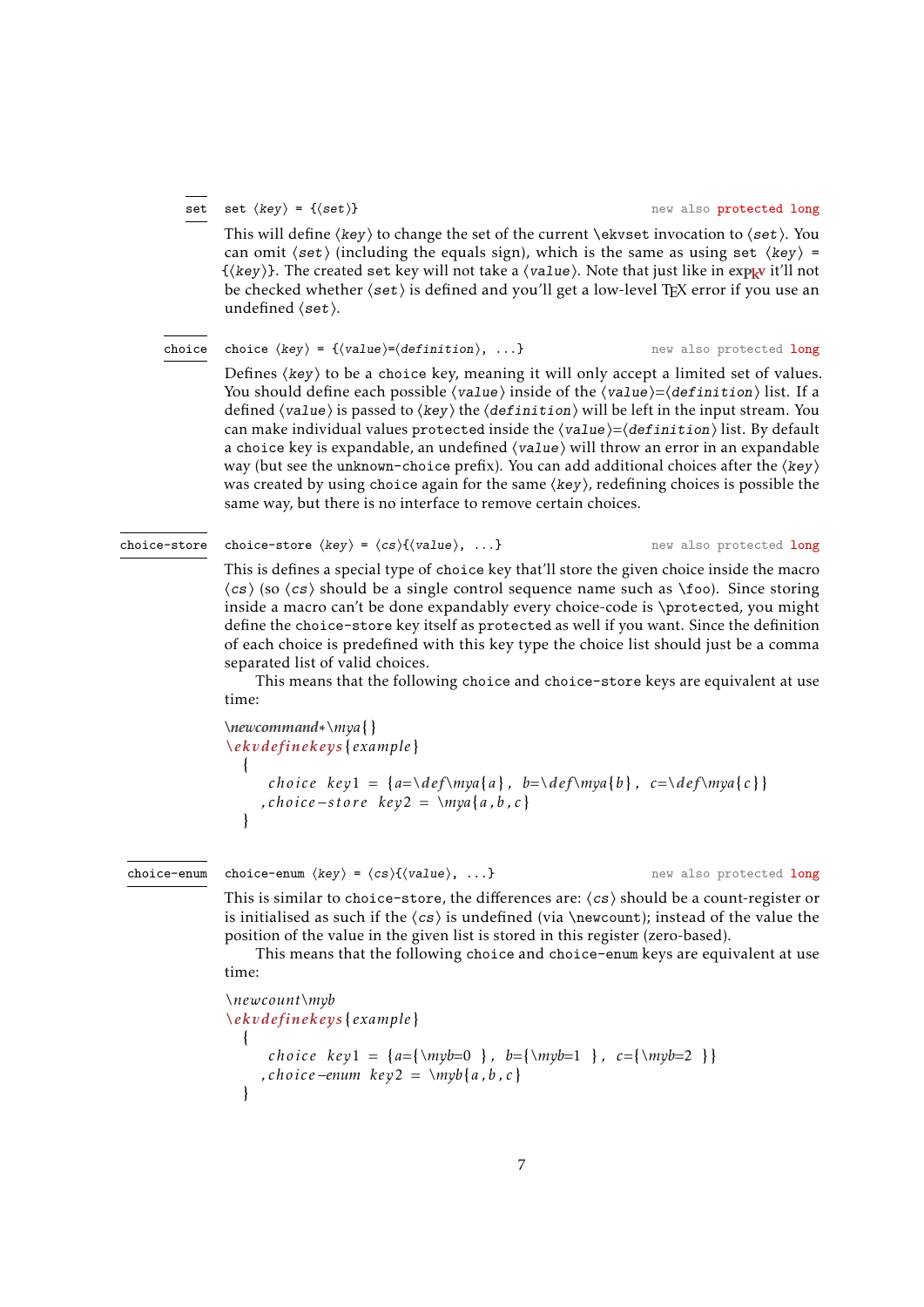<span id="page-7-2"></span>

| unknown-choice                      | unknown-choice $\langle key \rangle = \{ \langle definition \rangle \}$                                                                                                                                                                                                                                                                                                                                                                                                                                                            | new also protected long |
|-------------------------------------|------------------------------------------------------------------------------------------------------------------------------------------------------------------------------------------------------------------------------------------------------------------------------------------------------------------------------------------------------------------------------------------------------------------------------------------------------------------------------------------------------------------------------------|-------------------------|
|                                     | By default an unknown (value) passed to a choice or bool key will throw an error.<br>However, with this prefix you can define an alternative action which should be executed<br>if $\langle key \rangle$ received an unknown choice. In $\langle definition \rangle$ you can refer to the choice which<br>was passed in with #1.                                                                                                                                                                                                   |                         |
| unknown <sub>  </sub> code          | unknown code = $\{\langle definition \rangle\}$                                                                                                                                                                                                                                                                                                                                                                                                                                                                                    | new also protected long |
|                                     | By default expl w throws errors when it encounters unknown keys in a set. With the<br>unknown prefix you can define handlers that deal with undefined keys, instead of a $\langle \text{key} \rangle$<br>name you have to specify a subtype for this prefix, here the subtype is code.<br>With unknown code the $\langle definition \rangle$ is used for unknown keys which were pro-<br>vided a value (so corresponds to \ekvdefunknown), you can access the key name with #1<br>and the value with #2.3                          |                         |
| $unknown_1$ noval                   | unknown noval = $\{\langle definition \rangle\}$                                                                                                                                                                                                                                                                                                                                                                                                                                                                                   | new also protected long |
|                                     | This is like unknown code but uses $\langle definition \rangle$ for unknown keys to which no value<br>was passed (so corresponds to \ekvdefunknownNoVa1). You can access the key name with<br>#1.                                                                                                                                                                                                                                                                                                                                  |                         |
| unknown <sub>D</sub> redirect-code  | unknown redirect-code = { $\{set\text{-list}\}$ }                                                                                                                                                                                                                                                                                                                                                                                                                                                                                  | new also protected long |
|                                     | This uses a predefined action for unknown code. Instead of throwing an error, it is tried<br>to find the $\langle \text{key} \rangle$ in each $\langle \text{set} \rangle$ in the comma separated $\langle \text{set-list} \rangle$ . The first found<br>match will be used and the remaining options from the list discarded. If the $\langle \text{key} \rangle$ isn't<br>found in any $\langle set \rangle$ an expandable error will be thrown eventually. Internally exp <sub>k</sub> v's<br>\ekvredirectunknown will be used. |                         |
| unknown <sub>D</sub> redirect-noval | unknown redirect-noval = { $\langle set-list \rangle$ }                                                                                                                                                                                                                                                                                                                                                                                                                                                                            | new also protected long |
|                                     | This behaves just like unknown redirect-code but will set up means to forward keys<br>for unknown noval. Internally explv's \ekvredirectunknownNoVal will be used.                                                                                                                                                                                                                                                                                                                                                                 |                         |
| unknown redirect                    | unknown redirect = { $\{set$ -list}}                                                                                                                                                                                                                                                                                                                                                                                                                                                                                               | new also protected long |
|                                     | This is a short cut to apply both, unknown redirect-code and unknown redirect-noval,<br>as a result you might get doubled error messages, one from each.                                                                                                                                                                                                                                                                                                                                                                           |                         |
|                                     | <b>Bugs</b><br>1.3                                                                                                                                                                                                                                                                                                                                                                                                                                                                                                                 |                         |
|                                     | I don't think there are any (but every developer says that), if you find some please let me                                                                                                                                                                                                                                                                                                                                                                                                                                        |                         |

<span id="page-7-0"></span>know, either via the email address on the first page or on GitHub: [https://github.com/](https://github.com/Skillmon/tex_expkv-def) [Skillmon/tex\\_expkv-def](https://github.com/Skillmon/tex_expkv-def)

<span id="page-7-1"></span><sup>3</sup>There is some trickery involved to get this more intuitive argument order without any performance hit if you compare this to \ekvdefunknown directly.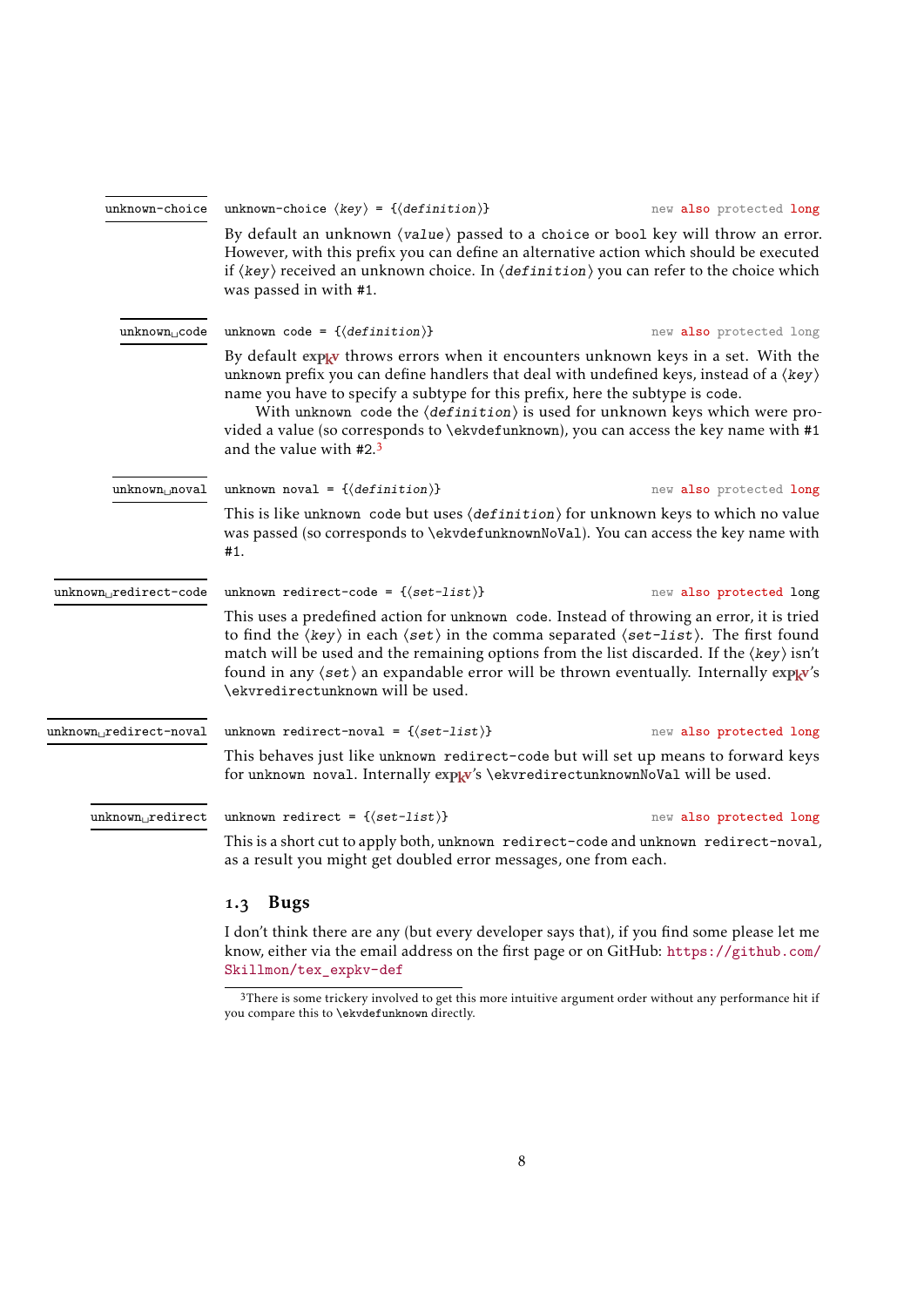#### <span id="page-8-0"></span>1.4 Example

The following is an example code defining each base key-type once. Please admire the very creative key-name examples.

```
\ekvdefinekeys { example }
```

```
\{long code keyA = #1
  , noval keyA = NoVal given
             keyB = \kappaeyB
  , boolTF keyC = \kappaeyC
  , store keyD = \keyD
  , data keyE = \keyE
  , dataT keyF = \keyF
  , int keyG = \kappa_{ev}G,dimen keyH = \keyH
  , skip \t\ keyI = \kappa eyI, toks keyJ = \kappa(y), default keyJ = \empty t e s t
  ,new box keyK = \keyK
  , qdefault keyK = K
  , choice keyL =
    {
       protected 1 = \text{Textt} {a},2 = b
      ,3 = c
      , 4 = d,5 = e
    }
  , edefault keyL = 2
  , meta keyM = \{keyA = \{\#1\}, keyB = false\}, invbool keyN = \keyN
  , boolpair keyO = \keyOa\keyOb
}
```
Since the data type might be a bit strange, here is another usage example for it.

```
\ekvdefinekeys { ex }
  {
     data name = \Pname
    , data age = \Page
    , dataT hobby = \Phobby
  }
\newcommand\Person [1]
  {%
    \begingroup
    \ekvset { ex } {#1}%
    \begin{ description }
      \item[\Pname{ } {\errmessage{A person requires a name} } ]
      \item[Age ] \Page { \ te x t i t } {\errmessage{A person requires an age } }
      \Phobby{\item[ Hobbies] }
```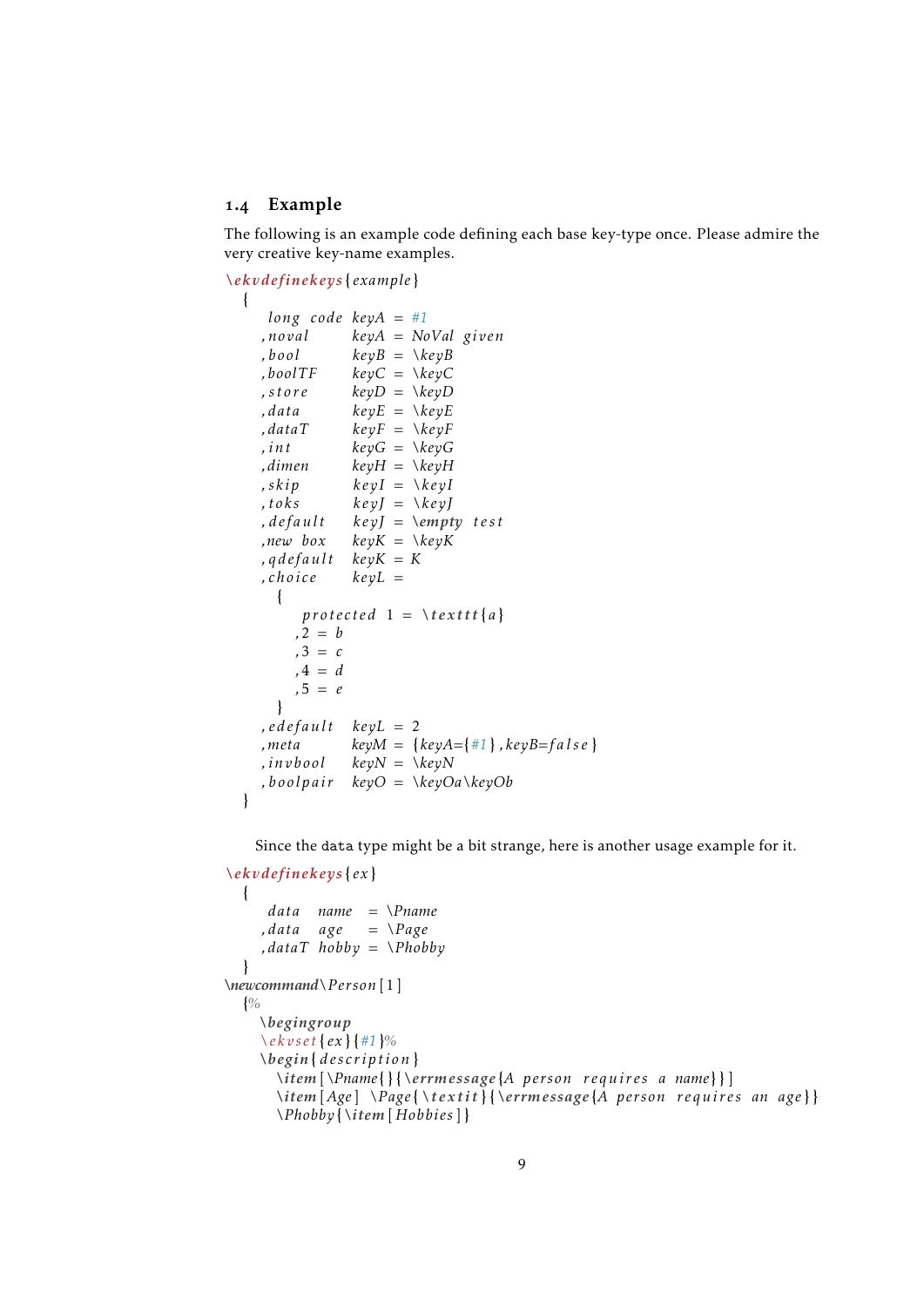```
\end{ description }
    \endgroup
 }
\Person{name=Jonathan P. Spratte , age=young , hobby=\TeX\ coding }
```

```
\Person{name=Some User , age=unknown, hobby=Reading Documentation}
\Person{name=Anybody , age=any}
```
In this example a person should have a name and an age, but doesn't have to have hobbies. The name will be displayed as the description item and the age in Italics. If a person has no hobbies the description item will be silently left out. The result of the above code looks like this:

Jonathan P. Spratte Age *young* Hobbies TEX coding Some User Age *unknown* Hobbies Reading Documentation Anybody Age *any*

## <span id="page-9-0"></span>1.5 License

Copyright © 2020–2022 Jonathan P. Spratte

This work may be distributed and/or modified under the conditions of the LATEX Project Public License (LPPL), either version 1.3c of this license or (at your option) any later version. The latest version of this license is in the file:

<http://www.latex-project.org/lppl.txt>

This work is "maintained" (as per LPPL maintenance status) by Jonathan P. Spratte.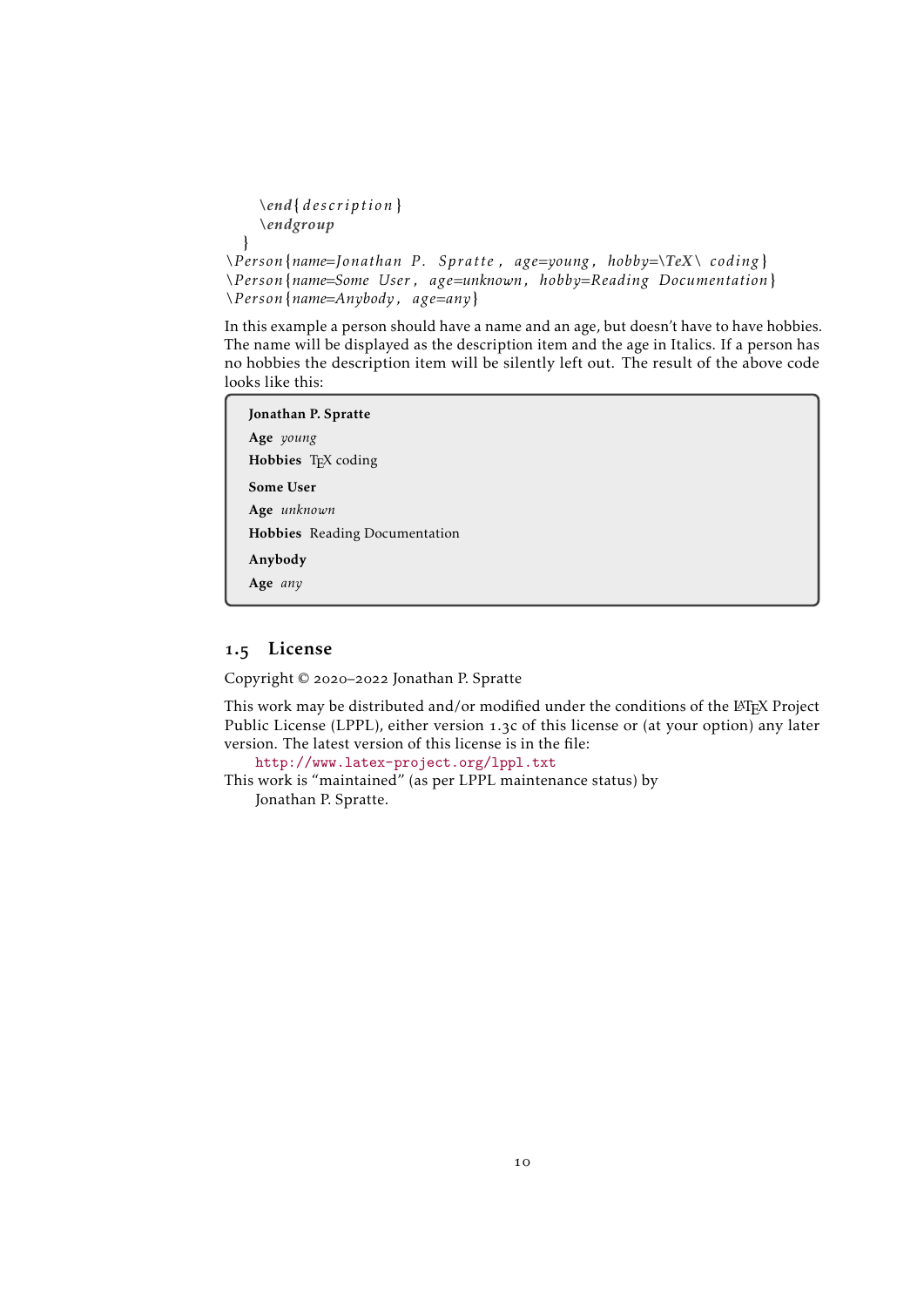#### <span id="page-10-0"></span>2 Implementation

#### <span id="page-10-1"></span>2.1 The LAT<sub>F</sub>X Package

Just like for explay we provide a small LATEX package that sets up things such that we behave nicely on LATEX packages and files system. It'll \input the generic code which implements the functionality.

```
\RequirePackage{expkv}
2 \def\ekvd@tmp
3 {%
      4 \ProvidesFile{expkv-def.tex}%
        [\ekvdDate\space v\ekvdVersion\space a key-defining frontend for expkv]%
   6 }
7 \input{expkv-def.tex}
8 \ProvidesPackage{expkv-def}%
```

```
[\ekvdDate\space v\ekvdVersion\space a key-defining frontend for expkv]
```
#### <span id="page-10-2"></span>2.2 The ConT<sub>F</sub>Xt module

- <span id="page-10-12"></span>10 \writestatus{loading}{ConTeXt User Module / expkv-def}
- <span id="page-10-11"></span>11 \usemodule[expkv]
- <span id="page-10-10"></span>12 \unprotect
- 13 \input expkv-def.tex
- <span id="page-10-13"></span>14 \writestatus{loading}
- <span id="page-10-7"></span><sup>15</sup> {ConTeXt User Module / expkv-def / Version \ekvdVersion\space loaded}
- <span id="page-10-8"></span><sup>16</sup> \protect\endinput

#### <span id="page-10-3"></span>2.3 The Generic Code

The rest of this implementation will be the generic code.

Load explay if the package didn't already do so – since  $\exp_{\mathbf{k}} v$  has safeguards against being loaded twice this does no harm and the overhead isn't that big. Also we reuse some of the internals of  $exp<sub>k</sub>v$  to save us from retyping them.

17 **\input expkv** 

We make sure that expkv-def.tex is only input once:

- 18 \expandafter\ifx\csname ekvdVersion\endcsname\relax
- 19 **\else**
- <sup>20</sup> \expandafter\endinput
- $_{21}$  \fi

[\ekvdDate](#page-1-4)

[\ekvdVersion](#page-1-4) We're on our first input, so lets store the version and date in a macro.

```
22 \def\ekvdVersion{0.9}
```
 $_{23}$  \def\ekvdDate{2022-01-29}

(*End definition for* \ekvdVersion *and* \ekvdDate*. These functions are documented on page [2](#page-1-4).*)

If the LATEX format is loaded we want to be a good file and report back who we are, for this the package will have defined \ekvd@tmp to use \ProvidesFile, else this will expand to a \relax and do no harm.

<sup>24</sup> \csname ekvd@tmp\endcsname

Store the category code of @ to later be able to reset it and change it to 11 for now.

- <sup>25</sup> \expandafter\chardef\csname ekvd@tmp\endcsname=\catcode'\@
- <sup>26</sup> \catcode'\@=11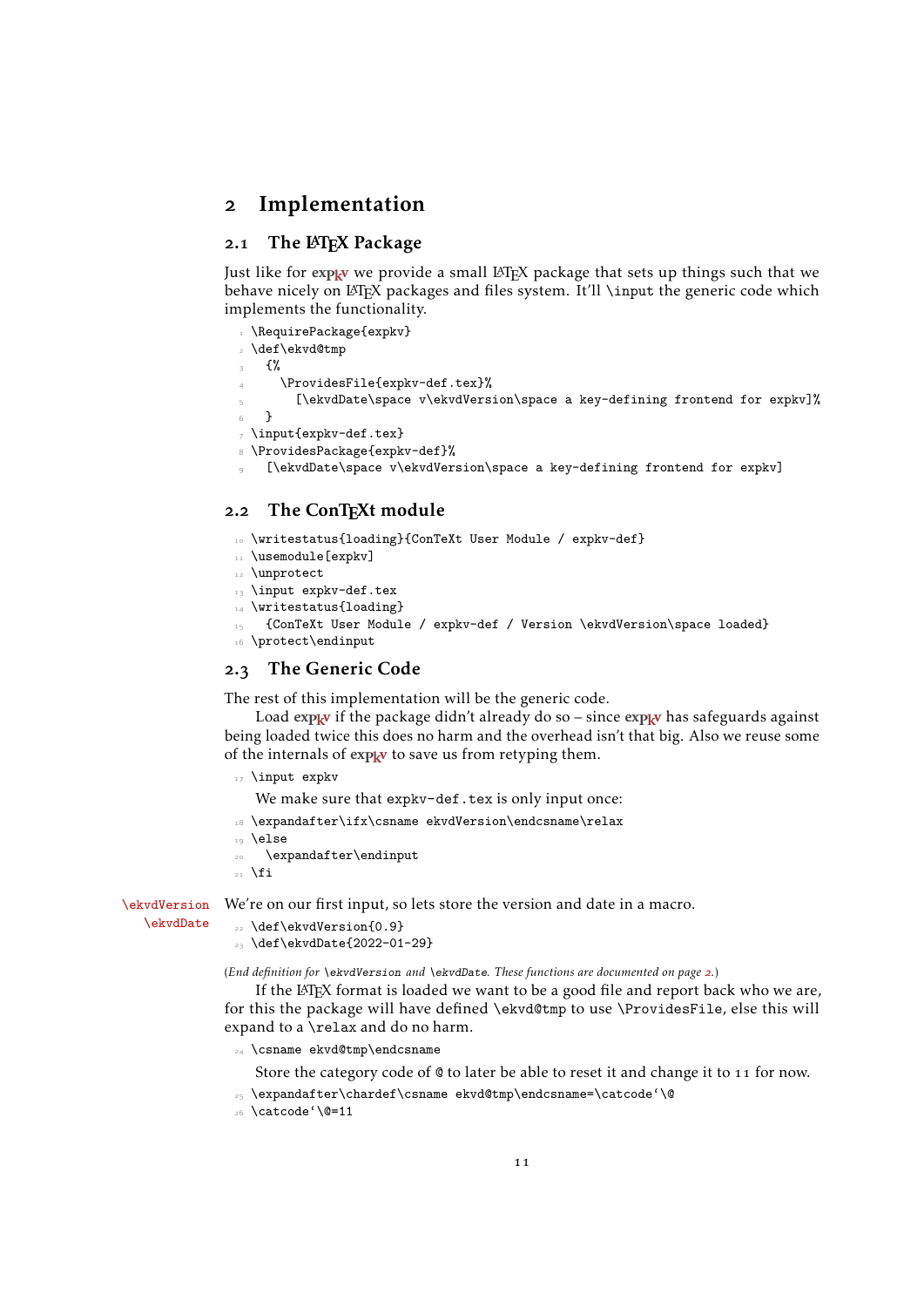\ekvd@tmp will be reused later to handle expansion during the key defining. But we don't need it to ever store information long-term after exp<sub>kVIDEF</sub> was initialized.

\ekvd@ifprimitive

<span id="page-11-14"></span><span id="page-11-12"></span><span id="page-11-9"></span>

| 27 | \protected\long\def\ekvd@ifprimitive#1% |
|----|-----------------------------------------|
| 28 | ſ%                                      |
| 29 | \begingroup                             |
| 30 | \edef\ekvd@tmpa{\string #1}%            |
| 31 | \edef\ekvd@tmpb{\meaning#1}%            |
| 32 | \expandafter                            |
| 33 | \endgroup                               |
| 34 | \ifx\ekvd@tmpa\ekvd@tmpb                |
| 35 | \ekv@fi@firstoftwo                      |
| 36 | \fi                                     |
| 37 | <b>\@secondoftwo</b>                    |
| 38 | ł                                       |
|    |                                         |

<span id="page-11-13"></span><span id="page-11-6"></span><span id="page-11-4"></span>(*End definition for* \ekvd@ifprimitive*.*)

\ekvd@long **exp<sub>k</sub>vIDEF</sub> will use \ekvd@long, \ekvd@prot, and \ekvd@ifalso to store whether a key** \ekvd@prot should be defined as \long or \protected or adds an action to an existing key, and we \ekvd@clear@prefixes have to clear them for every new key. By default long and protected will just be empty, \ekvd@ifalso ifalso will be \@secondoftwo, and ifnew will just use its third argument.

<span id="page-11-3"></span><span id="page-11-2"></span>

|    | 39 \protected\def\ekvd@clear@prefixes |
|----|---------------------------------------|
| 40 | ብ"                                    |
| 41 | \let\ekvd@long\ekv@empty              |
| 42 | \let\ekvd@prot\ekv@empty              |
| 43 | \let\ekvd@ifalso\@secondoftwo         |
| 44 | \long\def\ekvd@ifnew##1##2##3{##3}%   |
| 45 | ι                                     |
|    | 46 \ekvd@clear@prefixes               |

<span id="page-11-7"></span><span id="page-11-0"></span>(*End definition for* \ekvd@long *and others.*)

#### [\ekvdefinekeys](#page-1-5) This is the one front-facing macro which provides the interface to define keys. It's using \ekvparse to handle the  $\langle key \rangle = \langle value \rangle$  list, the interpretation will be done by \ekvd@noarg and \ekvd@. The ⟨set⟩ for which the keys should be defined is stored in \ekvd@set.

<span id="page-11-10"></span><sup>47</sup> \protected\def\ekvdefinekeys#1% 48 **{%**  $\det\text{det}\left\{\#1\right\}$ <sup>50</sup> \ekvparse\ekvd@noarg\ekvd@arg 51 }

<span id="page-11-5"></span><span id="page-11-1"></span>(*End definition for* \ekvdefinekeys*. This function is documented on page [2](#page-1-5).*)

\ekvd@noarg \ekvd@noarg and \ekvd@arg store whether there was a value in the ⟨key⟩=⟨value⟩ pair. \ekvd@arg \ekvd@handle \ekvd@handle has to test whether there is a space inside the key and if so calls the prefix grabbing routine, else we throw an error and ignore the key.

```
52 \protected\long\def\ekvd@noarg#1%
53 \frac{\mathrm{V}}{\mathrm{V}}54 \let\ekvd@ifnoarg\@firstoftwo
\verb|555 \verb|expandafter\ekvdd0handle\detokenize{#1}\ekvdd0stop{}\n56 \verb|}56 }
```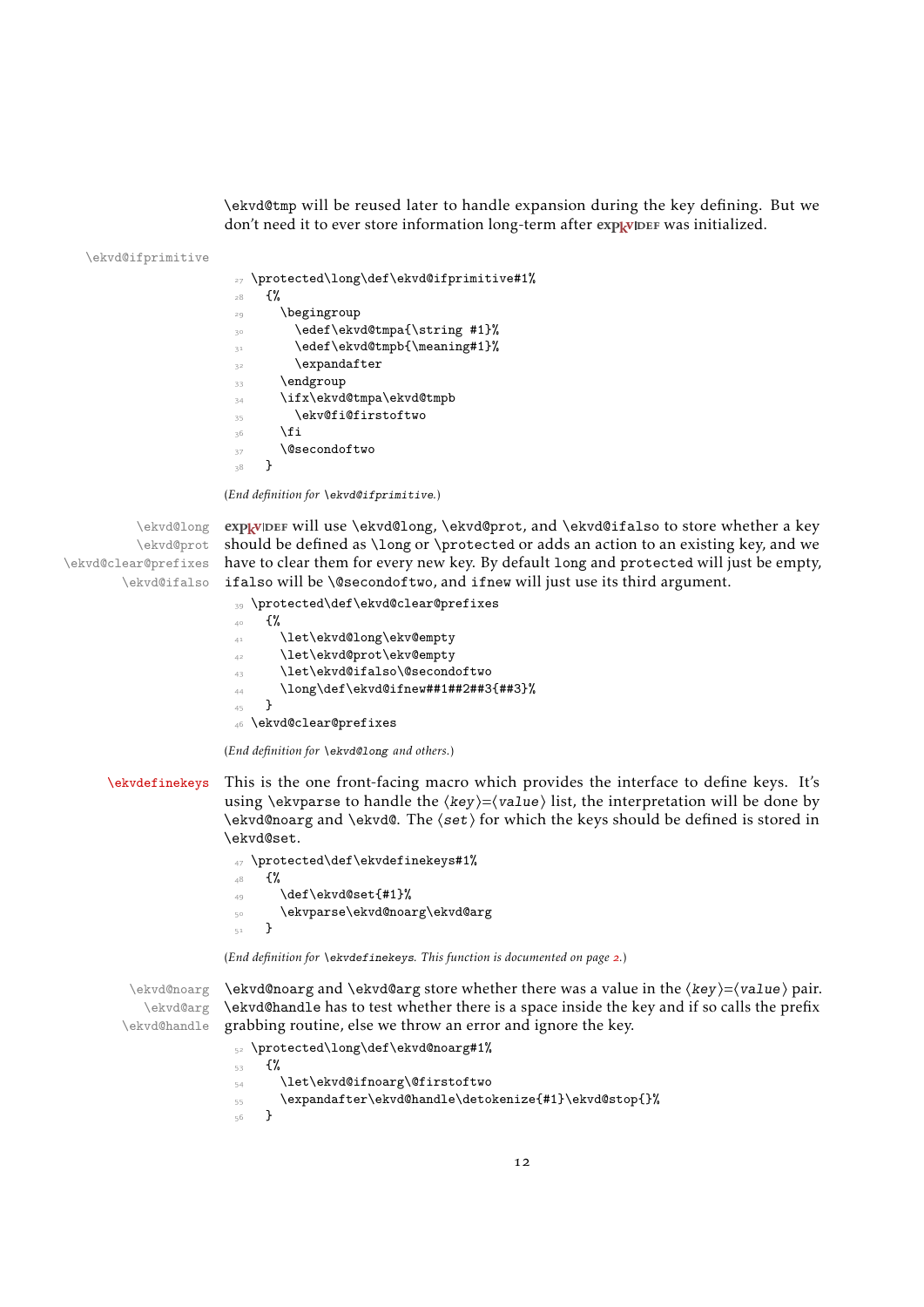```
57 \protected\long\def\ekvd@arg#1%
58 {%
59 \let\ekvd@ifnoarg\@secondoftwo
60 \expandafter\ekvd@handle\detokenize{#1}\ekvd@stop
61 }
62 \protected\long\def\ekvd@handle#1\ekvd@stop#2%
63 \{%64 \ekvd@clear@prefixes
65 \def\ekvd@cur{#1}%
66 \ekvd@ifspace{#1}%
\qquad \qquad \S68 \ekvd@err@missing@type
69 }
```
<span id="page-12-15"></span><span id="page-12-10"></span><span id="page-12-9"></span><span id="page-12-8"></span><span id="page-12-2"></span>(*End definition for* \ekvd@noarg *,* \ekvd@arg *, and* \ekvd@handle*.*)

\ekvd@prefix \ekvd@prefix@

<span id="page-12-19"></span> $exp<sub>k</sub>$ VIDEF separates prefixes into two groups, the first being prefixes in the T<sub>E</sub>X sense (long and protected) which use @p@ in their name, the other being key-types (code, int, *etc.*) which use @t@ instead. \ekvd@prefix splits at the first space and checks whether its a @p@ or @t@ type prefix. If it is neither throw an error and gobble the definition (the value).

```
70 \protected\def\ekvd@prefix#1 {\ekv@strip{#1}\ekvd@prefix@\ekv@mark}
71 \protected\def\ekvd@prefix@#1#2\ekv@stop
72 {%
73 \ekv@ifdefined{ekvd@t@#1}%
74 {\ekv@strip{#2}{\csname ekvd@t@#1\endcsname}}%
75 \{ \%76 \ekv@ifdefined{ekvd@p@#1}%
77 {\csname ekvd@p@#1\endcsname\ekvd@prefix@after@p{#2}}%
78 {\ekvd@err@undefined@prefix{#1}\@gobble}%
79 }%
80 }
```
<span id="page-12-21"></span><span id="page-12-20"></span><span id="page-12-12"></span><span id="page-12-1"></span>(*End definition for* \ekvd@prefix *and* \ekvd@prefix@*.*)

\ekvd@prefix@after@p The @p@ type prefixes are all just modifying a following @t@ type, so they will need to search for another prefix. This is true for all of them, so we use a macro to handle this. It'll throw an error if there is no other prefix.

<span id="page-12-16"></span><span id="page-12-5"></span>

|                | 81 \protected\def\ekvd@prefix@after@p#1% |
|----------------|------------------------------------------|
| 8 <sub>2</sub> | ብ"                                       |
| 83             | \ekvd@ifspace{#1}%                       |
| 84             | {\ekvd@prefix#1\ekv@stop}%               |
| 85             | {\ekvd@err@missing@type\@gobble}%        |
| 86             |                                          |

<span id="page-12-22"></span><span id="page-12-18"></span><span id="page-12-17"></span><span id="page-12-11"></span>(*End definition for* \ekvd@prefix@after@p*.*)

|                  | $\lambda$ ekvd@p@long Define the @p@ type prefixes, they all just store some information in a temporary macro. |
|------------------|----------------------------------------------------------------------------------------------------------------|
| ekvd@p@protected | 87 \protected\def\ekvd@p@long{\let\ekvd@long\long}                                                             |
| ekvd@p@protect\  | 88 \protected\def\ekvd@p@protected{\let\ekvd@prot\protected}                                                   |
| \ekvd@p@also     | 89 \let\ekvd@p@protect\ekvd@p@protected                                                                        |
| \ekvd©p©new      | opportected\def\ekvd@p@also{\let\ekvd@ifalso\@firstoftwo}                                                      |
|                  | 91 \protected\def\ekvd@p@new{\let\ekvd@ifnew\ekvd@assert@new}                                                  |
|                  |                                                                                                                |

<span id="page-12-13"></span><span id="page-12-7"></span>(*End definition for* \ekvd@p@long *and others.*)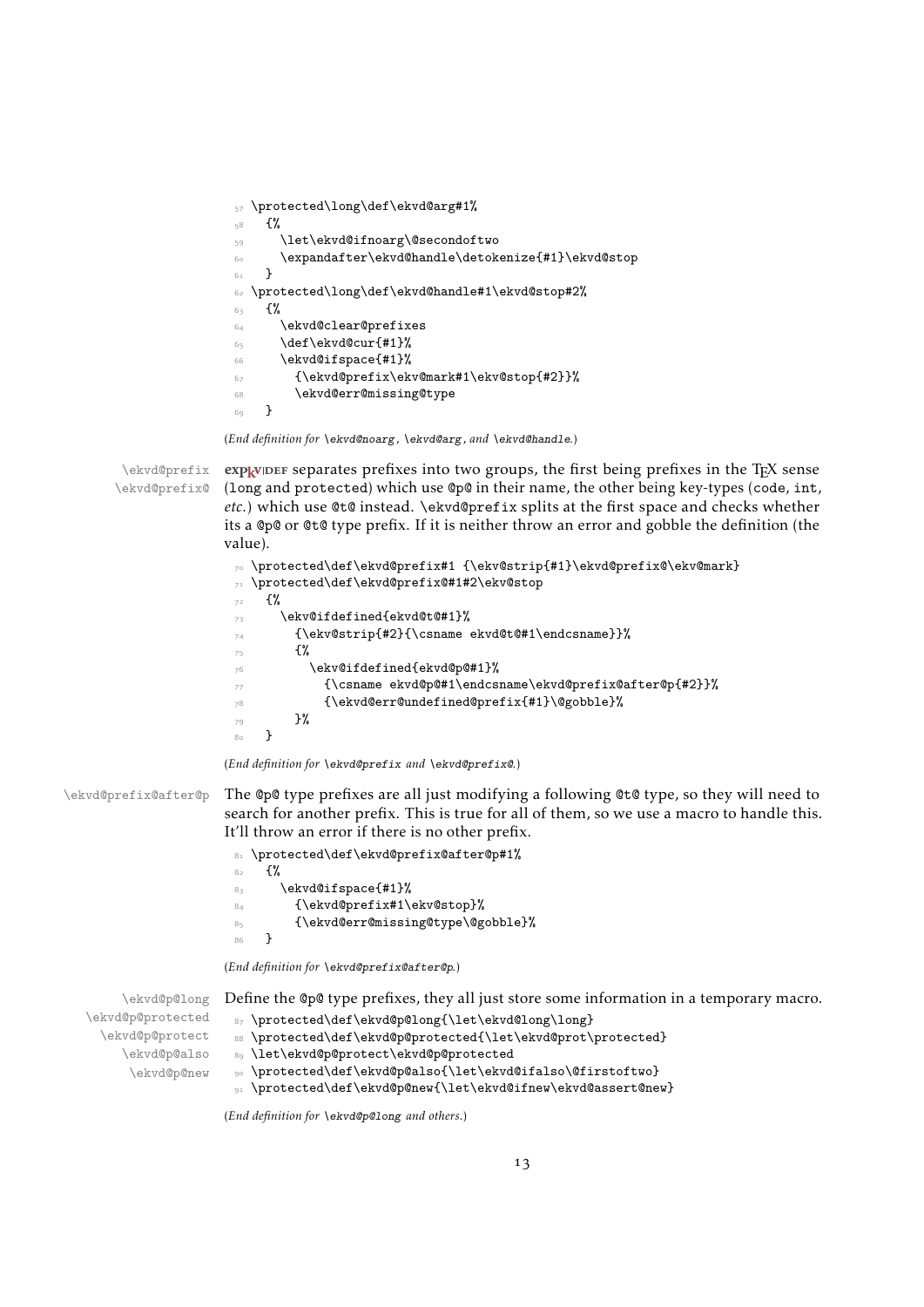#### <span id="page-13-20"></span><span id="page-13-15"></span><span id="page-13-13"></span><span id="page-13-12"></span><span id="page-13-10"></span><span id="page-13-8"></span><span id="page-13-6"></span><span id="page-13-5"></span><span id="page-13-0"></span>2.3.1 Key Types

```
\ekvd@type@set
  \ekvd@t@set
             The set type is quite straight forward, just define a NoVal key to call \ekvchangeset.
              92 \protected\def\ekvd@type@set#1#2%
              93 {%
              94 \ekvd@assert@not@long
              95 \ekvd@assert@not@protected
              96 \ekvd@ifnew{NoVal}{#1}%
              \frac{97}{ } {%
              98 \ekv@ifempty{#2}%
              99 {\ekvd@err@missing@definition}%
              100101 \ekvd@ifalso
              \mathcal{H}103 \ekv@expargtwice{\ekvd@add@noval{#1}}%
              104 {\ekvchangeset{#2}}%
              105 \ekvd@assert@not@protected@also
              106 }107 \{\ekv@expargtwice{\ekvdefNoVal\ekvdeset{#1}}{\ekvchangeset{#2}}}
              108 }%
              109 }%
              110 }
             111 \protected\def\ekvd@t@set#1#2%
             112 f%
             113 \ekvd@ifnoarg
             114 {\ekvd@type@set{#1}{#1}}%
             115 {\ekvd@type@set{#1}{#2}}%
             116 }
```

```
(End definition for \ekvd@type@set and \ekvd@t@set.)
```

```
\ekvd@type@noval
   \ekvd@t@noval
  \ekvd@t@enoval
```
<span id="page-13-19"></span>Another pretty simple type, noval just needs to assert that there is a definition and that long wasn't specified. There are types where the difference in the variants is so small, that we define a common handler for them, those common handlers are named with @type@. noval and enoval are so similar that we can use such a @type@ macro, even if we could've done noval in a slightly faster way without it.

```
117 \protected\long\def\ekvd@type@noval#1#2#3%
118 {%
119 \ekvd@ifnew{NoVal}{#2}%
120 \frac{120}{20}121 \ekvd@assert@arg
122 \overline{122}123 \ekvd@assert@not@long
124 \ekvd@prot#1\ekvd@tmp{#3}%
125 \ekvd@ifalso
126 {\ekv@exparg{\ekvd@add@noval{#2}}\ekvd@tmp{}}%
127 {\ekvletNoVal\ekvd@set{#2}\ekvd@tmp}%
128 }%
129 }%
130 }
131 \protected\def\ekvd@t@noval{\ekvd@type@noval\def}
132 \protected\def\ekvd@t@enoval{\ekvd@type@noval\edef}
```
<span id="page-13-4"></span><span id="page-13-3"></span>(*End definition for* \ekvd@type@noval *,* \ekvd@t@noval *, and* \ekvd@t@enoval*.*)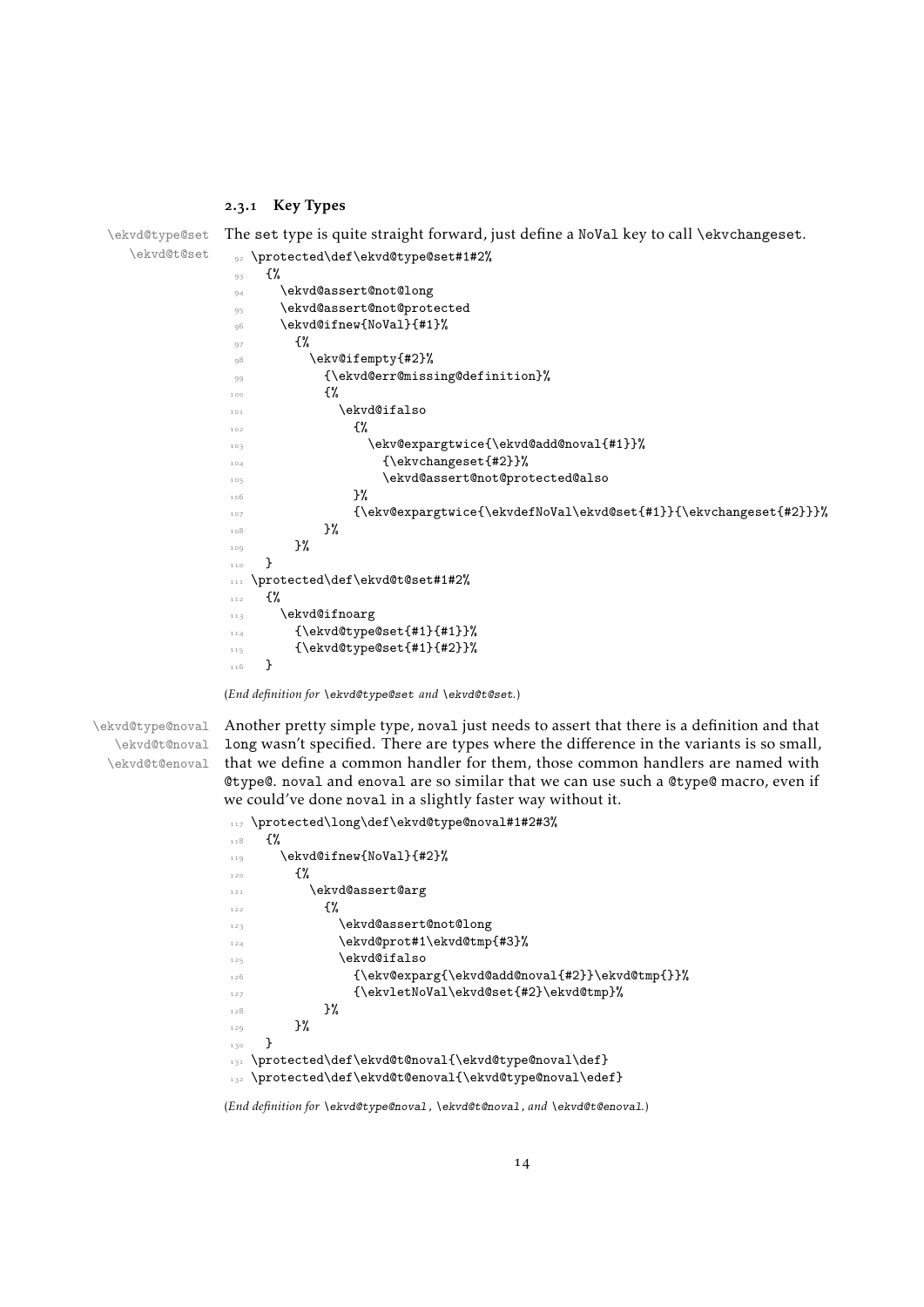\ekvd@type@code \ekvd@t@code \ekvd@t@ecode code is simple as well, ecode has to use \edef on a temporary macro, since  $\exp_{\mathbf{x}}$  doesn't provide an \ekvedef. <sup>133</sup> \protected\long\def\ekvd@type@code#1#2#3%  $134$   $\{$ %  $\frac{135}{135}$  \ekvd@ifnew{}{#2}%  $136$   $\{ \%$ 

```
137 \ekvd@assert@arg
138 \{ \%139 \ekvd@prot\ekvd@long#1\ekvd@tmp##1{#3}%
140 \text{ekvddifalso}141 \{\ekv@exparg\\ekvd@add@val{\#2}\}\{\ekvdd@tmp{\#41}\}\}\142 \{ \ekvlet\ekvddSet{#2} \ekvddtemp\%143 }%
144 }%
145 }
146 \protected\def\ekvd@t@code{\ekvd@type@code\def}
147 \protected\def\ekvd@t@ecode{\ekvd@type@code\edef}
```
(*End definition for* \ekvd@type@code *,* \ekvd@t@code *, and* \ekvd@t@ecode*.*)

\ekvd@type@default \ekvd@t@default \ekvd@t@qdefault \ekvd@t@odefault \ekvd@t@fdefault

<span id="page-14-18"></span>\ekvd@type@default asserts there was an argument, also the key for which one wants to set a default has to be already defined (this is not so important for default, but qdefault requires is). If everything is good, \edef a temporary macro that expands \ekvd@set and the \csname for the key, and in the case of qdefault does the first expansion step of the key-macro.

```
148 \protected\long\def\ekvd@type@default#1#2#3#4%
149 \{%
150 \ekvd@assert@arg
151 \{ \%152 \ekvifdefined\ekvd@set{#3}%
153 \{ \%154 \ekvd@assert@not@new
155 \ekvd@assert@not@long
156 \ekvd@prot\edef\ekvd@tmp
157 \{ \%158 \ekv@unexpanded\expandafter#1%
$\{#2\csname\ekv@name\ekv@set{#3}\end{csname{#4}}\}\160 } }\text{161} \text{keyd@ifalso}162 {\ekv@exparg{\ekvd@add@noval{#3}}\ekvd@tmp{}}%
163 {\ekvletNoVal\ekvd@set{#3}\ekvd@tmp}%
164 }%
165 {\ekvd@err@undefined@key{#3}}%
166 }%
167 }
168 \protected\def\ekvd@t@default{\ekvd@type@default{}{}}
169 \protected\def\ekvd@t@qdefault{\ekvd@type@default{\expandafter\expandafter}{}}
170 \let\ekvd@t@odefault\ekvd@t@qdefault
171 \protected\def\ekvd@t@fdefault{\ekvd@type@default{}{\romannumeral'\^^@}}
```
<span id="page-14-19"></span><span id="page-14-13"></span><span id="page-14-11"></span><span id="page-14-4"></span><span id="page-14-2"></span>(*End definition for* \ekvd@type@default *and others.*)

\ekvd@t@edefault edefault is too different from default and qdefault to reuse the @type@ macro, as it doesn't need \unexpanded inside of \edef.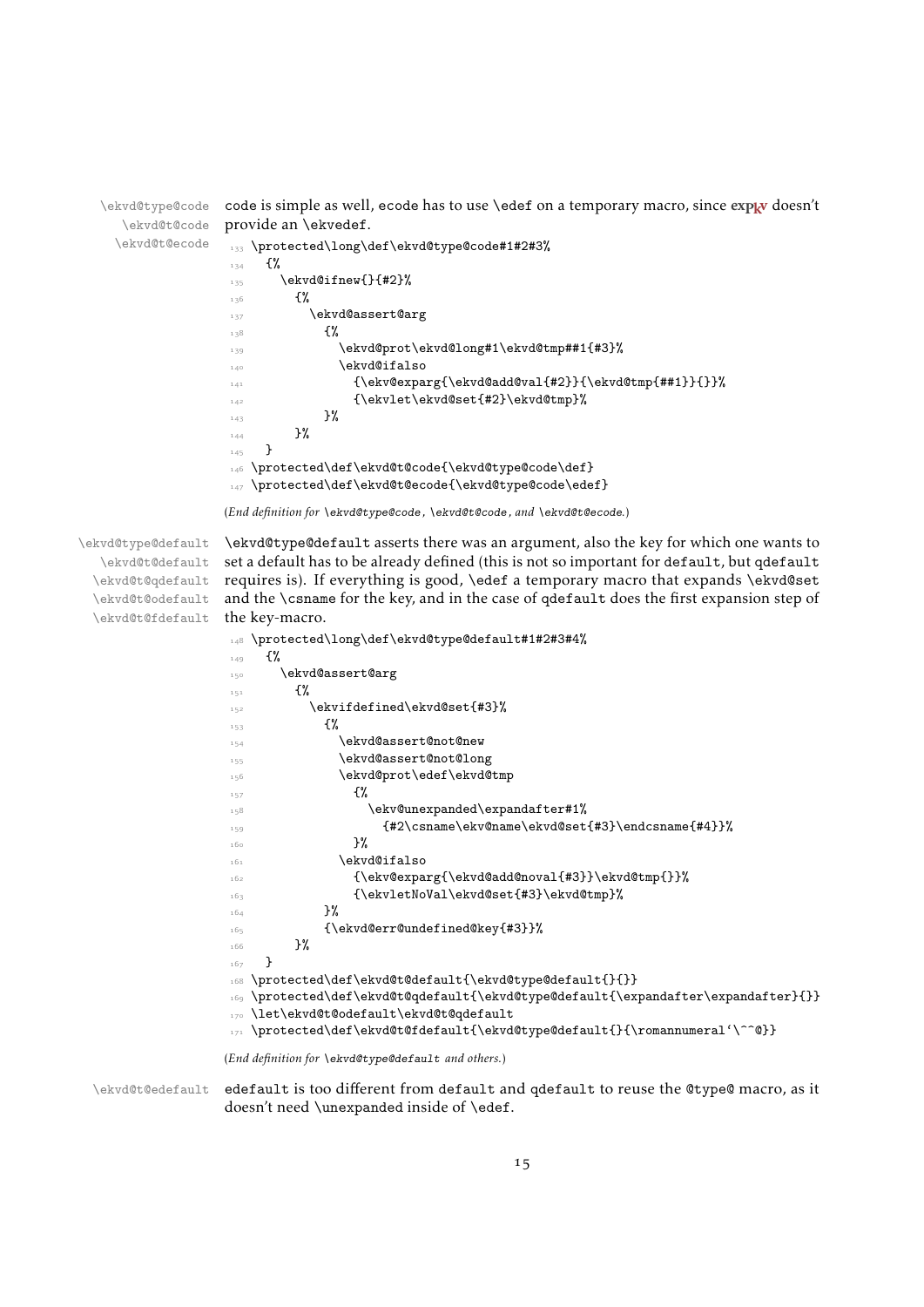```
172 \protected\long\def\ekvd@t@edefault#1#2%
173 \{%174 \ekvd@assert@arg
175 \{ \%176 \ekvifdefined\ekvd@set{#1}%
177 \{ \%178 \ekvd@assert@not@new
179 \ekvd@assert@not@long
180 \ekvd@prot\edef\ekvd@tmp
181 \{\cos n\neq \ell\geq \ell\leq \ell\leq \ell\leq \ell+1\}\text{182} \text{20}_{18} {\ekv@exparg{\ekvd@add@noval{#1}}\ekvd@tmp{}}%
184 {\ekvletNoVal\ekvd@set{#1}\ekvd@tmp}%
185 }%
186 \{ \ek{vd@err@undefined@key{#1}}\}187 }%
188 }
```
<span id="page-15-28"></span><span id="page-15-24"></span><span id="page-15-21"></span><span id="page-15-20"></span><span id="page-15-19"></span><span id="page-15-17"></span><span id="page-15-16"></span><span id="page-15-15"></span><span id="page-15-13"></span><span id="page-15-11"></span><span id="page-15-8"></span><span id="page-15-7"></span><span id="page-15-4"></span><span id="page-15-3"></span><span id="page-15-2"></span>(*End definition for* \ekvd@t@edefault*.*)

```
\ekvd@t@initial
\ekvd@t@oinitial
\ekvd@t@finitial
\ekvd@t@einitial
                 189 \long\def\ekvd@type@initial#1#2#3#4%
                 190 \frac{1}{2}191 \ekvd@assert@not@new
                 192 \ekvd@assert@not@also
                 193 \ekvd@assert@not@long
                 194 \ekvd@assert@not@protected
                 195 \ekvd@ifnoarg
                 106 \frac{1}{20}197 \ekvifdefinedNoVal\ekvd@set{#3}%
                 198 {\csname\ekv@name\ekvd@set{#3}N\endcsname}%
                 199 {\ekvd@err@undefined@noval{#3}}%
                 200 \, }%
                 201 \{ \%202 \ekvifdefined\ekvd@set{#3}%
                 203 \{ \%204 \frac{1}{4}1\{14244\}%
                 205 \csname\ekv@name\ekvd@set{#3}\expandafter\endcsname\expandafter
                 206 {\ekvd@tmp}%
                 207 }%
                 208 {\ekvd@err@undefined@key{#3}}%
                 209 \frac{1}{2}210 }
                 211 \def\ekvd@t@initial{\ekvd@type@initial{\def\ekvd@tmp}{}}
                 212 \def\ekvd@t@oinitial{\ekvd@type@initial{\ekv@exparg{\def\ekvd@tmp}}{}}
                 213 \def\ekvd@t@einitial{\ekvd@type@initial{\edef\ekvd@tmp}{}}
                 214 \def\ekvd@t@finitial
                 215 {\ekvd@type@initial{\ekv@exparg{\def\ekvd@tmp}}{\romannumeral'\^^@}}
```
<span id="page-15-27"></span><span id="page-15-26"></span><span id="page-15-25"></span><span id="page-15-18"></span><span id="page-15-9"></span><span id="page-15-6"></span><span id="page-15-5"></span><span id="page-15-1"></span>(*End definition for* \ekvd@t@initial *and others.*)

\ekvd@type@bool \ekvd@t@bool \ekvd@t@gbool \ekvd@t@boolTF \ekvd@t@gboolTF \ekvd@t@invbool \ekvd@t@ginvbool \ekvd@t@invboolTF \ekvd@t@ginvboolTF <span id="page-15-23"></span>The boolean types are a quicker version of a choice that accept true and false, and set up the NoVal action to be identical to  $\langle key \rangle$ =true. The true and false actions are always just \letting the macro in #7 to some other macro (*e.g.*, \iftrue).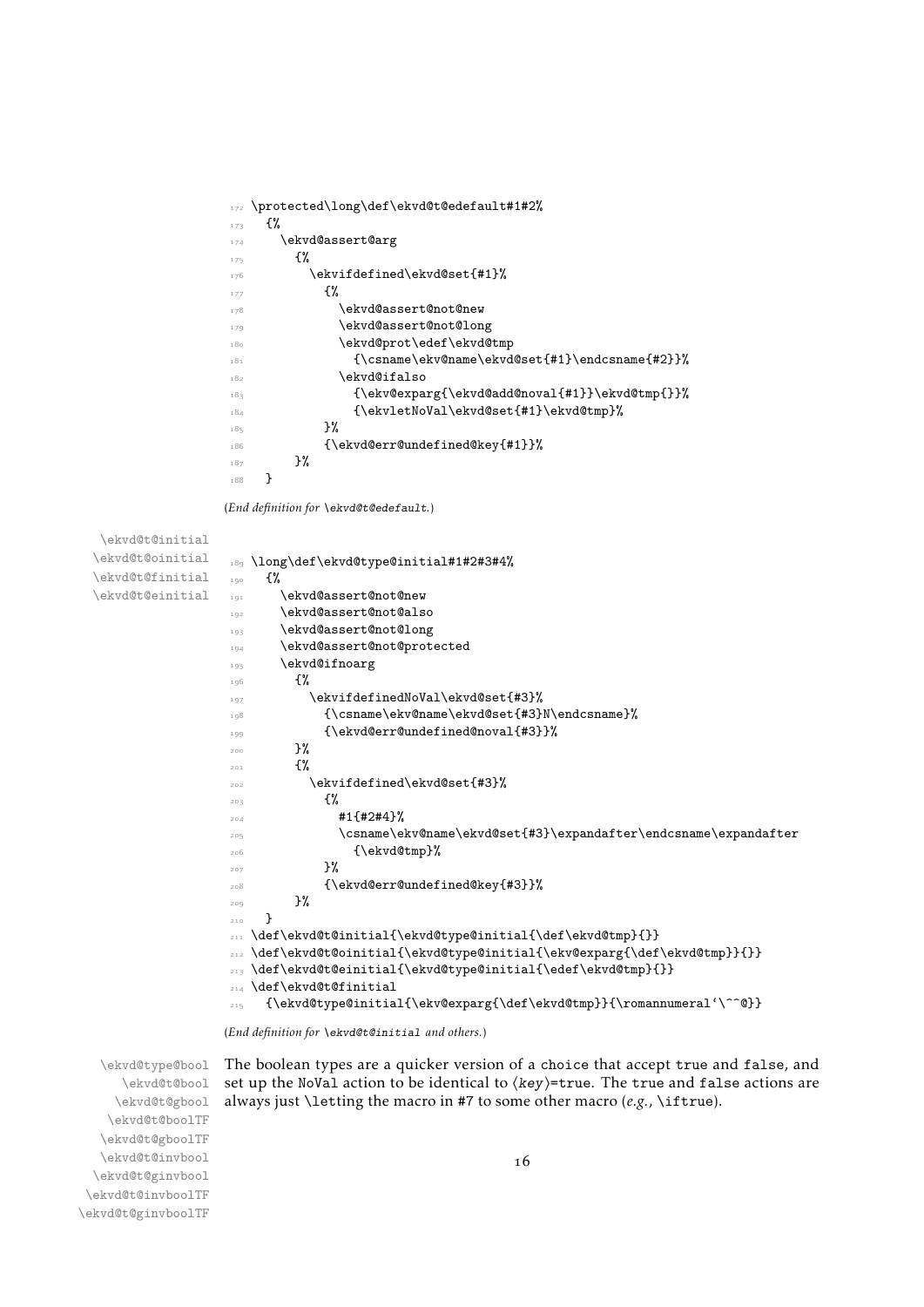```
216 \protected\def\ekvd@type@bool#1#2#3#4#5%
217 {%
218 \ekvd@ifnew{}{#4}%
219 \frac{10}{21}220 \ekvd@ifnew{NoVal}{#4}%
221 \{ \%222 \ekvd@assert@filledarg{#5}%
223 {%
224 \ekvd@newlet#5#3%
225 \ekvd@type@choice{#4}%
226 \protected\ekvdefNoVal\ekvd@set{#4}{#1\let#5#2}%
227 \protected\expandafter\def
228 \csname\ekvd@choice@name\ekvd@set{#4}{true}\endcsname
229 {#1\leq 45#2}%
230 \protected\expandafter\def
231 \csname\ekvd@choice@name\ekvd@set{#4}{false}\endcsname
232 {#1\leq#5#3}\frac{233}{2} }%
234 }%
235 }%
236 }
237 \protected\def\ekvd@t@bool{\ekvd@type@bool{}\iftrue\iffalse}
238 \protected\def\ekvd@t@gbool{\ekvd@type@bool\global\iftrue\iffalse}
239 \protected\def\ekvd@t@boolTF{\ekvd@type@bool{}\@firstoftwo\@secondoftwo}
240 \protected\def\ekvd@t@gboolTF{\ekvd@type@bool\global\@firstoftwo\@secondoftwo}
241 \protected\def\ekvd@t@invbool{\ekvd@type@bool{}\iffalse\iftrue}
242 \protected\def\ekvd@t@ginvbool{\ekvd@type@bool\global\iffalse\iftrue}
243 \protected\def\ekvd@t@invboolTF{\ekvd@type@bool{}\@secondoftwo\@firstoftwo}
244 \protected\def\ekvd@t@ginvboolTF
245 {\ekvd@type@bool\global\@secondoftwo\@firstoftwo}
```
(*End definition for* \ekvd@type@bool *and others.*)

\ekvd@type@boolpair \ekvd@t@boolpair \ekvd@t@gboolpair \ekvd@t@boolpairTF \ekvd@t@gboolpairTF

```
instead of one.
246 \protected\def\ekvd@type@boolpair#1#2#3#4#5#6%
_{247} {%
_{248} \ekvd@ifnew{}{#4}%
249 \{ \%250 \ekvd@ifnew{NoVal}{#4}%
251 \{ \%252 \text{ekvd@newlet#5#3\%}253 \ekvd@newlet#6#2%
254 \ekvd@type@choice{#4}%
255 \protected\ekvdefNoVal\ekvd@set{#4}{#1\let#5#2#1\let#6#3}%
256 \protected\expandafter\def
257 \csname\ekvd@choice@name\ekvd@set{#4}{true}\endcsname
_{258} {#1\leq#5#2#1\leq#6#3}259 \protected\expandafter\def
260 \csname\ekvd@choice@name\ekvd@set{#4}{false}\endcsname
_{261} {#1\leq#5#3#1\leq#6#2}262 }%
263 }%
264 }
```
<span id="page-16-14"></span>The boolean pair types are essentially the same as the boolean types, but set two macros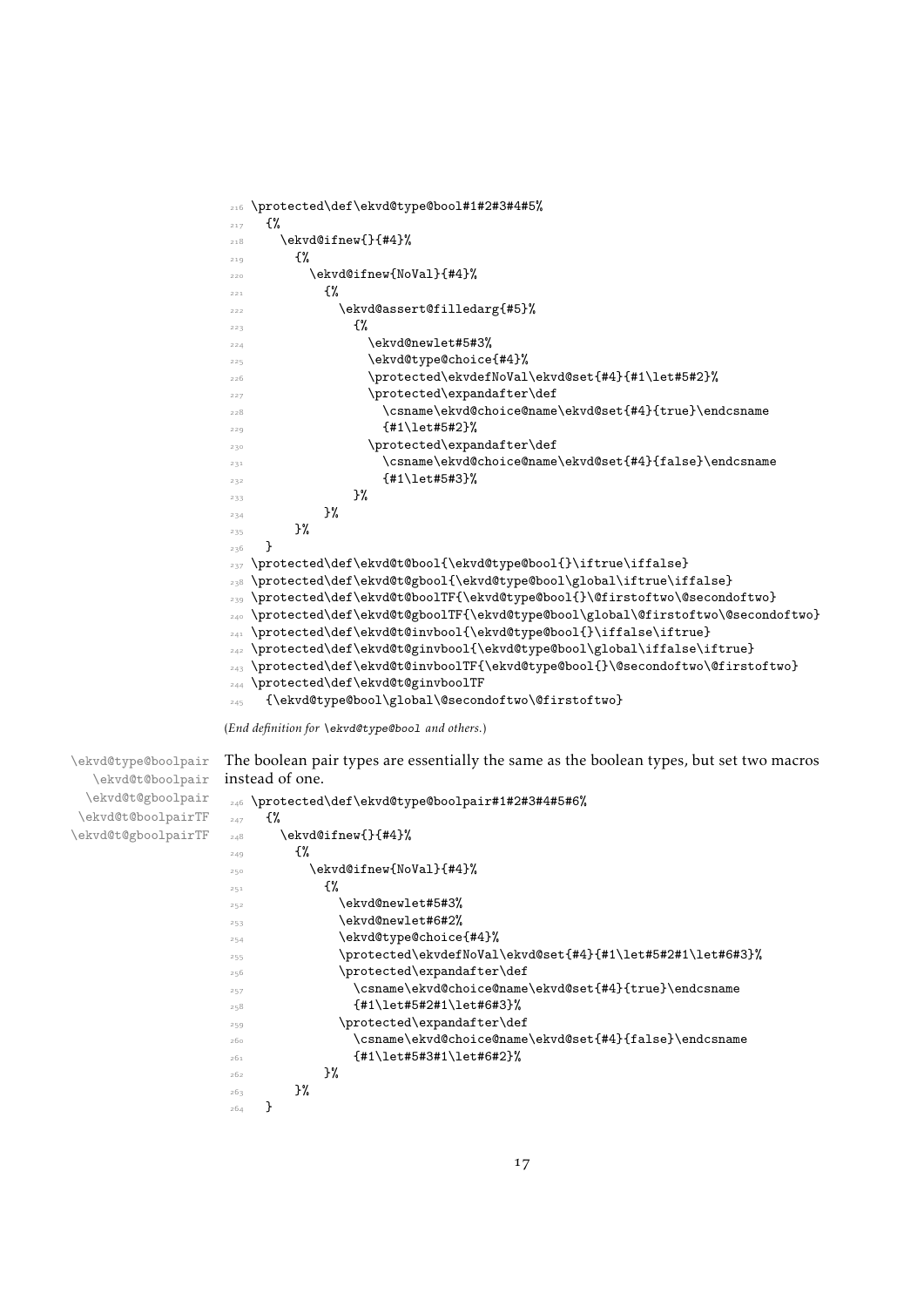```
265 \protected\def\ekvd@t@boolpair#1#2%
266 {\ekvd@assert@twoargs{#2}{\ekvd@type@boolpair{}\iftrue\iffalse{#1}#2}}
267 \protected\def\ekvd@t@gboolpair#1#2%
268 {\ekvd@assert@twoargs{#2}{\ekvd@type@boolpair\global\iftrue\iffalse{#1}#2}}
269 \protected\def\ekvd@t@boolpairTF#1#2%
270 \{ \%271 \ekvd@assert@twoargs{#2}%
272 {\ekvd@type@boolpair{}\@firstoftwo\@secondoftwo{#1}#2}%
273 }
274 \protected\def\ekvd@t@gboolpairTF#1#2%
275 \frac{1}{6}276 \ekvd@assert@twoargs{#2}%
277 {\ekvd@type@boolpair\global\@firstoftwo\@secondoftwo{#1}#2}%
278 }
```
<span id="page-17-16"></span><span id="page-17-14"></span><span id="page-17-13"></span><span id="page-17-12"></span><span id="page-17-11"></span><span id="page-17-10"></span><span id="page-17-6"></span><span id="page-17-5"></span>(*End definition for* \ekvd@type@boolpair *and others.*)

```
\ekvd@type@data
  \ekvd@t@data
 \ekvd@t@gdata
 \ekvd@t@dataT
 \ekvd@t@gdataT
                279 \protected\def\ekvd@type@data#1#2#3#4#5#6%
                280 f%
                281 \ekvd@ifnew{}{#5}%
                282 \{ \%283 \ekvd@assert@filledarg{#6}%
                284 \{ \%285 \ekvd@newlet#6#1%
                286 \ekvd@ifalso
                287 \{ \%288 \let\ekvd@prot\protected
                \text{289} \ekvd@add@val{#5}{\long#2#6####1#3{####1{#4}}}{}%
                290 \frac{1}{2}%
                291 \{ \%292 \protected\ekvd@long\ekvdef\ekvd@set{#5}%
                293 {\long#2#6####1#3{####1{#4}}}%
                294 \frac{1}{294}295 }%
                296 }%
                297 }
                298 \protected\def\ekvd@t@data
                299 {\ekvd@type@data\@secondoftwo\edef{####2}{\ekv@unexpanded{##1}}}
                300 \protected\def\ekvd@t@edata{\ekvd@type@data\@secondoftwo\edef{####2}{##1}}
                301 \protected\def\ekvd@t@gdata
                302 {\ekvd@type@data\@secondoftwo\xdef{####2}{\ekv@unexpanded{##1}}}
                303 \protected\def\ekvd@t@xdata{\ekvd@type@data\@secondoftwo\xdef{####2}{##1}}
                304 \protected\def\ekvd@t@dataT
                305 {\ekvd@type@data\@gobble\edef{}{\ekv@unexpanded{##1}}}
                306 \protected\def\ekvd@t@edataT{\ekvd@type@data\@gobble\edef{}{##1}}
                307 \protected\def\ekvd@t@gdataT
                    308 {\ekvd@type@data\@gobble\xdef{}{\ekv@unexpanded{##1}}}
                309 \protected\def\ekvd@t@xdataT{\ekvd@type@data\@gobble\xdef{}{##1}}
```
<span id="page-17-20"></span><span id="page-17-19"></span><span id="page-17-18"></span><span id="page-17-17"></span><span id="page-17-15"></span><span id="page-17-4"></span><span id="page-17-3"></span><span id="page-17-2"></span><span id="page-17-1"></span>(*End definition for* \ekvd@type@data *and others.*)

\ekvd@type@box \ekvd@t@box \ekvd@t@gbox Set up our boxes. Though we're a generic package we want to be colour safe, so we put an additional grouping level inside the box contents, for the case that someone uses color.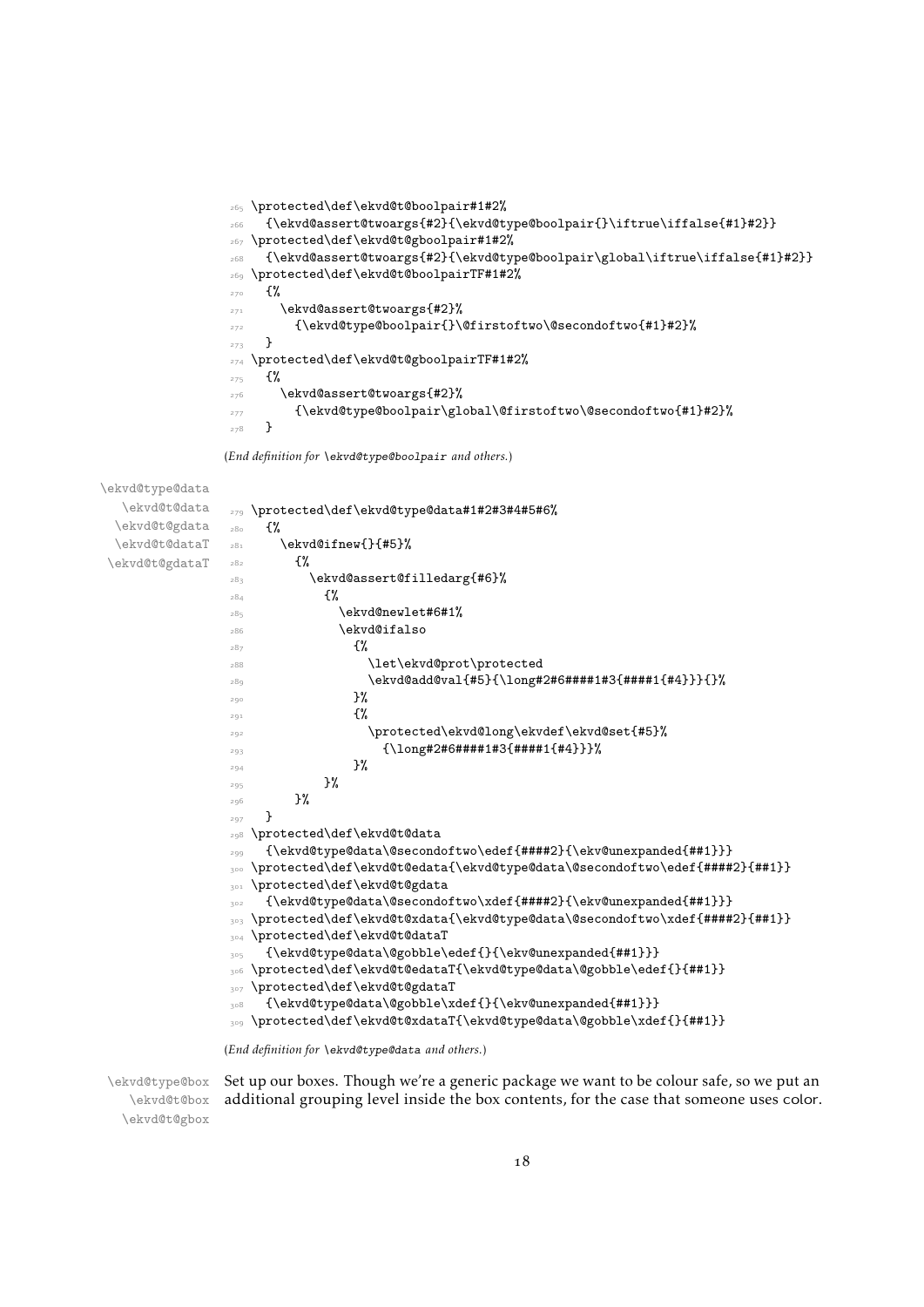<span id="page-18-13"></span><span id="page-18-11"></span><span id="page-18-8"></span><span id="page-18-6"></span><span id="page-18-4"></span><span id="page-18-2"></span><span id="page-18-0"></span>\ekvd@newreg is a small wrapper which tests whether the first argument is defined and if not does \csname new#2\endcsname#1.

```
310 \protected\def\ekvd@type@box#1#2#3%
                     311 \{%312 \ekvd@ifnew{}{#2}%
                     313 \{%314 \ekvd@assert@filledarg{#3}%
                     315 \{ \%316 \ekvd@newreg#3{box}%
                     317 \ekvd@ifalso
                     318 \{ \%319 \let\ekvd@prot\protected
                     \text{320} \ekvd@add@val{#2}{#1\setbox#3=\hbox{\begingroup##1\endgroup}}{}%
                     3^{21} }%
                     3^{22} \{ \%323 \protected\ekvd@long\ekvdef\ekvd@set{#2}%
                     \{ \#1 \setminus \#3 \} {\begingroup##1\endgroup}}
                     325 }%
                     326 }%
                     327 }%
                     328 }
                     329 \protected\def\ekvd@t@box{\ekvd@type@box{}}
                     330 \protected\def\ekvd@t@gbox{\ekvd@type@box\global}
                    (End definition for \ekvd@type@box , \ekvd@t@box , and \ekvd@t@gbox.)
     \ekvd@type@toks
        \ekvd@t@toks
       \ekvd@t@gtoks
                    Similar to box, but set the toks.
                     331 \protected\def\ekvd@type@toks#1#2#3%
                     332 {%
                     333 \ekvd@ifnew{}{#2}%
                     334 \{%
                     335 \ekvd@assert@filledarg{#3}%
                     336 \{ \%337 \ekvd@newreg#3{toks}%
                     338 \ekvd@ifalso
                     339 \{ \%340 \let\ekvd@prot\protected
                     \text{341} \ekvd@add@val{#2}{#1#3={##1}}{}%
                     342 } }343 {\protected\ekvd@long\ekvdef\ekvd@set{#2}{#1#3={##1}}}%
                     344 }%
                     345 }%
                     346347 \protected\def\ekvd@t@toks{\ekvd@type@toks{}}
                     348 \protected\def\ekvd@t@gtoks{\ekvd@type@toks\global}
                    (End definition for \ekvd@type@toks , \ekvd@t@toks , and \ekvd@t@gtoks.)
\ekvd@type@preapptoks
     \ekvd@t@apptoks
    \ekvd@t@gapptoks
                    Just like toks, but expand the current contents of the toks register to append the new
                    contents.
                     349 \ekvd@ifprimitive\toksapp
                     350 {%
                     \frac{351}{351} \protected\def\ekvd@type@preapptoks#1#2#3%
                     352 \{%
```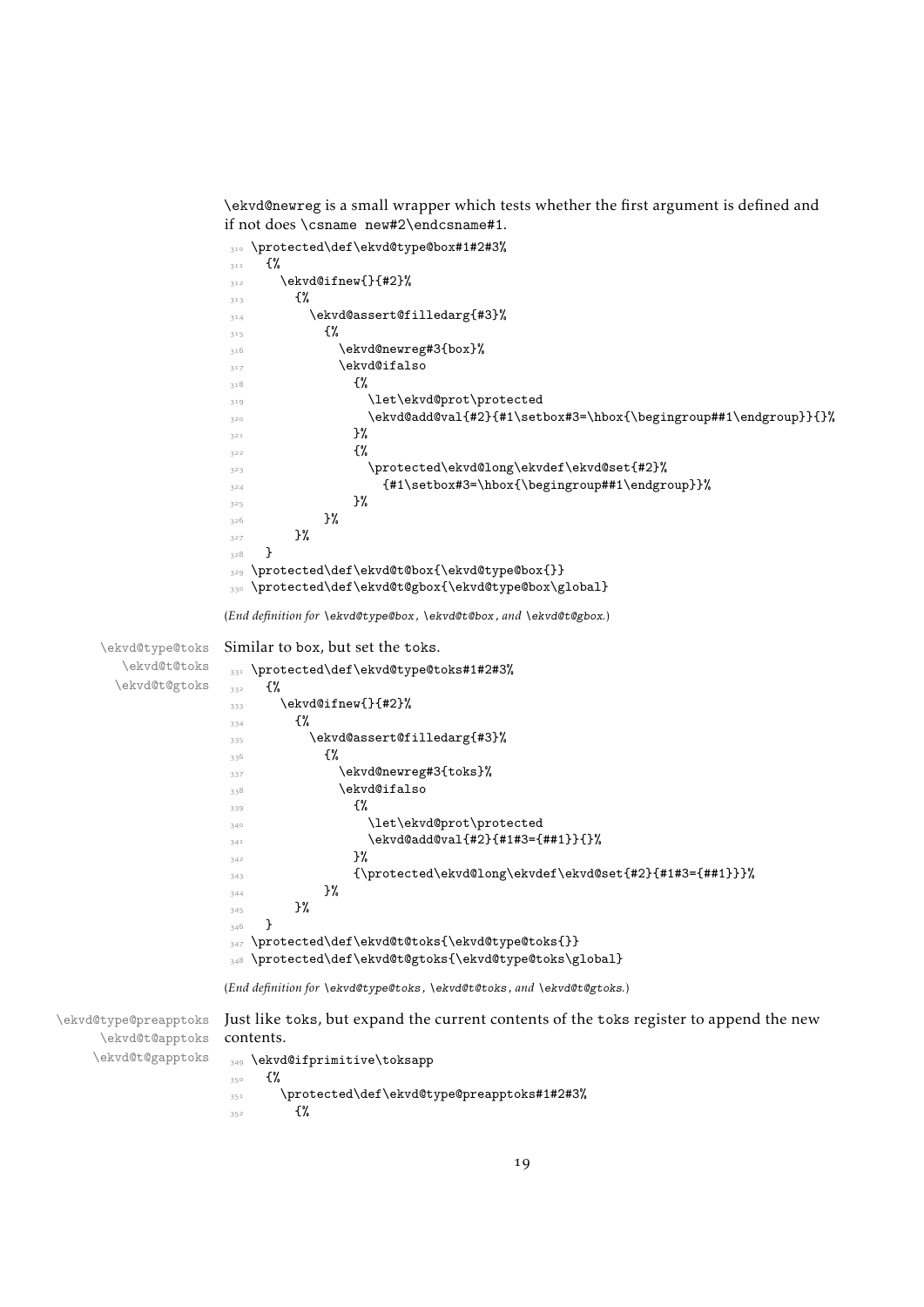```
353 \ekvd@ifnew{}{#2}%
354 \{ \%355 \ekvd@assert@filledarg{#3}%
356 \{ \%357 \ekvd@newreg#3{toks}%
358 \ekvd@ifalso
359 \{ \%360 \let\ekvd@prot\protected
\text{361} \ekvd@add@val{#2}{#1#3{##1}}{}%
3^{62} }%
363 {\protected\ekvd@long\ekvdef\ekvd@set{#2}{#1#3{##1}}}%
364 }%
365 }%
366 }
367 \protected\def\ekvd@t@apptoks{\ekvd@type@preapptoks\toksapp}
368 \protected\def\ekvd@t@gapptoks{\ekvd@type@preapptoks\gtoksapp}
369 \protected\def\ekvd@t@pretoks{\ekvd@type@preapptoks\tokspre}
370 \protected\def\ekvd@t@gpretoks{\ekvd@type@preapptoks\gtokspre}
371 }
372 \frac{8}{6}373 \protected\def\ekvd@type@apptoks#1#2#3%
374 \{ \%375 \ekvd@ifnew{}{#2}%
376 \{ \%377 \ekvd@assert@filledarg{#3}%
378 \{ \%379 \ekvd@newreg#3{toks}%
380 \text{ekvd}aiso
3^{81} \{ \%382 \let\ekvd@prot\protected
\text{383} \ \text{ekvd@add@val{#2}{#1#3}=\exp\text{the#3##1}}\3^{84} }%
3^{85} \{ \%386 \protected\ekvd@long\ekvdef\ekvd@set{#2}%
_{387} {#1#3=\exp{ter{\theta#3#41}}\}3^{88} }%
389 } }390 }%
391 }
392 \protected\def\ekvd@t@apptoks{\ekvd@type@apptoks{}}
393 \protected\def\ekvd@t@gapptoks{\ekvd@type@apptoks\global}
394 \newtoks\ekvd@toks
395 \protected\def\ekvd@type@pretoks#1#2#3%
396 {%
397 \ekvd@ifnew{}{#2}%
398399 \ekvd@assert@filledarg{#3}%
\overline{400} \overline{4\%}401 \ekvd@newreg#3{toks}%
402 \ekvd@ifalso
403 \{ \%404 404 \let\ekvd@prot\protected
\text{405} \ekvd@add@val{#2}%
406
```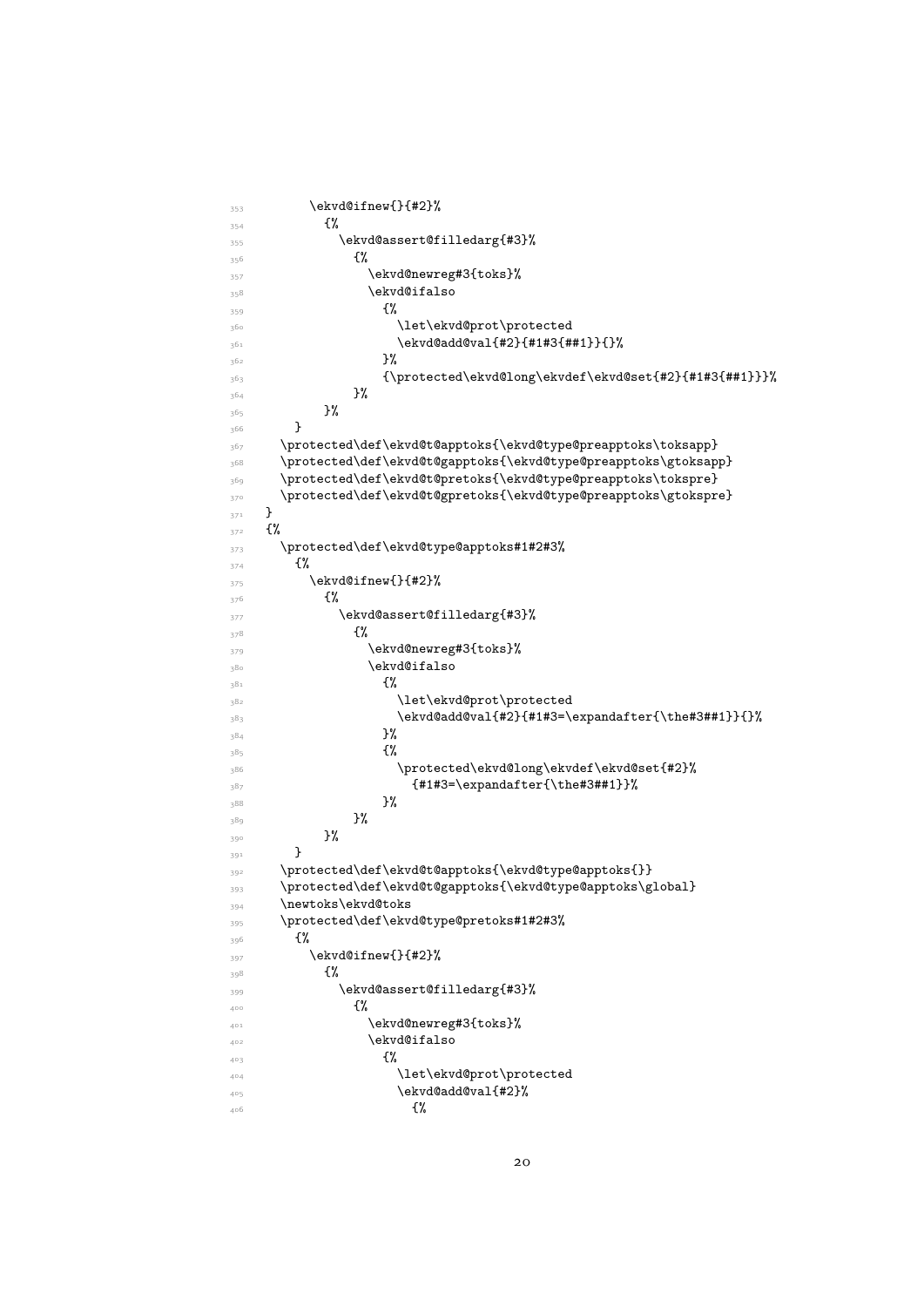```
\text{A}408 #1#3=\expandafter{\the\expandafter\ekvd@toks\the#3}%
\frac{1}{2}%
\{ \} \%\frac{1}{411} }%
412 \{ \}413 \protected\ekvd@long\ekvdef\ekvd@set{#2}%
414 \{ \%415 \ekvd@toks={##1}%
\texttt{143}=\exp\{t\the\exp\} \texttt{3} \texttt{416}417 }%
418 }%
419 } }420 }%
421 }
\frac{422}{\text{ptoted}\def\ekvd@t@prebks{\ekvd@type@prebks{}}}423 \protected\def\ekvd@t@gpretoks{\ekvd@type@pretoks\global}
424 }
```

```
(End definition for \ekvd@type@preapptoks , \ekvd@t@apptoks , and \ekvd@t@gapptoks.)
```
\ekvd@type@reg \ekvd@t@int The \ekvd@type@reg can handle all the types for which the assignment will just be ⟨register⟩=⟨value⟩.

```
\ekvd@t@eint
 \ekvd@t@gint
 \ekvd@t@xint
\ekvd@t@dimen
\ekvd@t@edimen
\ekvd@t@gdimen
\ekvd@t@xdimen
 \ekvd@t@skip
\ekvd@t@eskip
\ekvd@t@gskip
\ekvd@t@xskip
               425 \protected\def\ekvd@type@reg#1#2#3#4#5#6%
               426 \{ \%_{427} \ekvd@ifnew{}{#5}%
               428 \{ \%429 \ekvd@assert@filledarg{#6}%
               430 \, \mathcal{S}431 \text{ekvd@newreg#6{#1}}432 \text{ekvddifalso}433 \{ \%434 \let\evkd@prot\protected
                \text{435} \ekvd@add@val{#5}{#2#6=#3##1#4\relax}{}%
                436 \frac{1}{2}%
                {\pmod{\ek{vd0}}ekvd{\ek{vd0}}ekvd{\ek{dd5}}{#2#6=#3##1#4{\re1ax}}}%
                438 }%
                439 }%
                440 }
                441 \protected\def\ekvd@t@int{\ekvd@type@reg{count}{}{}{}}
                   \protected\def\ekvd@t@eint{\ekvd@type@reg{count}{}\numexpr\relax}
                443 \protected\def\ekvd@t@gint{\ekvd@type@reg{count}\global{}{}}
                444 \protected\def\ekvd@t@xint{\ekvd@type@reg{count}\global\numexpr\relax}
                445 \protected\def\ekvd@t@dimen{\ekvd@type@reg{dimen}{}{}{}}
                446 \protected\def\ekvd@t@edimen{\ekvd@type@reg{dimen}{}\dimexpr\relax}
                447 \protected\def\ekvd@t@gdimen{\ekvd@type@reg{dimen}\global{}{}}
                448 \protected\def\ekvd@t@xdimen{\ekvd@type@reg{dimen}\global\dimexpr\relax}
               449 \protected\def\ekvd@t@skip{\ekvd@type@reg{skip}{}{}{}}
               450 \protected\def\ekvd@t@eskip{\ekvd@type@reg{skip}{}\glueexpr\relax}
               451 \protected\def\ekvd@t@gskip{\ekvd@type@reg{skip}\global{}{}}
                452 \protected\def\ekvd@t@xskip{\ekvd@type@reg{skip}\global\glueexpr\relax}
```
(*End definition for* \ekvd@type@reg *and others.*)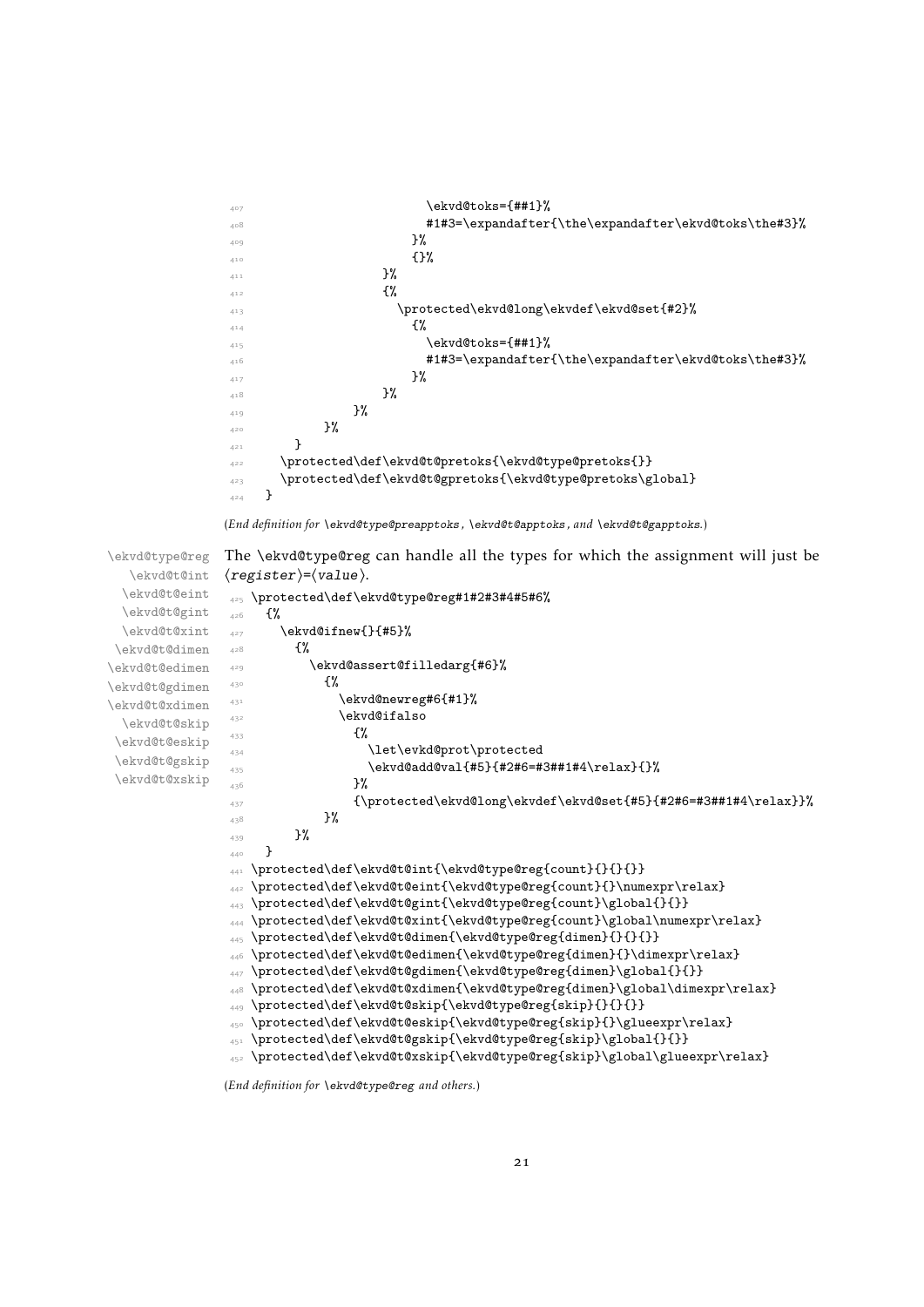```
\ekvd@type@store
   \ekvd@t@store
  \ekvd@t@gstore
                  The none-expanding store types use an \edef or \xdef and \unexpanded to be able to
                  also store # easily.
                   453 \protected\def\ekvd@type@store#1#2#3#4%
                   454 \frac{1}{2}455 \ekvd@ifnew{}{#3}%
```

```
456 \frac{100}{100}457 \ekvd@assert@filledarg{#4}%
458 \{ \%459 \ekvd@newlet#4\ekv@empty
460 \text{ekvddifalso}461 \{ \%462 \let\ekvd@prot\protected
\text{463} \ekvd@add@val{#3}{#1#4{#2}}{}%
464 \frac{1}{464}{\pmb{\quad\epsilon\ekvd@long\ekvdef\ekvd@set{#3}{#1#4{#2}}}%
466 }%
467 }%
468 }
469 \protected\def\ekvd@t@store{\ekvd@type@store\edef{\ekv@unexpanded{##1}}}
470 \protected\def\ekvd@t@gstore{\ekvd@type@store\xdef{\ekv@unexpanded{##1}}}
471 \protected\def\ekvd@t@estore{\ekvd@type@store\edef{##1}}
472 \protected\def\ekvd@t@xstore{\ekvd@type@store\xdef{##1}}
```
<span id="page-21-21"></span><span id="page-21-20"></span><span id="page-21-18"></span><span id="page-21-13"></span><span id="page-21-9"></span><span id="page-21-5"></span><span id="page-21-4"></span><span id="page-21-0"></span>(*End definition for* \ekvd@type@store *,* \ekvd@t@store *, and* \ekvd@t@gstore*.*)

\ekvd@type@meta \ekvd@type@meta@a meta sets up things such that another instance of \ekvset will be run on the argument, with the same  $\langle set \rangle$ .

```
\ekvd@type@meta@b
\ekvd@type@meta@c
    \ekvd@t@meta
   \ekvd@t@nmeta
                  473 \protected\long\def\ekvd@type@meta#1#2#3#4#5#6#7%
                  474 {%
                  _{475} \ekvd@ifnew{#1}{#6}%
                  476 \mathcal{H}477 \ekvd@assert@filledarg{#7}%
                  478 \{ \%479 \edef\ekvd@tmp{\ekvd@set}%
                  480 \expandafter\ekvd@type@meta@a\expandafter{\ekvd@tmp}{#7}{#2}%
                  481 \ekvd@ifalso
                  _{482} {\ekv@exparg{#3{#6}}{\ekvd@tmp#4}{#5}}%
                  483 {\csname ekvlet#1\endcsname\ekvd@set{#6}\ekvd@tmp}%
                  484 }%
                  485 }%
                  486 }
                  487 \protected\long\def\ekvd@type@meta@a#1#2%
                  488
                  489 \expandafter\ekvd@type@meta@b\expandafter{\ekvset{#1}{#2}}%
                  490 }
                  491 \protected\def\ekvd@type@meta@b
                  492 \{ \%493 \expandafter\ekvd@type@meta@c\expandafter
                  494495 \protected\long\def\ekvd@type@meta@c#1#2%
                  496 \frac{1}{4}497 \ekvd@prot\ekvd@long\def\ekvd@tmp#2{#1}%
                  498 }
                  499 \protected\def\ekvd@t@meta{\ekvd@type@meta{}{##1}\ekvd@add@val{{##1}}{}}
```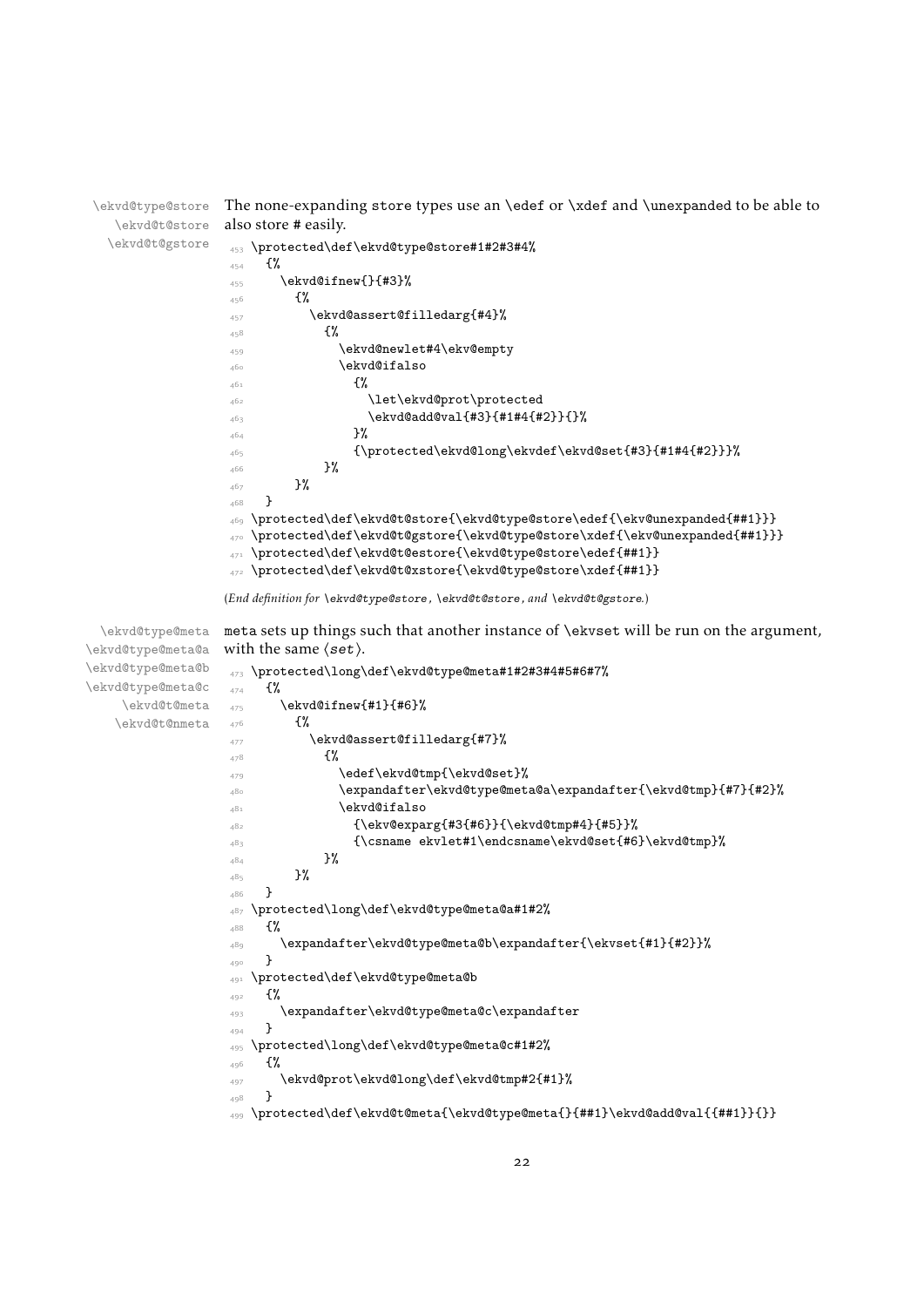```
\protected\def\ekvd@t@nmeta
501 \{%502 \ekvd@assert@not@long
503 \ekvd@type@meta{NoVal}{}\ekvd@add@noval{}\ekvd@assert@not@long@also
504 }
```
<span id="page-22-3"></span>(*End definition for* \ekvd@type@meta *and others.*)

\ekvd@type@smeta \ekvd@type@smeta@ \ekvd@t@smeta \ekvd@t@snmeta smeta is pretty similar to meta, but needs two arguments inside of  $\langle value \rangle$ , such that the

```
first is the \langle \text{set} \rangle for which the sub-\langle \text{set} \rangle and the second is the \langle \text{key} \rangle = \langle \text{value} \rangle list.
 505 \protected\long\def\ekvd@type@smeta#1#2#3#4#5#6#7%
506 \frac{1}{20}507 \ekvd@ifnew{#1}{#6}%
 \mathcal{L}509 \ekvd@assert@twoargs{#7}%
510 \{ \%511 \text{ekvd@type@meta@a#7\{#2}\%\sum_{512} \ekvd@ifalso
_{513} {\ekv@exparg{#3{#6}}{\ekvd@tmp#4}{#5}}%
 514 {\csname ekvlet#1\endcsname\ekvd@set{#6}\ekvd@tmp}%
 515 }%
516 }%
517 }
518 \protected\def\ekvd@t@smeta{\ekvd@type@smeta{}{##1}\ekvd@add@val{{##1}}{}}
519 \protected\def\ekvd@t@snmeta
520 \{ \%521 \ekvd@assert@not@long
522 \ekvd@type@smeta{NoVal}{}\ekvd@add@noval{}\ekvd@assert@not@long@also
523 }
```
<span id="page-22-7"></span><span id="page-22-5"></span><span id="page-22-4"></span>(*End definition for* \ekvd@type@smeta *and others.*)

<span id="page-22-12"></span>The choice type is by far the most complex type, as we have to run a sub-parser on the choice-definition list, which should support the @p@ type prefixes as well (but long will always throw an error, as they are not allowed to be long). \ekvd@type@choice will just define the choice-key, the handling of the choices definition will be done by \ekvd@populate@choice.

```
524 \protected\def\ekvd@type@choice#1%
525 \frac{1}{6}526 \ekvd@assert@not@long
527 \ekv@expargtwice{\ekvd@prot\def\ekvd@tmp##1}%
528 \{ \%529 \expandafter\expandafter\expandafter
530 \ekvd@h@choice
531 \text{b} \text{b}532 {\expandafter\ekvd@choice@name\expandafter{\ekvd@set}{#1}{##1}}%
533 }%
534 \ekvd@ifalso
535 {%
_{536} \ekvd@assert@val{#1}%
537 \{ \%538 \ekvd@if@not@already@choice{#1}%
539 \{ \%540 \ekv@exparg
```
\ekvd@type@choice \ekvd@populate@choice \ekvd@populate@choice@ \ekvd@populate@choice@noarg \ekvd@choice@prefix \ekvd@choice@prefix@ \ekvd@choice@prefix@done \ekvd@choice@p@protected \ekvd@choice@p@protect \ekvd@choice@p@long \ekvd@choice@p@long@ \ekvd@t@choice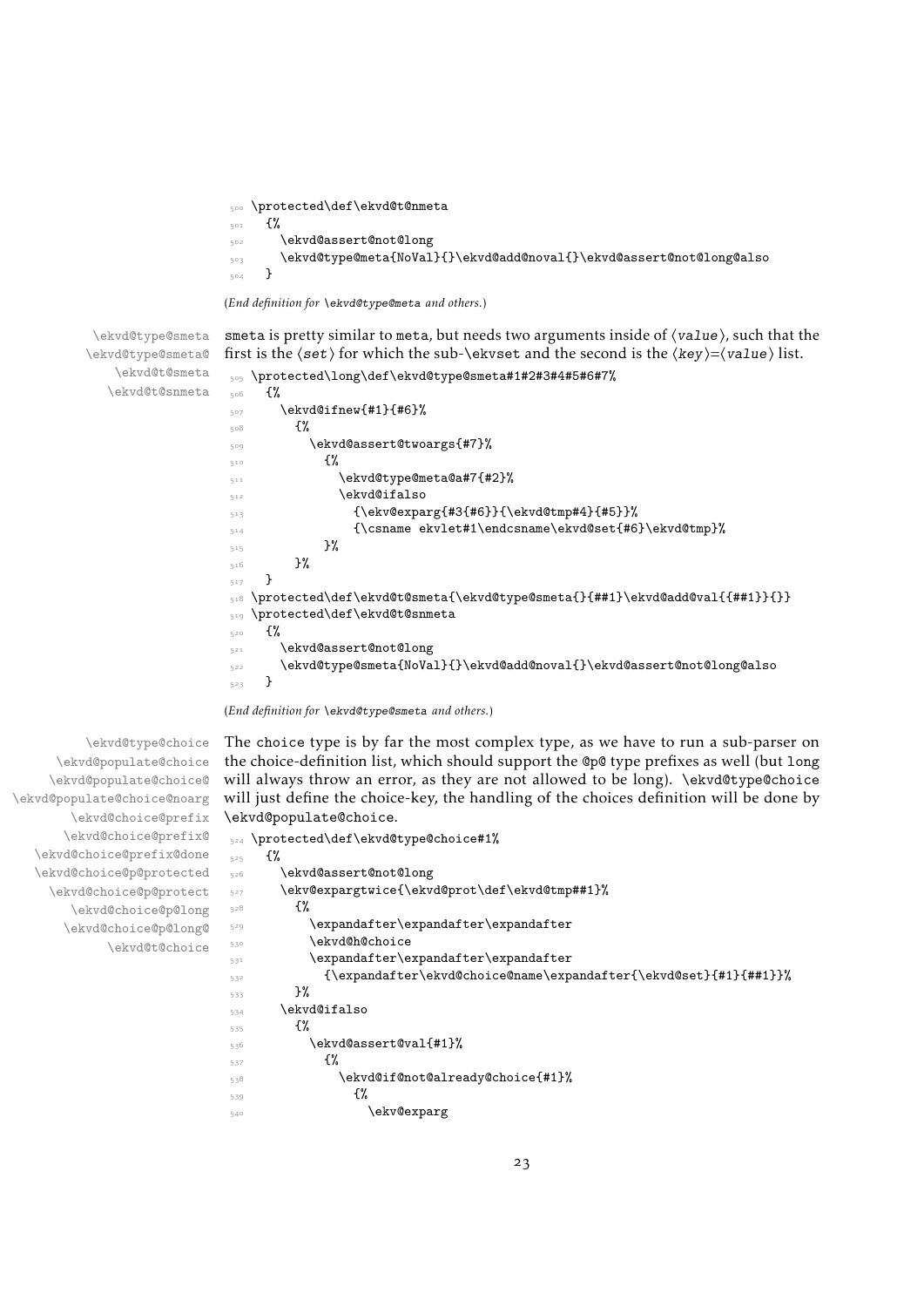```
541 \{ \%542 \expandafter\ekvd@add@aux
543 \csname\ekv@name\ekvd@set{#1}\endcsname{{##1}}{#1}%
\frac{1}{2} \frac{1}{2} \frac{1}{2} \frac{1}{2} \frac{1}{2} \frac{1}{2} \frac{1}{2} \frac{1}{2} \frac{1}{2} \frac{1}{2} \frac{1}{2} \frac{1}{2} \frac{1}{2} \frac{1}{2} \frac{1}{2} \frac{1}{2} \frac{1}{2} \frac{1}{2} \frac{1}{2} \frac{1}{2} \frac{1}{2} \frac{1}{2} 545 \{\text{ckvdQtmp}^{##1}\}\546 {\ekvd@long\ekvdef}\ekvd@assert@not@long@also
547 }%
548 }%
549 }%
550 {\ekvlet\ekvd@set{#1}\ekvd@tmp}%
551 }
```
<span id="page-23-1"></span>\ekvd@populate@choice just uses \ekvparse and then gives control to \ekvd@populate@choice@noarg, which throws an error, and \ekvd@populate@choice@.

```
552 \protected\def\ekvd@populate@choice
553 \frac{1}{2}554 \ekvparse\ekvd@populate@choice@noarg\ekvd@populate@choice@
555 }
556 \protected\long\def\ekvd@populate@choice@noarg#1%
557 {%
558 \expandafter\ekvd@err@missing@definition@msg\expandafter{\ekvd@cur : #1}%
559 }
```
<span id="page-23-12"></span>\ekvd@populate@choice@ runs the prefix-test, if there is none we can directly define the choice, for that \ekvd@set@choice will expand to the current choice-key's name, which will have been defined by \ekvd@t@choice. If there is a prefix run the prefix grabbing routine, which was altered for @type@choice.

```
560 \protected\long\def\ekvd@populate@choice@#1#2%
561 \frac{8}{3}562 \ekvd@clear@prefixes
563 \ekvd@ifspace{#1}%
564 {\ekvd@choice@prefix{\ekv@mark#1}\ekv@mark#1\ekv@stop}%
565 \frac{5}{5}566 \expandafter\edef
567 \csname\ekvd@choice@name\ekvd@set\ekvd@set@choice{#1}\endcsname
568 }%
569 {\unexpanded{#2}}%
570 }
571 \protected\def\ekvd@choice@prefix#1#2
572 \{ \%573 \ekv@strip{#2}{\ekvd@choice@prefix@{#1}}\ekv@mark
574 }
575 \protected\def\ekvd@choice@prefix@#1#2#3\ekv@stop
576 {%
577 \ekv@ifdefined{ekvd@choice@p@#2}%
578 \{ \%579 \csname ekvd@choice@p@#2\endcsname
580 \ekvd@ifspace{#3}%
581 {\ekvd@choice@prefix{#3}#3\ekv@stop}%
582 {\ekvd@choice@prefix@done{#3}}%
583 }%
584 {\ekvd@choice@prefix@done{#1}}%
585 }
586 \protected\def\ekvd@choice@prefix@done#1%
587 \frac{8}{10}
```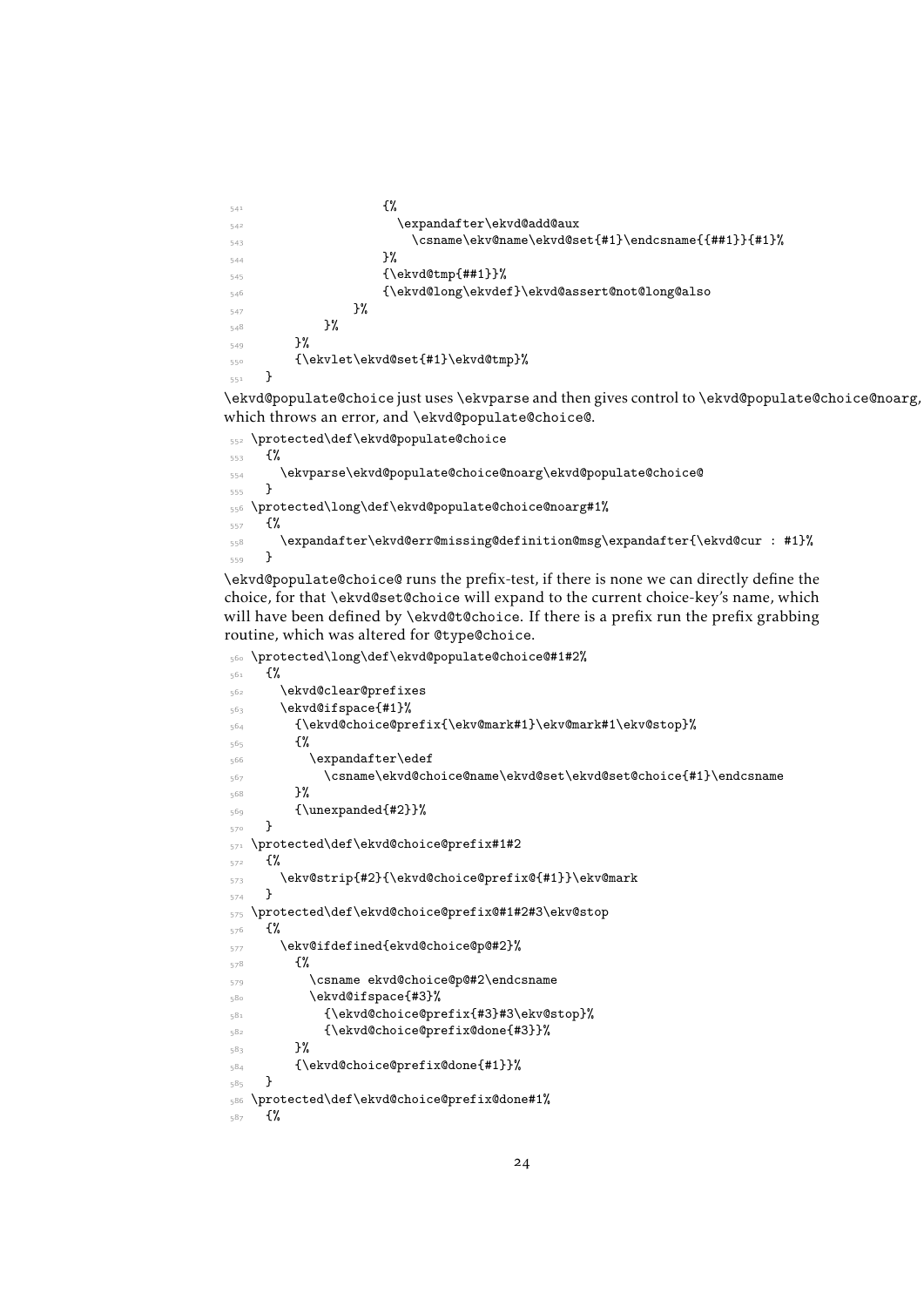```
588 \ekvd@prot\expandafter\edef
589 \csname
590 \ekv@strip{#1}{\ekvd@choice@name\ekvd@set\ekvd@set@choice}%
591 \endcsname
592 }
593 \protected\def\ekvd@choice@p@protected{\let\ekvd@prot\protected}
594 \let\ekvd@choice@p@protect\ekvd@choice@p@protected
595 \protected\def\ekvd@choice@invalid@p#1\ekvd@ifspace#2%
596 \frac{1}{6}597 \expandafter\ekvd@choice@invalid@p@\expandafter{\ekv@gobble@mark#2}{#1}%
598 \ekvd@ifspace{#2}%
599 }
600 \protected\def\ekvd@choice@invalid@p@#1#2%
601 \frac{1}{60}602 \expandafter\ekvd@err@no@prefix@msg\expandafter{\ekvd@cur : #2 #1}{#2}%
603 - \frac{1}{2}604 \protected\def\ekvd@choice@p@long{\ekvd@choice@invalid@p{long}}%
605 \protected\def\ekvd@choice@p@also{\ekvd@choice@invalid@p{also}}%
606 \protected\def\ekvd@choice@p@new{\ekvd@choice@invalid@p{new}}%
```
<span id="page-24-12"></span><span id="page-24-9"></span><span id="page-24-8"></span><span id="page-24-7"></span><span id="page-24-6"></span><span id="page-24-5"></span>Finally we're able to set up the @t@choice macro, which has to store the current choicekey's name, define the key, and parse the available choices.

```
607 \protected\long\def\ekvd@t@choice#1#2%
608 f%
609 \ekvd@ifnew{}{#1}%
610 \{ \%611 \ekvd@assert@arg
612 \{ \%613 \ekvd@type@choice{#1}%
614 \text{def}\text{Q}\text{Set}\text{Cohoice}_{\text{#1}}\text{?}615 \ekvd@populate@choice{#2}%
616 }%
617 }%
618 }
```
<span id="page-24-18"></span><span id="page-24-17"></span>(*End definition for* \ekvd@type@choice *and others.*)

\ekvd@t@choice-store \ekvd@t@choice-enum These two types define a special kind of choice key and are quite similar, the only difference is what the different choices do (hence they use a shared initialisation which differs in the chosen populate step).

```
619 \protected\long\expandafter\def\csname ekvd@t@choice-store\endcsname
```

```
620 {\ekvd@type@choicespecial\ekvd@populate@choicestore}
```
\protected\long\expandafter\def\csname ekvd@t@choice-enum\endcsname

<span id="page-24-13"></span>{\ekvd@type@choicespecial\ekvd@populate@choiceenum}

Initialise similar to a choice key. The difference is that we require two arguments (which we assert), a macro to store things in, and a csv-list containing the allowed values. #1 is the populate macro according to the type used.

```
623 \protected\long\def\ekvd@type@choicespecial#1#2#3%
624 f%
625 \ekvd@ifnew{}{#2}%
```

```
626 \{ \%627 \ekvd@assert@twoargs{#3}%
```

```
628 \{%
```
\ekvd@type@choicespecial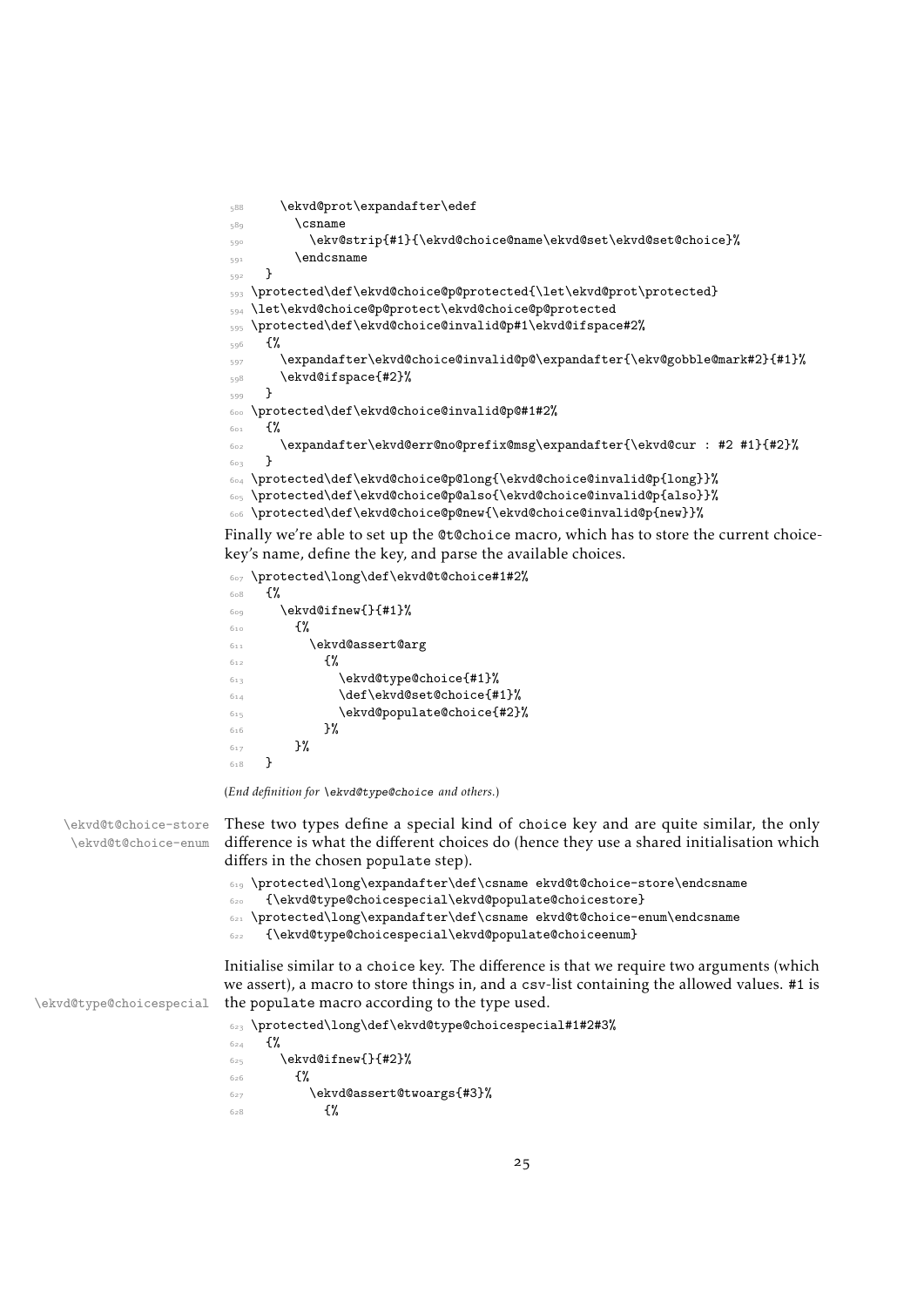```
629 \ekvd@type@choice{#2}%
630 \text{def}\text{Q}set@choice{#2}%
631 \frac{41}{3\%}632 }%
633 }%
634 }
```
<span id="page-25-11"></span>We initialise the storing macro if it doesn't yet exist, and then we loop over the value list. The \edefs with \unexpanded are both necessary to be able to store macro parameter tokens (the outer protects at define time, the inner at use time).

```
635 \protected\long\def\ekvd@populate@choicestore#1%
636 {%
637 \ekvd@newlet#1\ekv@empty
638 \ekvcsvloop{\ekvd@populate@choicestore@#1}%
639 }
640 \protected\long\def\ekvd@populate@choicestore@#1#2%
641 {%
642 \protected\expandafter\edef
\texttt{643} \label{c:sample} $$\frac{1}{\unexpanded{\edf#1}{\unexpandedf#2}}}\645 }
```
\ekvd@populate@choiceenum \ekvd@populate@choiceenum@ <span id="page-25-10"></span><span id="page-25-7"></span>This is similar to the population of a choice-store type, but instead of storing the values in a macro this initialises a count and stores the position of the value in the list inside that count (zero-indexed). The space is necessary to terminate the number scanning, which is the reason we use \@firstofone (so that the space after the macro name isn't gobbled by TFX).

<span id="page-25-16"></span><span id="page-25-9"></span><span id="page-25-1"></span>

| 646 | \protected\long\def\ekvd@populate@choiceenum#1%                 |
|-----|-----------------------------------------------------------------|
| 647 | £%                                                              |
| 648 | \ekvd@newreg#1{count}%                                          |
| 649 | \def\ekvd@tmp{0}%                                               |
| 650 | \ekvcsvloop{\ekvd@populate@choiceenum@#1}%                      |
| 651 |                                                                 |
| 652 | \protected\long\def\ekvd@populate@choiceenum@#1#2%              |
| 653 | ₹%                                                              |
| 654 | \protected\expandafter\edef                                     |
| 655 | \csname\ekvd@choice@name\ekvd@set\ekvd@set@choice{#2}\endcsname |
| 656 | {#1=\@firstofone{\ekvd@tmp} }%                                  |
| 657 | \edef\ekvd@tmp{\the\numexpr\ekvd@tmp+1\relax}%                  |
| 658 |                                                                 |
|     |                                                                 |

<span id="page-25-18"></span><span id="page-25-17"></span><span id="page-25-15"></span><span id="page-25-8"></span>(*End definition for* \ekvd@t@choice-store *and others.*)

#### \ekvd@t@unknown-choice

<span id="page-25-13"></span><span id="page-25-12"></span><span id="page-25-6"></span><span id="page-25-5"></span><span id="page-25-4"></span><span id="page-25-3"></span>

| 659 | \protected\long\expandafter\def\csname ekvd@t@unknown-choice\endcsname#1#2%\ |
|-----|------------------------------------------------------------------------------|
| 660 | £%                                                                           |
| 661 | \ekvd@assert@new@for@name{\ekvd@unknown@choice@name\ekvd@set{#1}}%           |
| 662 | £%                                                                           |
| 663 | \ekvd@assert@arg                                                             |
| 664 | ł%                                                                           |
| 665 | \ekvd@assert@not@long                                                        |
| 666 | ekvd@assert@not@also\                                                        |
| 667 | \ekvd@prot\expandafter                                                       |
| 668 | \def\csname\ekvd@unknown@choice@name\ekvd@set{#1}\endcsname##1{#2}%          |
|     |                                                                              |

\ekvd@populate@choicestore \ekvd@populate@choicestore@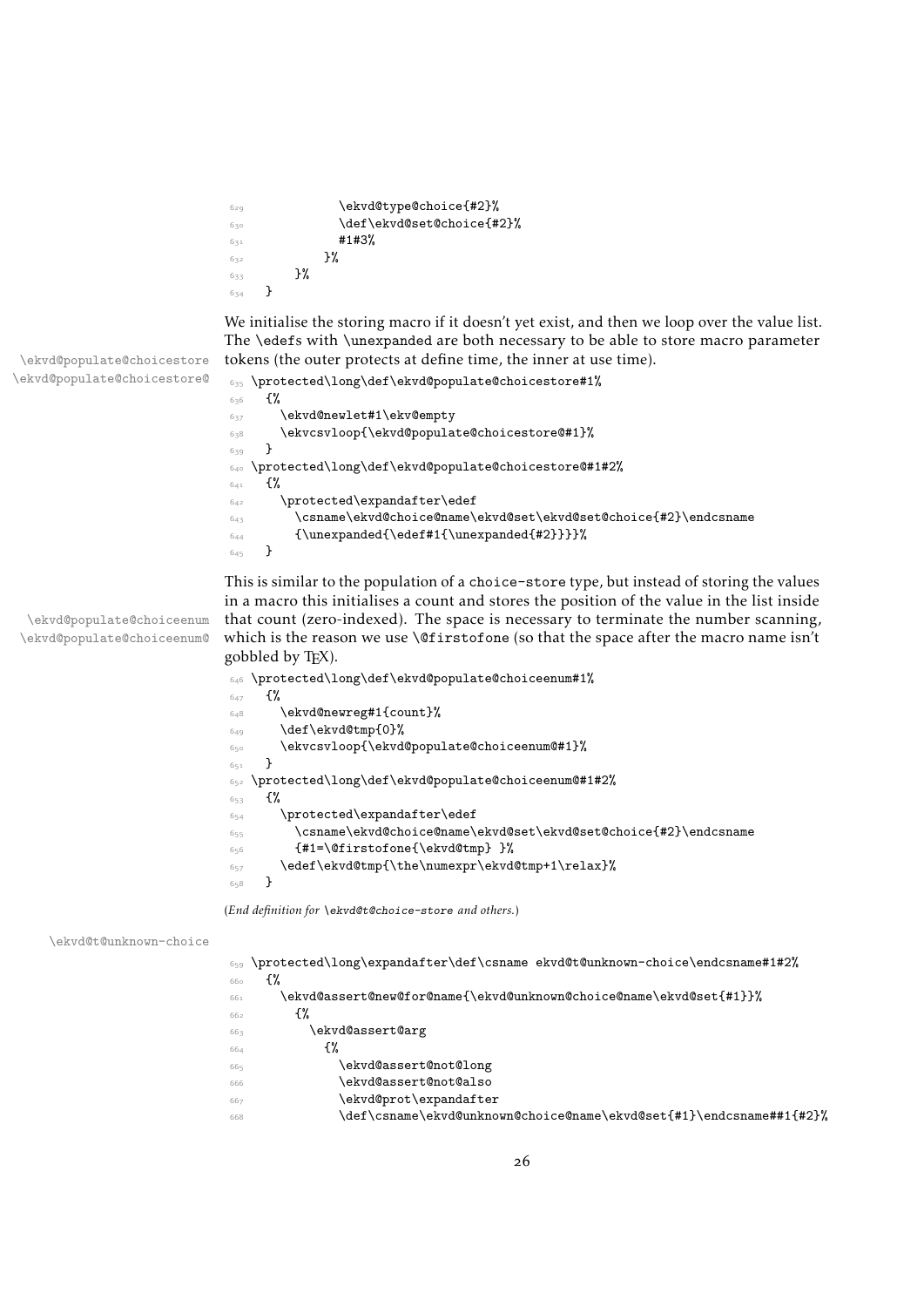$669$  }%  $670$  }%  $671$  }

(*End definition for* \ekvd@t@unknown-choice*.*)

\ekvd@t@unknown \ekvd@type@unknown@code \ekvd@type@unknown@noval

<span id="page-26-12"></span>The unknown type has different subtypes which would be the key names for other types. It is first checked whether that subtype is defined, if it isn't throw an error, else use that subtype.

```
672 \protected\long\def\ekvd@t@unknown#1#2%
6_{73} {%
\begin{array}{lll} \texttt{674} & \texttt{ekv@ifdefined} \texttt{ekv@type@unknown@\det\! \texttt{41}} \texttt{?} \end{array}675 {\csname ekvd@type@unknown@\detokenize{#1}\endcsname{#2}}%
676 \ekvd@err@misused@unknown
677 }
```
<span id="page-26-11"></span>The unknown noval type can use \ekvdefunknownNoVal directly (after asserting some prefixes).

```
678 \protected\long\def\ekvd@type@unknown@noval#1%
679 \{ \%680 \ekvd@assert@new@for@name{\ekv@name\ekvd@set{}uN}%
681 {%
682 \ekvd@assert@arg
683 {%
684 \ekvd@assert@not@also
685 \ekvd@assert@not@long
686 \ekvd@prot\ekvdefunknownNoVal\ekvd@set{#1}%
687 }%
688 }%
689 }
```
<span id="page-26-10"></span><span id="page-26-1"></span>The unknown code type uses some trickery during the definition in order to swap out #1 and #2 in the user supplied definition. This is done via a temporary macro that stores the definition but gets the parameter numbers reversed while the real definition is done.

```
690 \protected\long\def\ekvd@type@unknown@code#1%
691 \{%692 \ekvd@assert@new@for@name{\ekv@name\ekvd@set{}u}%
693 \{%694 \ekvd@assert@arg
695 \{ \%696 \ekvd@assert@not@also
697 \begingroup
698 \text{det}\text{curl}\#1\#42\{ \#1 \}699 \ekv@exparg
700 \{ \%701 \endgroup
702 \ekvd@prot\ekvd@long\ekvdefunknown\ekvd@set
7^{\circ}3 }%
704 {\ekvd@tmp{##2}{##1}}%
705 }%
706 }%
707 }
```
<span id="page-26-14"></span><span id="page-26-0"></span>(*End definition for* \ekvd@t@unknown *,* \ekvd@type@unknown@code *, and* \ekvd@type@unknown@noval*.*)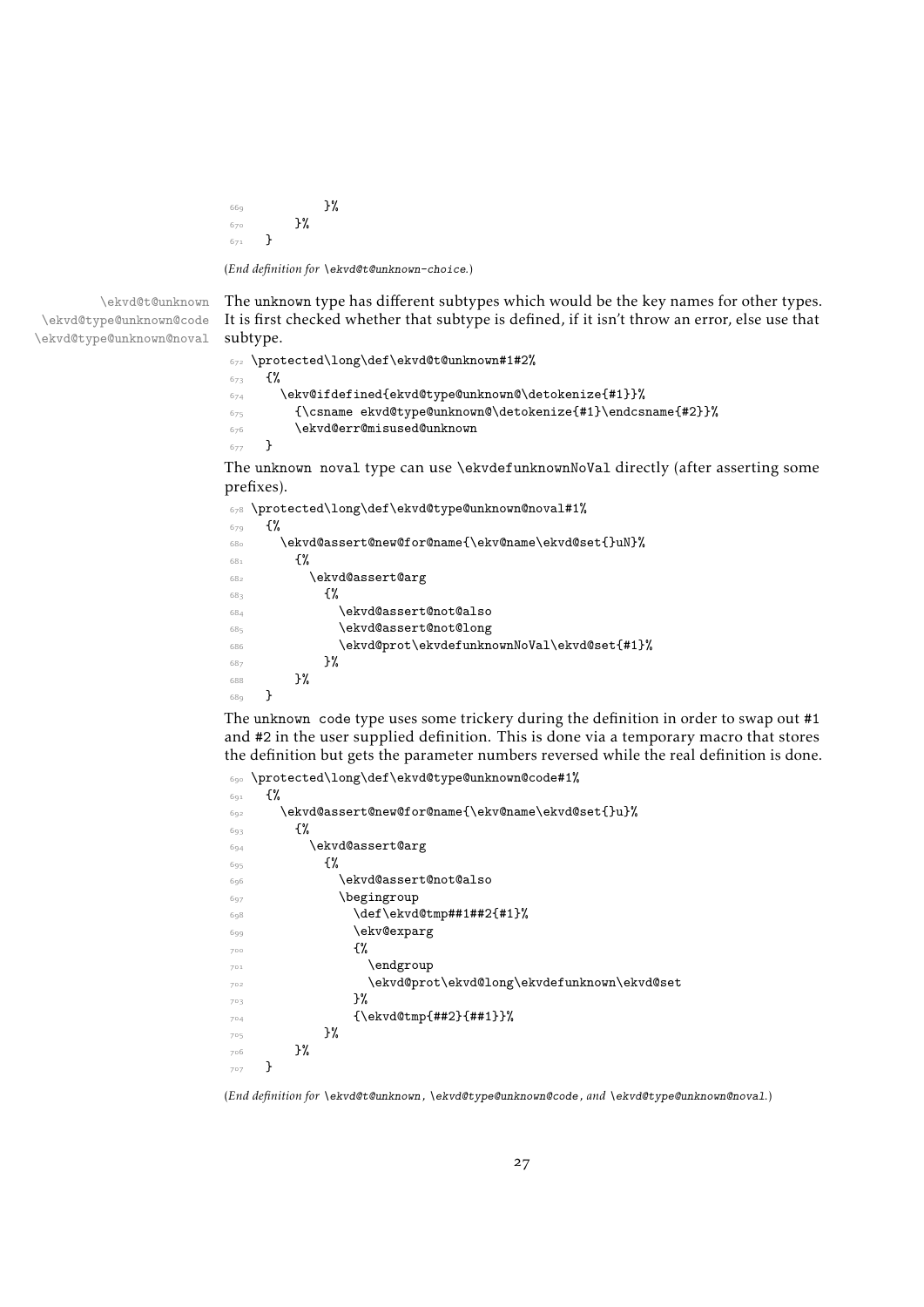\ekvd@type@unknown@redirect \ekvd@type@unknown@redirect-code \ekvd@type@unknown@redirect-noval

<span id="page-27-16"></span>The unknown redirect types also just forward to \ekvredirectunknown after asserting some prefixes.

```
708 \protected\edef\ekvd@type@unknown@redirect#1%
709 {%
710 \expandafter\noexpand\csname ekvd@type@unknown@redirect-code\endcsname{#1}%
711 \expandafter\noexpand\csname ekvd@type@unknown@redirect-noval\endcsname{#1}%
712 }
713 \protected\expandafter\def\csname ekvd@type@unknown@redirect-code\endcsname#1%
714 {%
715 \ekvd@assert@new@for@name{\ekv@name\ekvd@set{}u}%
716 \{ \%717 \ekvd@assert@arg
718 \{ \%719 \ekvd@assert@not@also
             \ekvd@assert@not@protected
721 \expandafter\ekvredirectunknown\expandafter{\ekvd@set}{#1}%
722 }%
723 }%
724 }
725 \protected\expandafter\def\csname ekvd@type@unknown@redirect-noval\endcsname#1%
726 \{%
727 \ekvd@assert@new@for@name{\ekv@name\ekvd@set{}uN}%
728 \{ \%729 \ekvd@assert@arg
730 \{ \%731 \ekvd@assert@not@also
732 \ekvd@assert@not@protected
733 \ekvd@assert@not@long
734 \expandafter\ekvredirectunknownNoVal\expandafter{\ekvd@set}{#1}%
735 }%
736 }%
737 }
```
<span id="page-27-13"></span><span id="page-27-11"></span><span id="page-27-10"></span><span id="page-27-8"></span><span id="page-27-6"></span><span id="page-27-2"></span>(*End definition for* \ekvd@type@unknown@redirect *,* \ekvd@type@unknown@redirect-code *, and* \ekvd@type@unknown@redirect-noval*.*)

#### <span id="page-27-0"></span>.3.2 Key Type Helpers

There are some keys that might need helpers during their execution (not during their definition, which are gathered as @type@ macros). These helpers are named @h@.

\ekvd@h@choice \ekvd@h@choice@

<span id="page-27-15"></span>The choice helper will just test whether the given choice was defined, if not throw an error expandably, else call the macro which stores the code for this choice.

```
738 \def\ekvd@h@choice#1%
739 \frac{1}{2}740 \expandafter\ekvd@h@choice@
741 \csname\ifcsname#1\endcsname#1\else relax\fi\endcsname
742 {#1}%
743 }
744 \def\ekvd@h@choice@#1#2%
745 {%
_{746} \ifx#1\relax
747 \ekvd@err@choice@invalid{#2}%
748 \expandafter\@gobble
740 \text{ }\Lambda \text{fi}
```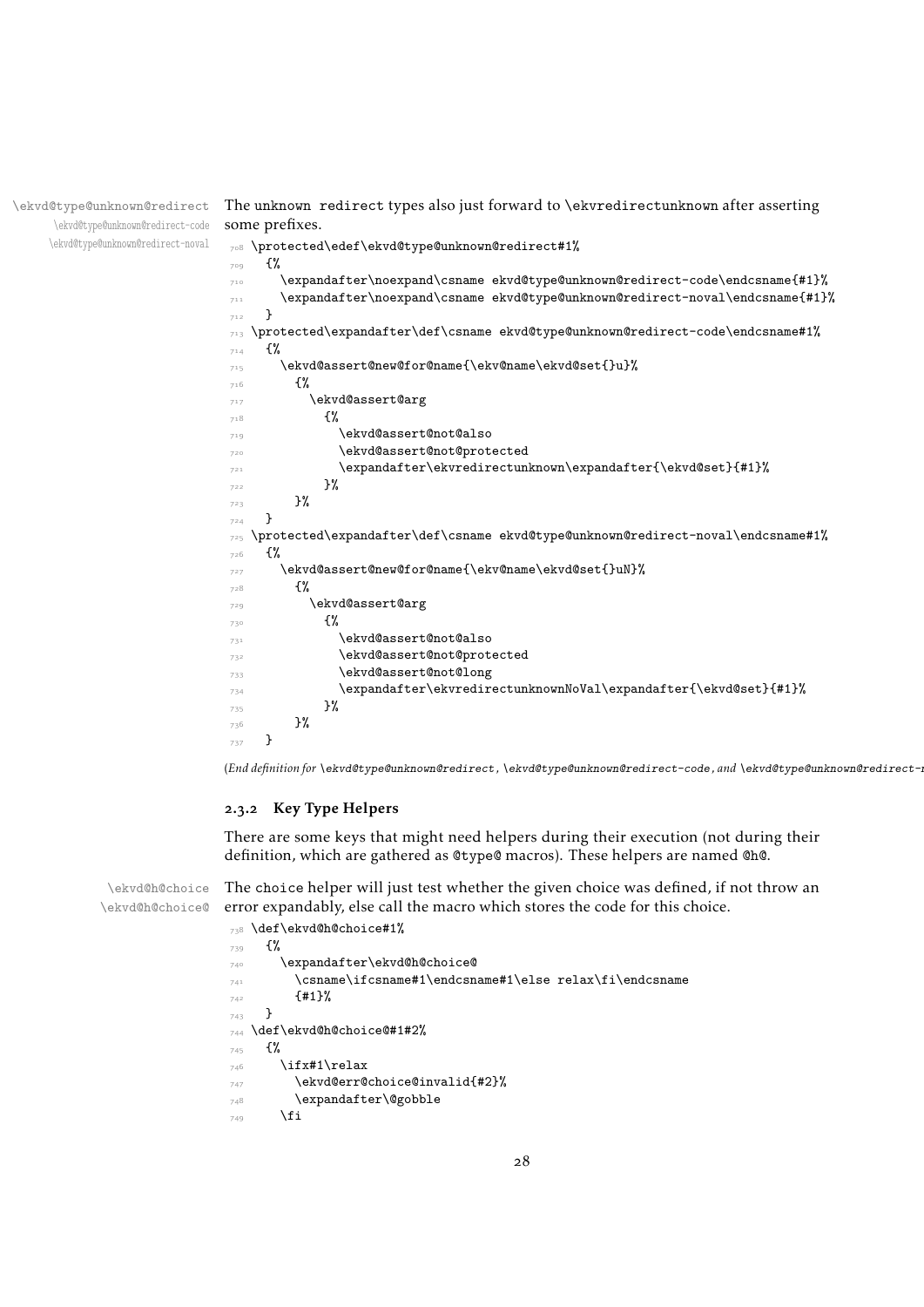#1% }

(*End definition for* \ekvd@h@choice *and* \ekvd@h@choice@*.*)

#### <span id="page-28-7"></span><span id="page-28-6"></span><span id="page-28-5"></span><span id="page-28-3"></span><span id="page-28-1"></span><span id="page-28-0"></span>.3.3 Handling **also**

```
\ekvd@add@val
\ekvd@add@noval
 \ekvd@add@aux
\ekvd@add@aux@
                 752 \protected\long\def\ekvd@add@val#1#2#3%
                 753 {%
                 754 \ekvd@assert@val{#1}%
                 755 \left\{\% \right\}756 \expandafter\ekvd@add@aux\csname\ekv@name\ekvd@set{#1}\endcsname{{##1}}%
                 _{757} {#1}{#2}{\text{ekvd@long\text{ekvdef}}{#3}}758 }%
                 759 }
                 760 \protected\long\def\ekvd@add@noval#1#2#3%
                 761 {%
                 762 \ekvd@assert@noval{#1}%
                 763 \{ \%764 \expandafter\ekvd@add@aux\csname\ekv@name\ekvd@set{#1}N\endcsname{}%
                 _{765} {#1}{#2}\\ek{vdefNoVal{#3}\%766 }%
                 767 }
                 768 \protected\long\def\ekvd@add@aux#1#2%
                 769 \{ \%770 \ekvd@extract@prefixes#1%
                 771 \expandafter\ekvd@add@aux@\expandafter{#1#2}%
                 772 }
                 773 \protected\long\def\ekvd@add@aux@#1#2#3#4#5%
                 774 {%
                 775 #5%
                 776 \ekvd@prot#4\ekvd@set{#2}{#1#3}%
                 777 }
```
<span id="page-28-12"></span><span id="page-28-8"></span><span id="page-28-4"></span><span id="page-28-2"></span>(*End definition for* \ekvd@add@val *and others.*)

<span id="page-28-9"></span>This macro checks which prefixes were used for the definition of a macro and sets \ekvd@long and \ekvd@prot accordingly.

```
778 \protected\def\ekvd@extract@prefixes#1%
779 {%
780 \expandafter\ekvd@extract@prefixes@\meaning#1\ekvd@stop
781 }
```
In the following definition #1 will get replaced by macro:, #2 by \long and #3 by \protected (in each, all tokens will have category other). This allows us to parse the \meaning of a macro for those strings.

```
782 \protected\def\ekvd@extract@prefixes@#1#2#3%
783 {%
784 \protected\def\ekvd@extract@prefixes@##1#1##2\ekvd@stop
785 \{ \%786 \ekvd@extract@prefixes@long
787 ##1\ekvd@mark\@firstofone#2\ekvd@mark\@gobble\ekvd@stop
788 {\let\ekvd@long\long}%
```
\ekvd@extract@prefixes \ekvd@extract@prefixes@ \ekvd@extract@prefixes@long \ekvd@extract@prefixes@prot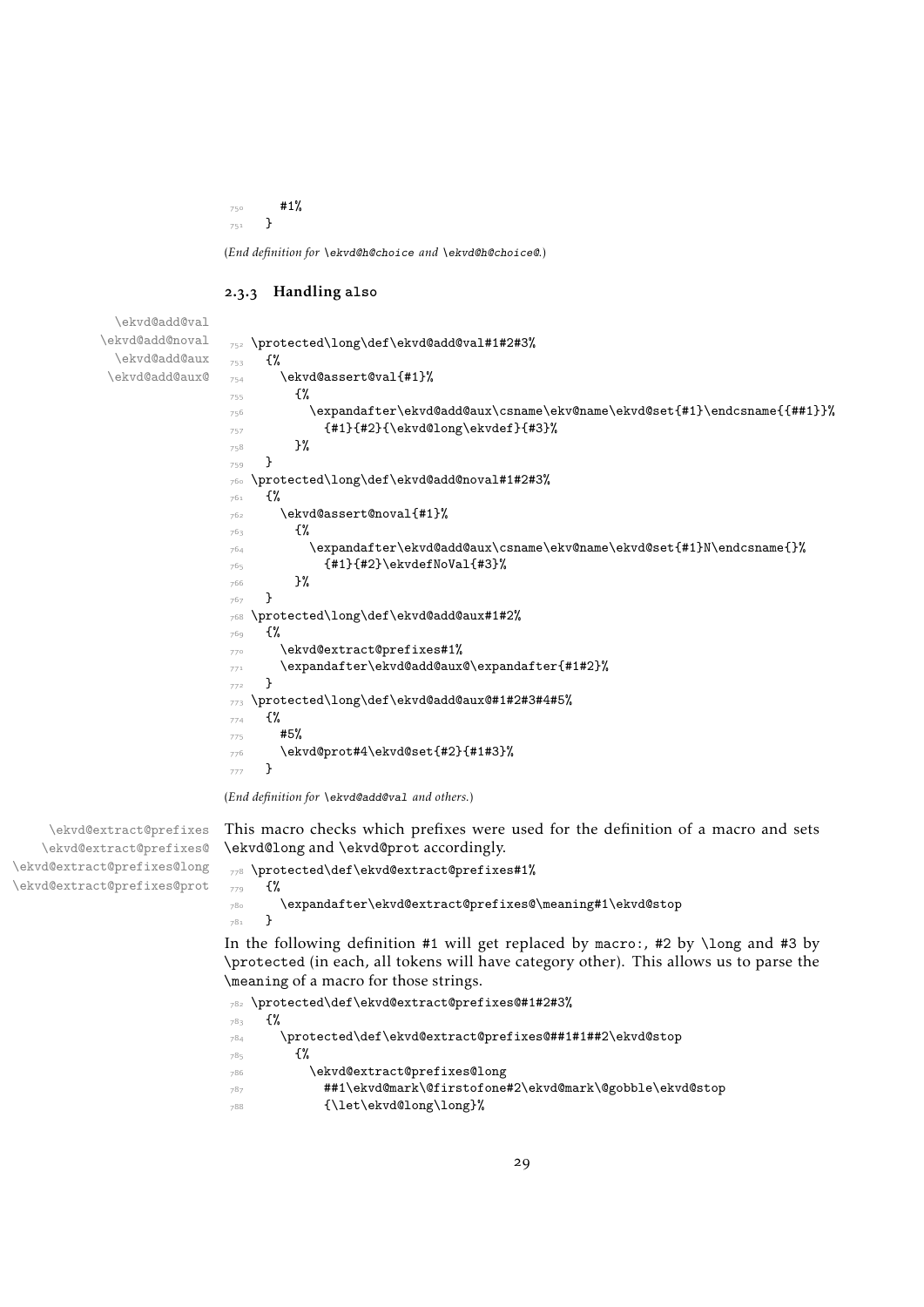```
789 \ekvd@extract@prefixes@prot
790 ##1\ekvd@mark\@firstofone#3\ekvd@mark\@gobble\ekvd@stop
791 {\let\ekvd@prot\protected}%
792 }%
\gamma_{793} \protected\def\ekvd@extract@prefixes@long##1#2##2\ekvd@mark##3##4\ekvd@stop
794 {443}795 \protected\def\ekvd@extract@prefixes@prot##1#3##2\ekvd@mark##3##4\ekvd@stop
796 {##3}%
797 }
```
<span id="page-29-10"></span>We use a temporary macro to expand the three arguments of \ekvd@extract@prefixes@, which will set up the real meaning of itself and the parsing for \long and \protected.

```
798 \begingroup
799 \edef\ekvd@tmp
800 {%
801 \endgroup
802 \ekvd@extract@prefixes@
803 {\detokenize{macro:}}%
804 {\string\long}%
805 {\string\protected}%
906807 \ekvd@tmp
```
<span id="page-29-14"></span>(*End definition for* \ekvd@extract@prefixes *and others.*)

#### <span id="page-29-11"></span><span id="page-29-0"></span>2.3.4 Tests

\ekvd@newlet These macros test whether a control sequence is defined, if it isn't they define it, either \ekvd@newreg via \let or via the correct \new⟨reg⟩.

```
808 \protected\def\ekvd@newlet#1#2%
809 \{ \%810 \ifdefined#1\ekv@fi@gobble\fi\@firstofone{\let#1#2}%
811 }
812 \protected\def\ekvd@newreg#1#2%
8_{13} {%
814 \ifdefined#1\ekv@fi@gobble\fi\@firstofone{\csname new#2\endcsname#1}%
815 }
```
<span id="page-29-2"></span>(*End definition for* \ekvd@newlet *and* \ekvd@newreg*.*)

\ekvd@assert@twoargs \ekvd@ifnottwoargs \ekvd@ifempty@gtwo <span id="page-29-6"></span>A test for exactly two tokens can be reduced for an empty-test after gobbling two tokens, in the case that there are fewer tokens than two in the argument, only macros will be gobbled that are needed for the true branch, which doesn't hurt, and if there are more this will not be empty.

```
816 \long\def\ekvd@assert@twoargs#1%
817 f%
818 \ekvd@ifnottwoargs{#1}{\ekvd@err@missing@definition}%
819 }
820 \long\def\ekvd@ifnottwoargs#1%
821 \{%
822 \ekvd@ifempty@gtwo#1\ekv@ifempty@B
\texttt{823} \verb+\ekv@ifempty@false\ekv@ifempty@A\ekv@ifempty@B\@first of two824 }
825 \long\def\ekvd@ifempty@gtwo#1#2{\ekv@ifempty@\ekv@ifempty@A}
```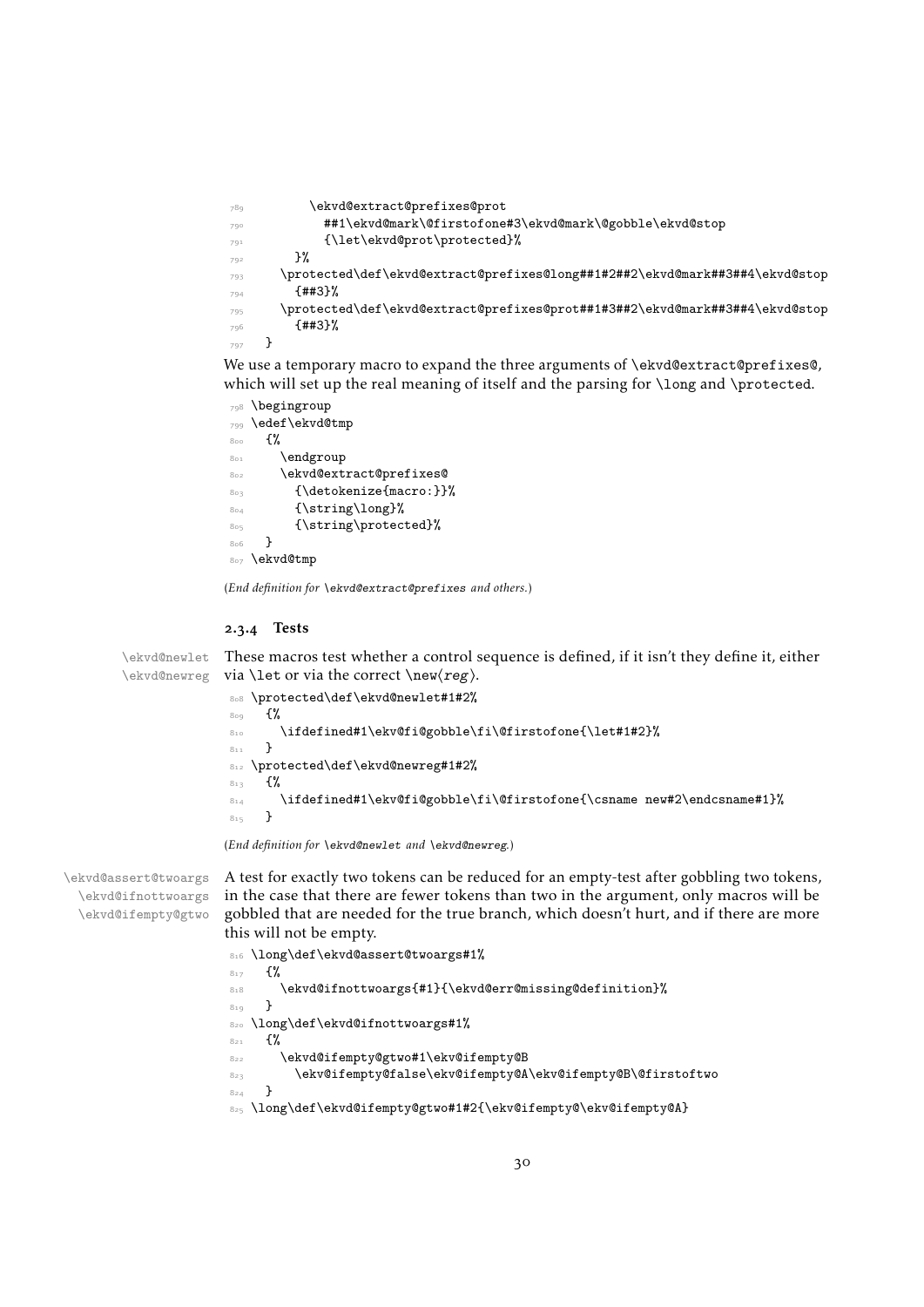(*End definition for* \ekvd@assert@twoargs *,* \ekvd@ifnottwoargs *, and* \ekvd@ifempty@gtwo*.*)

argument structure, respectively.

<span id="page-30-8"></span>Assert that a given key is defined as a value taking key or a NoVal key with the correct

\ekvd@assert@val \ekvd@assert@val@ \ekvd@assert@noval \ekvd@assert@noval@ \ekvd@extract@args \ekvd@extracted@args \ekvd@one@arg@string

```
826 \protected\def\ekvd@assert@val#1%
827 {%
828 \ekvifdefined\ekvd@set{#1}%
829 \label{eq:20} $$830 {%
831 \text{S}31832 \ekvd@err@add@val@on@noval
833 {\ekvd@err@undefined@key{#1}}%
834 \qquad \qquad \qquad \qquad \qquad \qquad \qquad \qquad \qquad \qquad \qquad \qquad \qquad \qquad \qquad \qquad \qquad \qquad \qquad \qquad \qquad \qquad \qquad \qquad \qquad \qquad \qquad \qquad \qquad \qquad \qquad \qquad \qquad \qquad \qquad \qquad \qquad \qquad \qquad \qquad \qquad \qquad \qquad835 }%
836 }
837 \protected\def\ekvd@assert@val@#1%
838 \frac{8}{3}839 \expandafter\ekvd@extract@args\meaning#1\ekvd@stop
840 \unless\ifx\ekvd@extracted@args\ekvd@one@arg@string
841 \ekvd@err@unsupported@arg
842 \text{ }\n\sqrt{f}i843 \@firstofone
844 }%
845 \protected\def\ekvd@assert@noval#1%
846 f%
847 \ekvifdefinedNoVal\ekvd@set{#1}%
848 {\expandafter\ekvd@assert@noval@\csname\ekv@name\ekvd@set{#1}N\endcsname}%
8_{49} \{ \%850 \ekvifdefined\ekvd@set{#1}%
851 \ekvd@err@add@noval@on@val
852 {\ekvd@err@undefined@key{#1}}%
853 \@gobble
\begin{array}{ccc} 8_{54} & & \end{array} }%
855 }
856 \protected\def\ekvd@assert@noval@#1%
857 {%
858 \expandafter\ekvd@extract@args\meaning#1\ekvd@stop
859 \unless\ifx\ekvd@extracted@args\ekv@empty
860 \ekvd@err@unsupported@arg
861 \fi
862 \@firstofone
863 }
864 \protected\def\ekvd@extract@args#1%
865 {%
866 \protected\def\ekvd@extract@args##1#1##2->##3\ekvd@stop
867 {\def\ekvd@extracted@args{##2}}%
868 }
869 \expandafter\ekvd@extract@args\expandafter{\detokenize{macro:}}
870 \edef\ekvd@one@arg@string{\string#1}
```
<span id="page-30-17"></span><span id="page-30-16"></span><span id="page-30-14"></span><span id="page-30-12"></span><span id="page-30-9"></span><span id="page-30-4"></span><span id="page-30-1"></span>(*End definition for* \ekvd@assert@val *and others.*)

\ekvd@assert@arg \ekvd@assert@arg@msg \ekvd@ifnoarg

<span id="page-30-7"></span>There is no need to actually define \ekvd@ifnoarg here, as it will be set by either \ekvd@arg or \ekvd@noarg.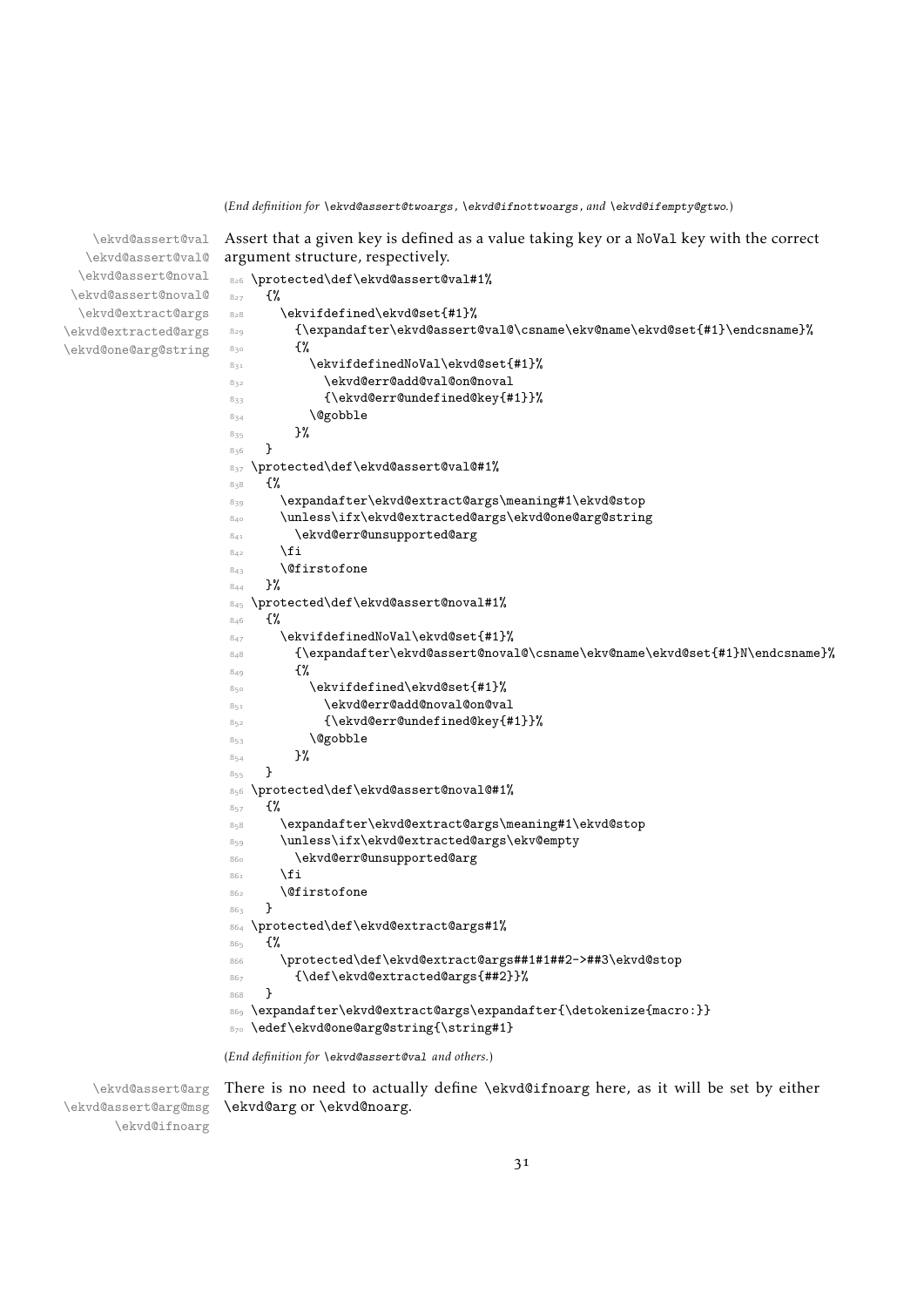```
\def\ekvd@assert@arg{\ekvd@ifnoarg\ekvd@err@missing@definition}
  \long\def\ekvd@assert@arg@msg#1%
873 f%
874 \ekvd@ifnoarg{\ekvd@err@missing@definition@msg{#1}}%
875 }
```
<span id="page-31-9"></span><span id="page-31-8"></span><span id="page-31-3"></span>(*End definition for* \ekvd@assert@arg *,* \ekvd@assert@arg@msg *, and* \ekvd@ifnoarg*.*)

\ekvd@assert@filledarg

```
\ekvd@ifnoarg@or@empty 876 \long\def\ekvd@assert@filledarg#1%
                       877 f%
                       878 \ekvd@ifnoarg@or@empty{#1}\ekvd@err@missing@definition
                       879 }
                       880 \long\def\ekvd@ifnoarg@or@empty#1%
                       881 {%
                       882 \ekvd@ifnoarg
                       883 \@firstoftwo
                       884 {\ekv@ifempty{#1}}%
                       885 }
```
<span id="page-31-18"></span><span id="page-31-2"></span>(*End definition for* \ekvd@assert@filledarg *and* \ekvd@ifnoarg@or@empty*.*)

```
\ekvd@assert@not@long
  \ekvd@assert@not@protected
ert@not@also
       \ekvd@assert@not@protected@also
            \ekvd@assert@new
        \ekvd@assert@not@new
```
<span id="page-31-4"></span>Some key-types don't want to be also, \long or \protected, so we provide macros to test this and throw an error, this could be silently ignored but now users will learn to not use unnecessary stuff which slows the compilation down.

```
886 \def\ekvd@assert@not@long{\ifx\ekvd@long\long\ekvd@err@no@prefix{long}\fi}
887 \def\ekvd@assert@not@protected
888 {\ifx\ekvd@prot\protected\ekvd@err@no@prefix{protected}\fi}
889 \def\ekvd@assert@not@also{\ekvd@ifalso{\ekvd@err@no@prefix{also}}{}}
890 \def\ekvd@assert@not@long@also
891 {\ifx\ekvd@long\long\ekvd@err@no@prefix@also{long}\fi}
892 \def\ekvd@assert@not@protected@also
893 {\ifx\ekvd@prot\protected\ekvd@err@no@prefix@also{protected}\fi}
894 \def\ekvd@assert@new#1#2%
895 {\csname ekvifdefined#1\endcsname\ekvd@set{#2}{\ekvd@err@not@new}}
896 \def\ekvd@assert@not@new
897 {\ifx\ekvd@ifnew\ekvd@assert@new\ekvd@err@no@prefix{new}\fi}
898 \def\ekvd@assert@new@for@name#1%
899 \{ \%\ifx\ekvd@ifnew\ekvd@assert@new
901 \ekv@fi@firstoftwo
\frac{1}{2} \fi
903 \@secondoftwo
904 {\ekv@ifdefined{#1}\ekvd@err@not@new}%
905 \@firstofone
906 }
```
<span id="page-31-17"></span><span id="page-31-12"></span><span id="page-31-5"></span><span id="page-31-1"></span><span id="page-31-0"></span>(*End definition for* \ekvd@assert@not@long *and others.*)

\ekvd@if@not@already@choice \ekvd@if@not@already@choice@a \ekvd@if@not@already@choice@b <span id="page-31-16"></span>It is bad to use also on a key that already contains a choice, as both choices would share the same valid values and thus lead to each callback being used twice. The following is a rudimentary test against this.

```
907 \protected\def\ekvd@if@not@already@choice#1%
\frac{8}{908} f%
```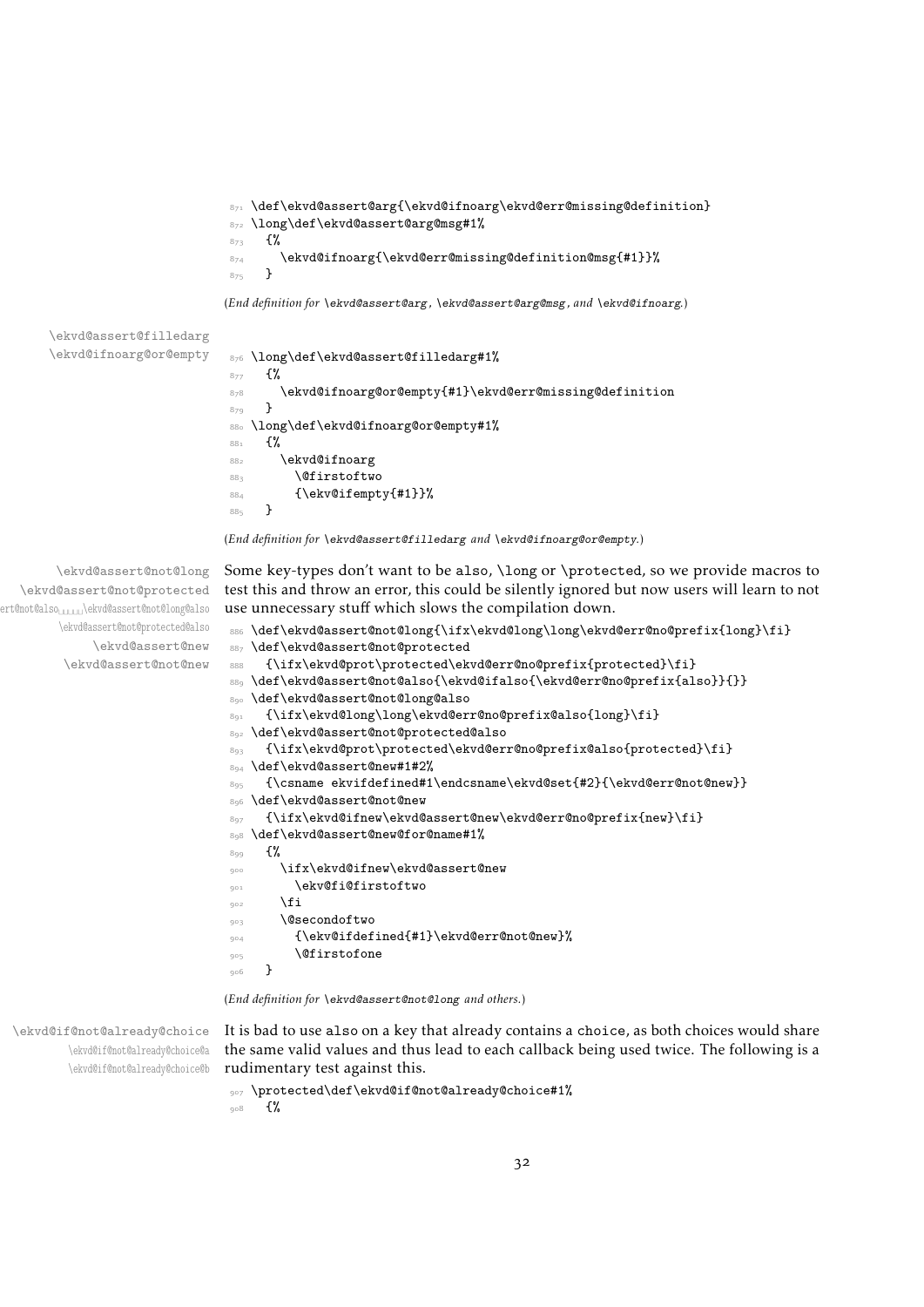```
909 \expandafter\ekvd@if@not@already@choice@a
910 \csname\ekv@name\ekvd@set{#1}\endcsname
911 {}\ekvd@h@choice\ekvd@stop
912 }
913 \protected\def\ekvd@if@not@already@choice@a
914 \{%
915 \expandafter\ekvd@if@not@already@choice@b
916 }
917 \long\protected\def\ekvd@if@not@already@choice@b#1\ekvd@h@choice#2\ekvd@stop
918 {%
919 \ekv@ifempty{#2}\@firstofone\@gobble
920 }
```
<span id="page-32-15"></span><span id="page-32-14"></span><span id="page-32-1"></span>(*End definition for* \ekvd@if@not@already@choice *,* \ekvd@if@not@already@choice@a *, and* \ekvd@if@not@already@choice@b*.*)

\ekvd@ifspace \ekvd@ifspace@ Yet another test which can be reduced to an if-empty, this time by gobbling everything up to the first space.

```
921 \long\def\ekvd@ifspace#1%
922 \frac{1}{2}923 \ekvd@ifspace@#1 \ekv@ifempty@B
924 \ekv@ifempty@false\ekv@ifempty@A\ekv@ifempty@B\@firstoftwo
255926 \long\def\ekvd@ifspace@#1 % keep this space
927 \frac{8}{3}928 \ekv@ifempty@\ekv@ifempty@A
929 }
```
<span id="page-32-2"></span>(*End definition for* \ekvd@ifspace *and* \ekvd@ifspace@*.*)

#### <span id="page-32-0"></span>2.3.5 Messages

Most messages of  $exp<sub>k</sub>$ VIDEF are not expandable, since they only appear during keydefinition, which is not expandable anyway.

<span id="page-32-12"></span>The non-expandable error messages are boring, so here they are:

```
930 \protected\def\ekvd@errm#1{\errmessage{expkv-def Error: #1}}
931 \protected\def\ekvd@err@missing@definition
932 {\ekvd@errm{Missing definition for key '\ekvd@cur'}}
933 \protected\def\ekvd@err@missing@definition@msg#1%
934 {\ekvd@errm{Missing definition for key '\ekv@unexpanded{#1}'}}
935 \protected\def\ekvd@err@missing@type
936 {\ekvd@errm{Missing type prefix for key '\ekvd@cur'}}
937 \protected\def\ekvd@err@undefined@prefix#1%
<sub>93</sub>8 {%
939 \ekvd@errm
\frac{1}{240} \frac{1}{20}941 Undefined prefix '\ekv@unexpanded{#1}' found while processing
\langle \rangleekvd@cur'%
\frac{943}{ } }%
944945 \protected\def\ekvd@err@undefined@key#1%
_{946} {%
947 \ekvd@errm
948 {Undefined key '\ekv@unexpanded{#1}' found while processing '\ekvd@cur'}%
```
\ekvd@errm

\ekvd@err@missing@definition \ekvd@err@missing@definition@msg \ekvd@err@missing@type \ekvd@err@undefined@prefix \ekvd@err@undefined@key \ekvd@err@no@prefix \ekvd@err@no@prefix@msg \ekvd@err@no@prefix@also \ekvd@err@add@val@on@noval \ekvd@err@add@noval@on@val \ekvd@err@unsupported@arg \ekvd@err@not@new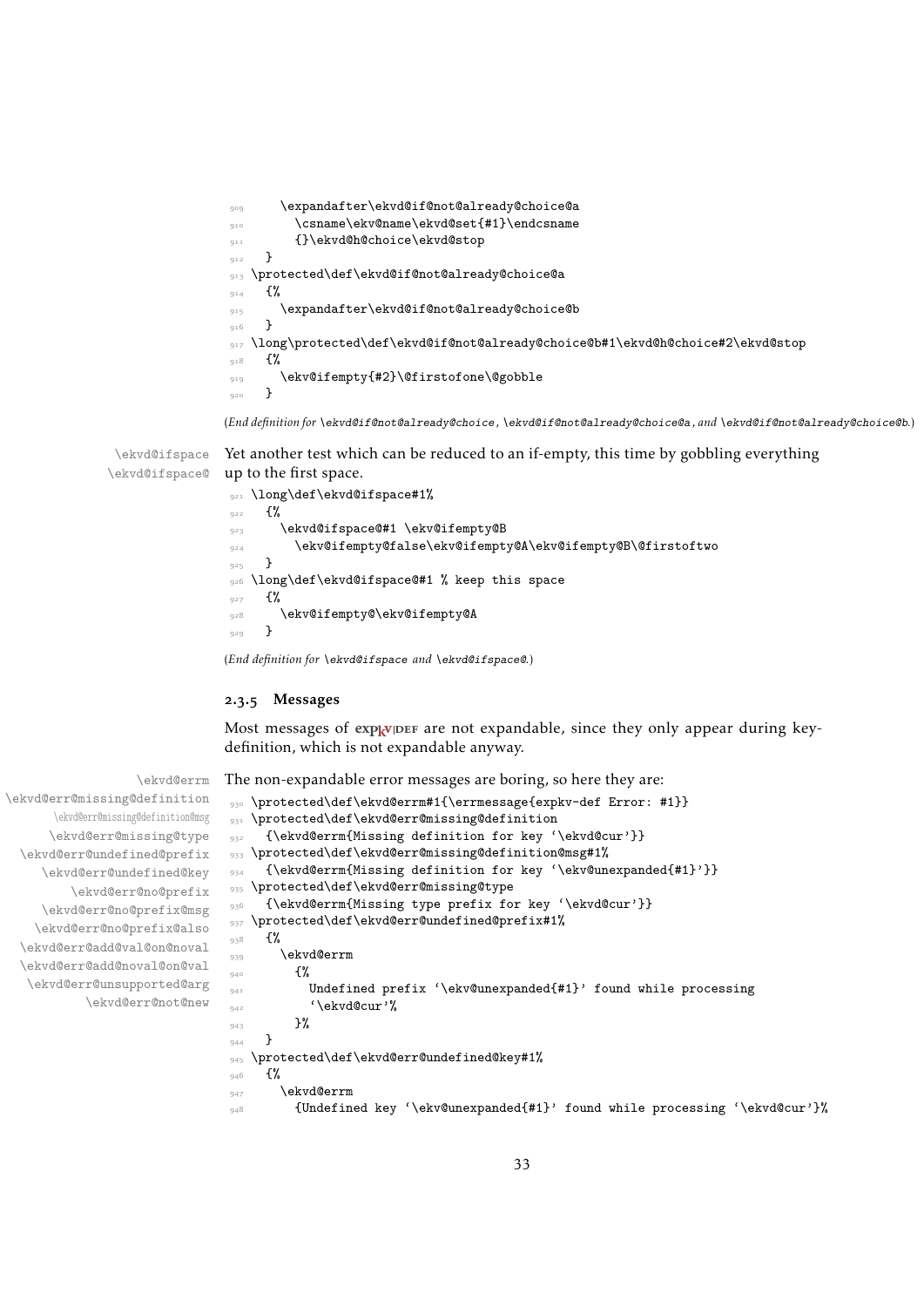```
949 }
950 \protected\def\ekvd@err@undefined@noval#1%
951 \frac{1}{2}952 \ekvd@errm
\frac{953}{ } \frac{1}{20}954 Undefined noval key '\unexpanded{#1}' found while processing
955 '\ekvd@cur'%
956 }%
<sub>957</sub> }
958 \protected\def\ekvd@err@no@prefix#1%
959 {\ekvd@errm{prefix '#1' not accepted in '\ekvd@cur'}}
960 \protected\def\ekvd@err@no@prefix@msg#1#2%
961 {\ekvd@errm{prefix '#2' not accepted in '\ekv@unexpanded{#1}'}}
962 \protected\def\ekvd@err@no@prefix@also#1%
963 {\ekvd@errm{'\ekvd@cur' not allowed with a '#1' key}}
964 \protected\def\ekvd@err@add@val@on@noval
965 {\ekvd@errm{'\ekvd@cur' not allowed with a NoVal key}}
966 \protected\def\ekvd@err@add@noval@on@val
967 {\ekvd@errm{'\ekvd@cur' not allowed with a value taking key}}
968 \protected\def\ekvd@err@unsupported@arg\fi\@firstofone#1%
<sub>969</sub> {%
970 \overline{f}971 \ekvd@errm
972 \{ \%973 Existing key-macro has the unsupported argument string
974 '\ekvd@extracted@args' for key '\ekvd@cur'%
975 }%
976 }
977 \protected\def\ekvd@err@not@new
978 {\ekvd@errm{The key for '\ekvd@cur' is already defined}}
979 \protected\long\def\ekvd@err@misused@unknown
980 {\ekvd@errm{Misuse of the unknown type found while processing '\ekvd@cur'}}
```
<span id="page-33-10"></span><span id="page-33-9"></span><span id="page-33-8"></span><span id="page-33-7"></span><span id="page-33-6"></span>(*End definition for* \ekvd@errm *and others.*)

\ekvd@err@choice@invalid \ekvd@err@choice@invalid@ \ekvd@choice@name \ekvd@unknown@choice@name

<span id="page-33-1"></span>\ekvd@err@choice@invalid will have to use this mechanism to throw its message. Also we have to retrieve the name parts of the choice in an easy way, so we use parentheses of catcode 8 here, which should suffice in most cases to allow for a correct separation.

```
981 \def\ekvd@err@choice@invalid#1%
982 \{ \%983 \ekvd@err@choice@invalid@#1%
984 }
985 \begingroup
986 \catcode40=8
987 \catcode41=8
988 \@firstofone{\endgroup
989 \def\ekvd@choice@name#1#2#3%
990 \mathcal{H}991 ekvd#1(#2)\detokenize{#3}%
992 }
993 \def\ekvd@unknown@choice@name#1#2%
994 \frac{8}{3}995 ekvd:u:#1(#2)%
996 }
```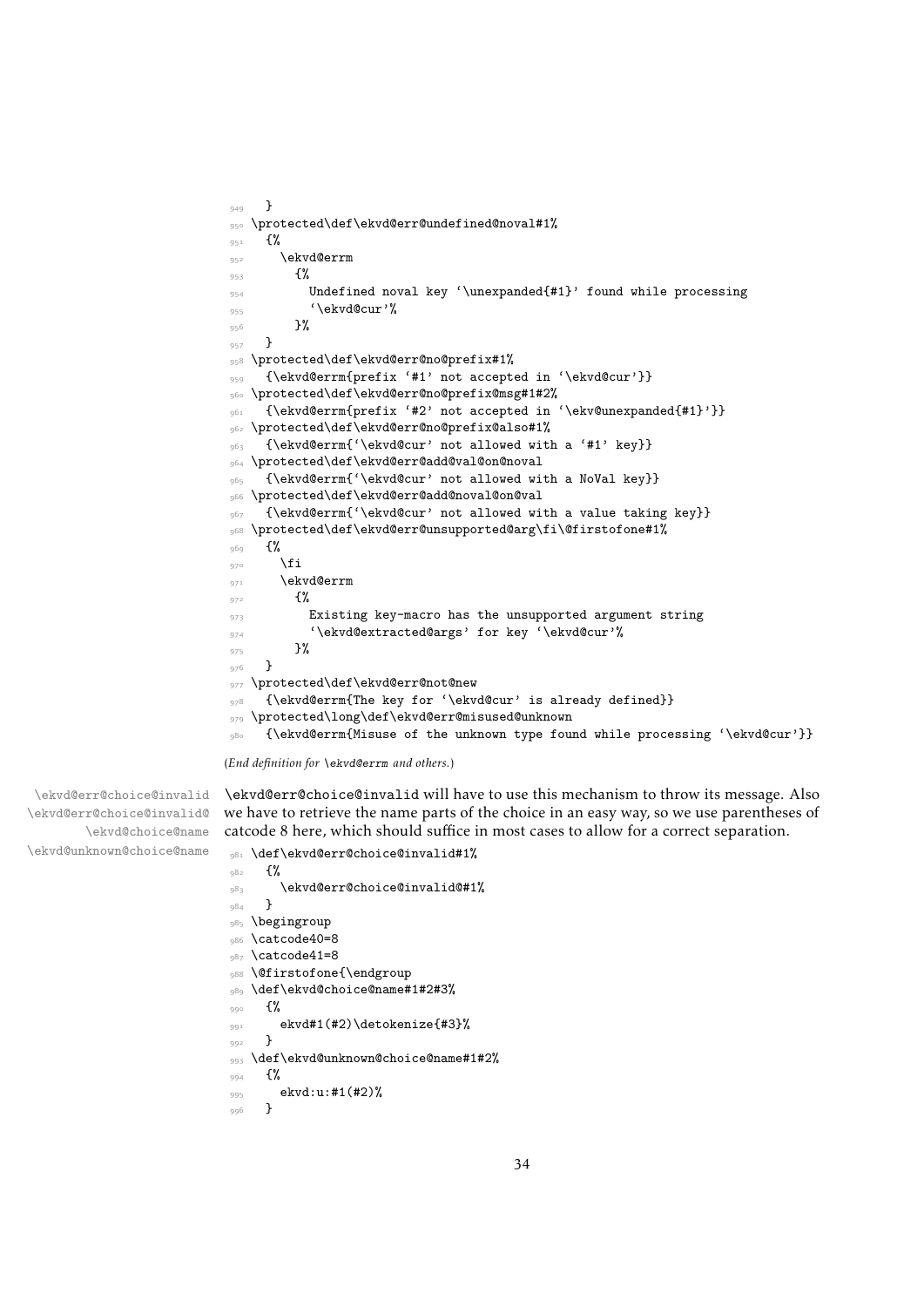```
997 \def\ekvd@err@choice@invalid@ ekvd#1(#2)\detokenize#3%
998 {%
999 \ekv@ifdefined{\ekvd@unknown@choice@name{#1}{#2}}%
1000 {\csname\ekvd@unknown@choice@name{#1}{#2}\endcsname{#3}}%
1001 {\ekvd@err{invalid choice '#3' for '#2' in set '#1'}}%
1002 }
1003 }
```
<span id="page-34-3"></span><span id="page-34-2"></span>(*End definition for* \ekvd@err@choice@invalid *and others.*)

\ekvd@err The expandable error messages use \ekvd@err, which is just like \ekv@err from [expkv](https://github.com/Skillmon/tex_expkv) . It uses a runaway argument to start the error message.

```
\texttt{key@exparg}\long\def\ekvd@err\#1}{\ekverfexpkv-def}_{\#1}\}
```
(*End definition for* \ekvd@err*.*)

Now everything that's left is to reset the category code of @.

<span id="page-34-4"></span><sup>1005</sup> \catcode'\@=\ekvd@tmp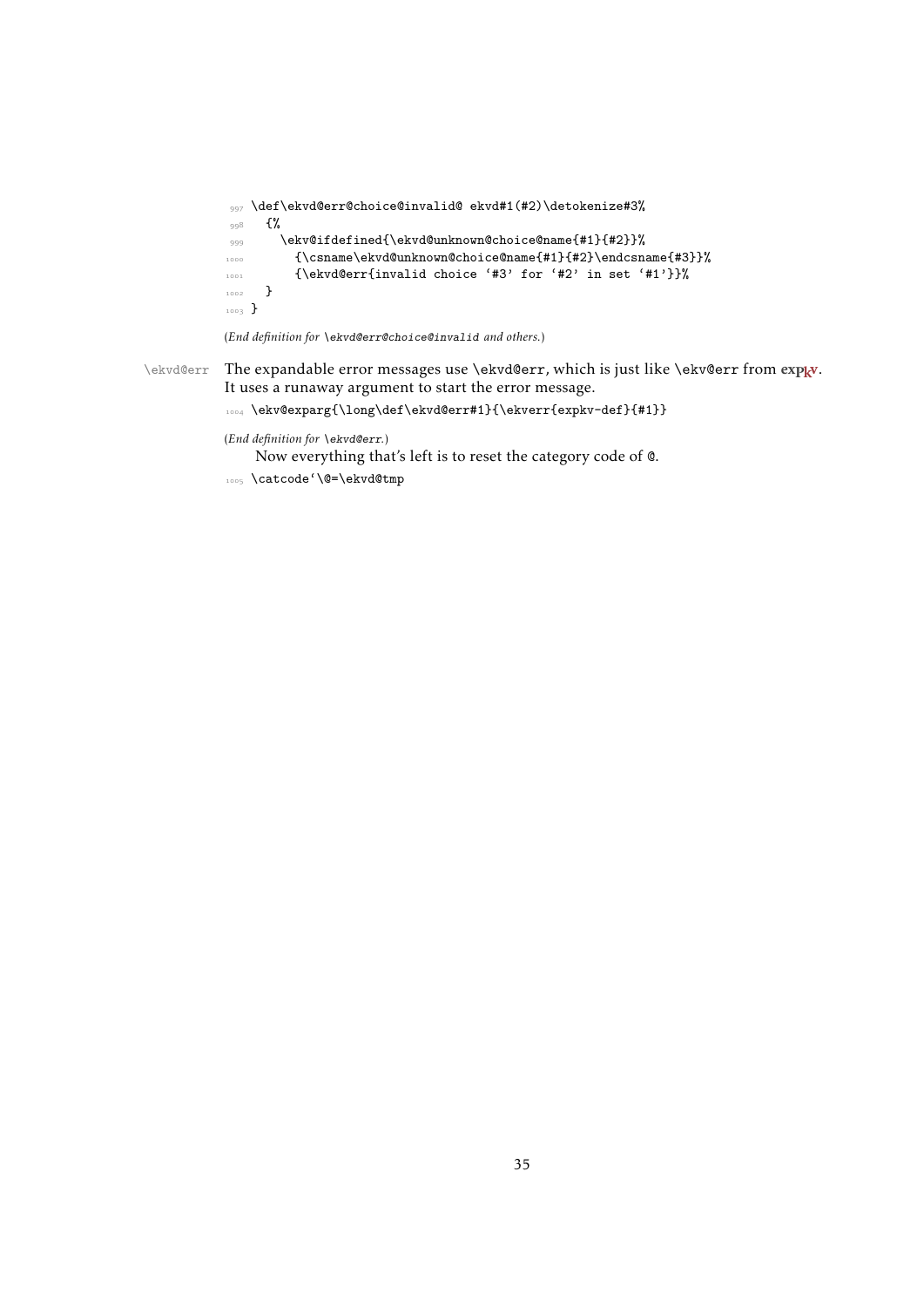# <span id="page-35-0"></span>Index

The italic numbers denote the pages where the corresponding entry is described, numbers underlined point to the definition, all others indicate the places where it is used.

| A                                                                                                   | \ekvredirectunknownNoVal<br>734                                            |
|-----------------------------------------------------------------------------------------------------|----------------------------------------------------------------------------|
|                                                                                                     | 489                                                                        |
|                                                                                                     | $enoval \dots \dots \dots \dots \dots \dots \dots \dots \dots \dots \dots$ |
|                                                                                                     |                                                                            |
| B                                                                                                   |                                                                            |
|                                                                                                     |                                                                            |
|                                                                                                     | F                                                                          |
| boolpairTF $\ldots \ldots \ldots \ldots \ldots \ldots$                                              | $f$ default  4                                                             |
|                                                                                                     | finitial $\ldots \ldots \ldots \ldots \ldots \ldots \ldots \ldots$         |
| box                                                                                                 |                                                                            |
|                                                                                                     | G                                                                          |
| C                                                                                                   |                                                                            |
|                                                                                                     |                                                                            |
| $choice-enum \dots \dots \dots \dots \dots \dots \dots \dots \dots$                                 |                                                                            |
| choice-store                                                                                        |                                                                            |
|                                                                                                     |                                                                            |
|                                                                                                     |                                                                            |
| D                                                                                                   |                                                                            |
|                                                                                                     | gdataT<br>$-5$                                                             |
| dataT                                                                                               | gdimen                                                                     |
| $default \dots \dots \dots \dots \dots \dots \dots \dots \dots$                                     |                                                                            |
|                                                                                                     | ginvbool                                                                   |
| E                                                                                                   | ginvboolTF $\ldots \ldots \ldots \ldots \ldots \ldots$                     |
|                                                                                                     | gpretoks $\ldots \ldots \ldots \ldots \ldots \ldots \ldots$                |
|                                                                                                     |                                                                            |
|                                                                                                     | gstore $\ldots \ldots \ldots \ldots \ldots \ldots \ldots \ldots$           |
| $edefault$                                                                                          |                                                                            |
| edimen                                                                                              | $\setminus$ gtoksapp<br>368                                                |
|                                                                                                     |                                                                            |
|                                                                                                     |                                                                            |
| $\text{ekvchangeset} \ldots \ldots \ldots \ldots 104, 107$                                          | I                                                                          |
| $\text{ekvcsvloop} \ldots \ldots \ldots \ldots \quad 638,650$                                       | initial $\ldots \ldots \ldots \ldots \ldots \ldots \ldots$                 |
| $\text{VekvdDate} \dots \dots \dots \dots \dots \dots \dots \dots \dots \dots \dots \dots \dots$    | int                                                                        |
| \ekvdef  292, 323,                                                                                  |                                                                            |
| 343, 363, 386, 413, 437, 465, 546, 757                                                              |                                                                            |
| \ekvdefinekeys<br>2,47                                                                              |                                                                            |
| \ekvdefNoVal  107, 226, 255, 765                                                                    | L                                                                          |
| \ekvdefunknown                                                                                      | $\overline{\mathbf{3}}$                                                    |
| $\text{ekvdefunknownNoVal} \dots \dots \dots \dots \ 686$                                           | M                                                                          |
|                                                                                                     |                                                                            |
| \ekvdVersion  2, 5, 9, 15, 22                                                                       |                                                                            |
| \ekvifdefined  152, 176, 202, 828, 850                                                              | N                                                                          |
|                                                                                                     |                                                                            |
| $\text{ekvlet} \dots \dots \dots \dots \dots \dots \dots \dots \dots \dots \dots \dots \dots \dots$ | $\neq$ x $\dots$ $\dots$                                                   |
| \ekvletNoVal  127, 163, 184                                                                         |                                                                            |
|                                                                                                     | $\neq$ 710, 711                                                            |
| $\text{ekvredirectunknown} \ldots \ldots \ldots \quad 721$                                          |                                                                            |
|                                                                                                     |                                                                            |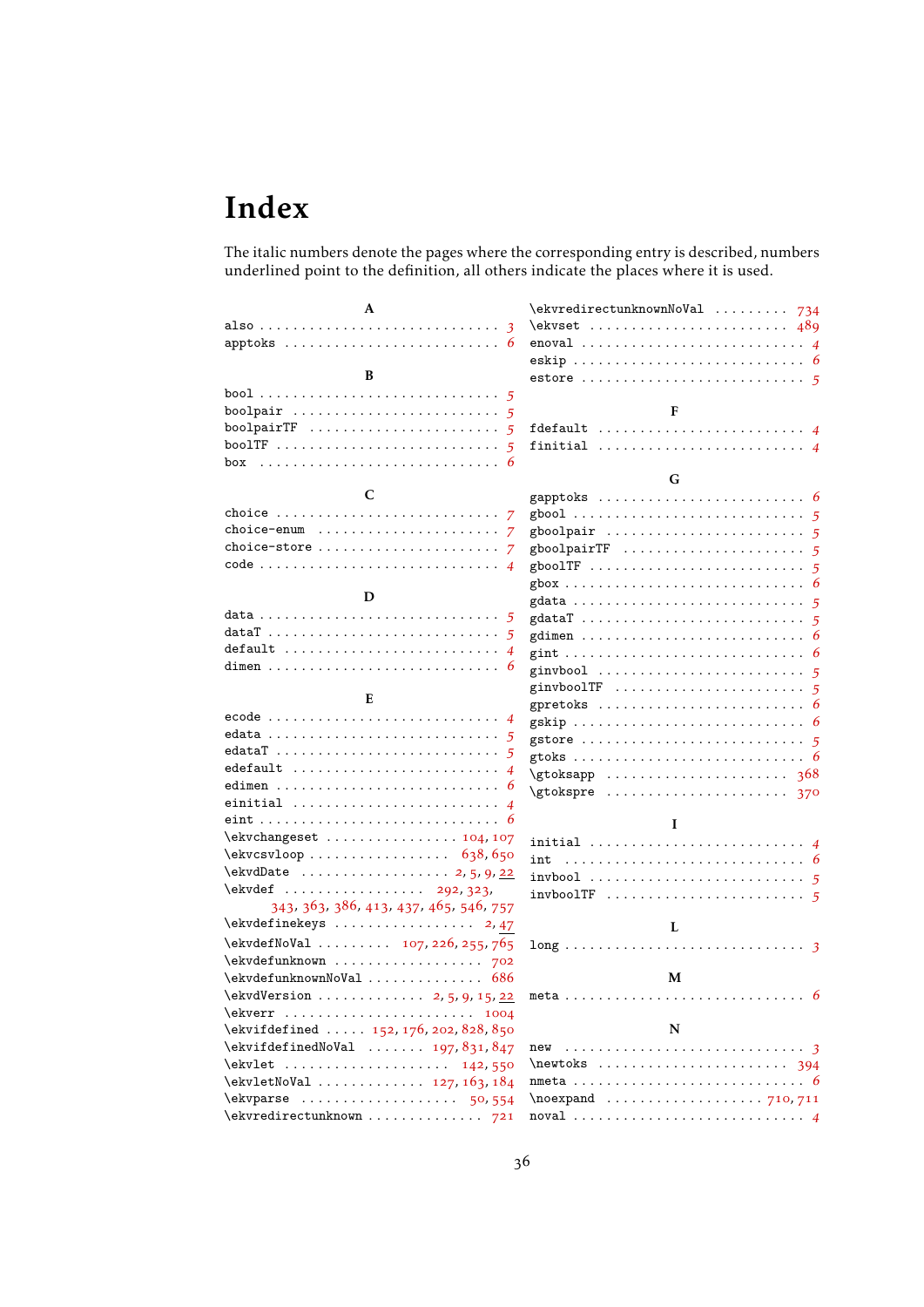| v<br>e<br>× |
|-------------|
|-------------|

| $odefault \ldots \ldots \ldots \ldots \ldots \ldots \ldots 4$<br>oinitial $\ldots \ldots \ldots \ldots \ldots \ldots \ldots$ |
|------------------------------------------------------------------------------------------------------------------------------|
| P                                                                                                                            |
|                                                                                                                              |
|                                                                                                                              |
|                                                                                                                              |
|                                                                                                                              |
| Q<br>qdefault $\ldots \ldots \ldots \ldots \ldots \ldots \ldots$                                                             |
| S                                                                                                                            |
| $\epsilon$ and $\epsilon$ and $\epsilon$ and $\epsilon$ and $\epsilon$                                                       |

#### T

| TEX and LATEX $2\varepsilon$ commands:                      |
|-------------------------------------------------------------|
| \ekv@empty  41, 42, 459, 637, 859                           |
| \ekv@exparg  126, 141, 162,                                 |
| 183, 212, 215, 482, 513, 540, 699, 1004                     |
| $\text{ekv@expargtwice} \dots 103, 107, 527$                |
| $\text{ekv@fi@firstoftwo 35, 901}$                          |
| $\text{ekv@fi@gobble  810, 814}$                            |
| \ekv@gobble@mark  597                                       |
| \ekv@ifdefined 73, 76, 577, 674, 904, 999                   |
| \ekv@ifempty  98,884,919                                    |
| $\text{ekv@ifempty@    825, 928}$                           |
| \ekv@ifempty@A  823, 825, 924, 928                          |
| \ekv@ifempty@B  822, 823, 923, 924                          |
| \ekv@ifempty@false  823, 924                                |
| $\text{Vekv@mark} \dots \dots \dots \quad 67, 70, 564, 573$ |
| \ekv@name 159, 181, 198, 205, 543, 680,                     |
| 692, 715, 727, 756, 764, 829, 848, 910                      |
| \ekv@stop $67, 71, 84, 564, 575, 581$                       |
| \ekv@strip  70, 74, 573, 590                                |
| $\text{Vekv@unexpanded} \dots 158, 299, 302,$               |
| 305, 308, 469, 470, 934, 941, 948, 961                      |
| \ekvd@add@aux  542,752                                      |
| \ekvd@add@aux@752                                           |
| \ekvd@add@noval                                             |
| $\ldots$ 103, 126, 162, 183, 503, 522, 752                  |
| \ekvd@add@val  141, 289, 320, 341,                          |
| 361, 383, 405, 435, 463, 499, 518, 752                      |
| \ekvd@arg  50,52                                            |
| \ekvd@assert@arg  121, 137, 150,                            |
| 174, 611, 663, 682, 694, 717, 729, 871                      |
| \ekvd@assert@arg@msg  871                                   |
|                                                             |

| \ekvd@assert@filledarg                                                |
|-----------------------------------------------------------------------|
| . 222, 283, 314,                                                      |
| 335, 355, 377, 399, 429, 457, 477, 876                                |
| $\texttt{ekvd@assert@new} \dots \dots \dots \ 91, \frac{886}{5}$      |
| \ekvd@assert@new@for@name                                             |
| $\ldots \ldots 661,680,692,715,727,898$                               |
| \ekvd@assert@not@also                                                 |
| $\ldots$ 192, 666, 684, 696, 719, 731, 889                            |
| \ekvd@assert@not@alsoUUUUU\ekvd@assert@not@long@als                   |
| \ekvd@assert@not@long                                                 |
| $\cdots \cdots \cdots \cdots 94, 123, 155, 179,$                      |
| 193, 502, 521, 526, 665, 685, 733, 886                                |
| \ekvd@assert@not@long@also                                            |
| . 503, 522, 546                                                       |
| \ekvd@assert@not@new 154, 178, 191, 886                               |
| \ekvd@assert@not@protected                                            |
| . 95, 194, 720, 732, <u>886</u>                                       |
| \ekvd@assert@not@protected@also                                       |
| $\texttt{ekvd@assert@noval} \ldots \ldots \quad 762, \underline{826}$ |
| $\texttt{ekvd@assert@noval@ 826}$                                     |
| \ekvd@assert@twoargs                                                  |
| $\ldots$ 266, 268, 271, 276, 509, 627, 816                            |
| $\text{ekvd@assert@val} \dots \dots \ 536,754,826$                    |
| \ekvd@assert@val@ 826                                                 |
| \ekvd@choice@invalid@p                                                |
| 595, 604, 605, 606                                                    |
| \ekvd@choice@invalid@p@  597,600                                      |
| \ekvd@choice@name  228, 231,                                          |
| 257, 260, 532, 567, 590, 643, 655, 981                                |
| \ekvd@choice@p@also  605                                              |
| \ekvd@choice@p@long  524                                              |
| \ekvd@choice@p@long@  524                                             |
| \ekvd@choice@p@new  606                                               |
| \ekvd@choice@p@protect  524                                           |
| \ekvd@choice@p@protected  524                                         |
| \ekvd@choice@prefix  524                                              |
| \ekvd@choice@prefix@  524                                             |
| \ekvd@choice@prefix@done  524                                         |
| $\text{ekvd@clear@prefixes  39, 64, 562}$                             |
| \ekvd@cur                                                             |
| $\ldots$ 65, 558, 602, 932, 936, 942, 948,                            |
| 955, 959, 963, 965, 967, 974, 978, 980                                |
| \ekvd@err  1001, 1004                                                 |
| \ekvd@err@add@noval@on@val . 851,930                                  |
| \ekvd@err@add@val@on@noval . 832,930                                  |
| $\text{ekvd@err@choice@invald} \ldots$ 747, 981                       |
| \ekvd@err@choice@invalid@  981                                        |
|                                                                       |

\ekvd@err@missing@definition . . .

. . . . . . . . . . . . [99](#page-13-12), [818](#page-29-7), [871](#page-31-7), [878](#page-31-8), [930](#page-32-12)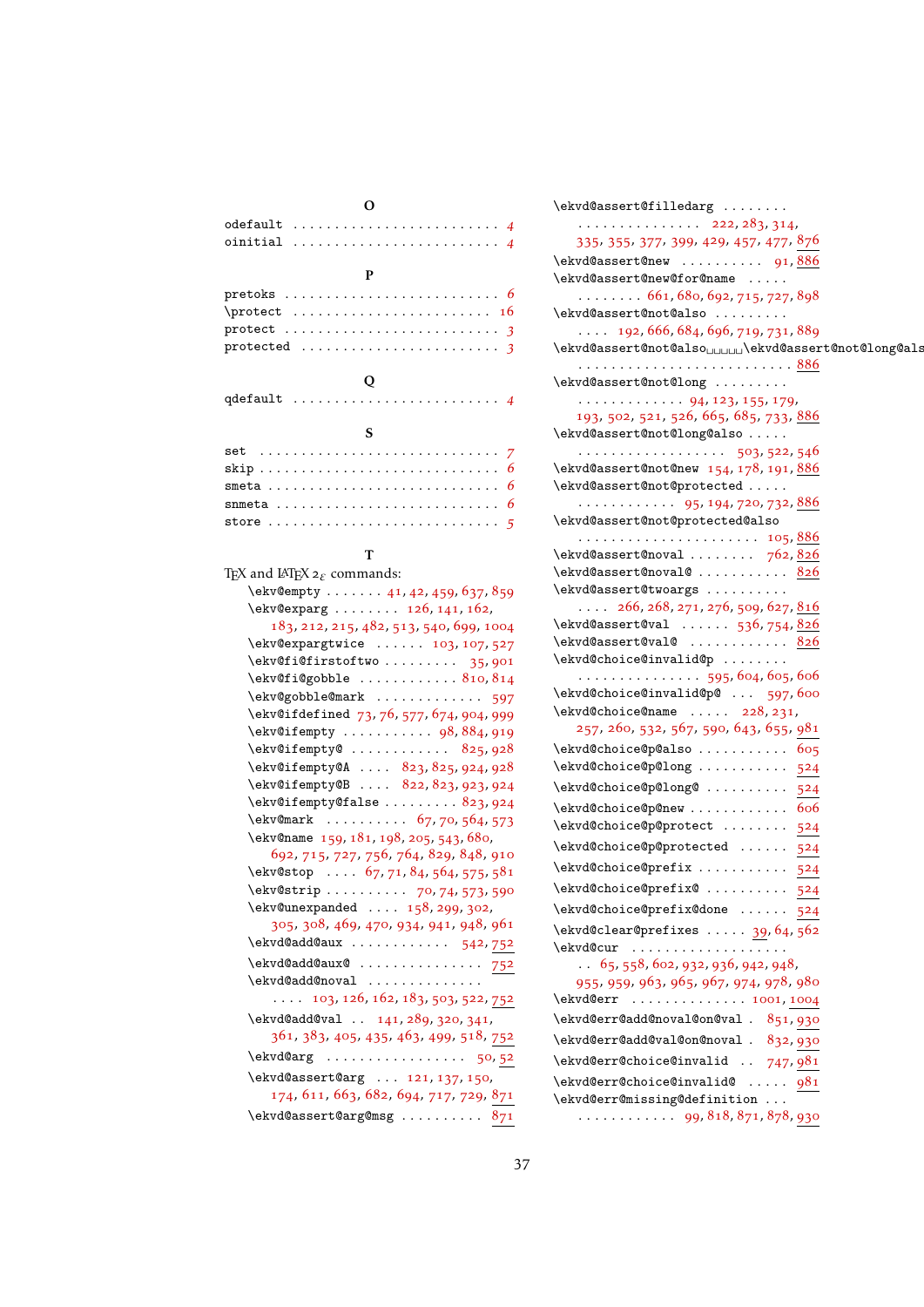| \ekvd@err@missing@definition@msg                                                   |
|------------------------------------------------------------------------------------|
|                                                                                    |
| \ekvd@err@missing@type  68, 85, 930                                                |
| \ekvd@err@misused@unknown . 676, 979                                               |
| \ekvd@err@no@prefix                                                                |
| $\ldots \ldots \ldots 886, 888, 889, 897, 930$                                     |
| \ekvd@err@no@prefix@also 891,893,930                                               |
| \ekvd@err@no@prefix@msg  602, 930                                                  |
| \ekvd@err@not@new  895,904,930                                                     |
| \ekvd@err@undefined@key                                                            |
| $\ldots \ldots \ldots 165$ , 186, 208, 833, 852, 930                               |
| \ekvd@err@undefined@noval . 199,950                                                |
| .<br>\ekvd@err@undefined@prefix  78,930                                            |
| \ekvd@err@unsupported@arg                                                          |
| . 841, 860, 930                                                                    |
| \ekvd@errm  930                                                                    |
| \ekvd@extract@args  826                                                            |
| \ekvd@extract@prefixes  770,778                                                    |
| $\text{ekvd@extract@prefixes@   778}$                                              |
| $\text{kekvd@extract@prefixes@long  778}$                                          |
|                                                                                    |
| $\verb+\ekvd@extract@prefixes@prot778$                                             |
| \ekvd@extracted@args  826, 974                                                     |
| \ekvd@h@choice  530, 738, 911, 917                                                 |
| \ekvd@h@choice@  738                                                               |
| \ekvd@handle  52                                                                   |
| \ekvd@if@not@already@choice 538,907                                                |
| \ekvd@if@not@already@choice@a  907                                                 |
| \ekvd@if@not@already@choice@b  907                                                 |
| \ekvd@ifalso  39, 90, 101, 125,<br>140, 161, 182, 286, 317, 338, 358,              |
|                                                                                    |
| 380, 402, 432, 460, 481, 512, 534, 889                                             |
| \ekvd@ifempty@gtwo 816                                                             |
| \ekvd@ifnew                                                                        |
| 44, 91, 96, 119, 135, 218, 220, 248,                                               |
| 250, 281, 312, 333, 353, 375, 397,                                                 |
| 427, 455, 475, 507, 609, 625, 897, 900<br>\ekvd@ifnoarg 54, 59, 113, 195, 871, 882 |
| $\text{ekvd@ifnoarg@or@empty  } 876$                                               |
| $\text{Vekvd}$ difnottwo args $816$                                                |
| $\text{ekvdd}$ ifprimitive  27,349                                                 |
| \ekvd@ifspace                                                                      |
| $\ldots \ldots 66, 83, 563, 580, 595, 598, 921$                                    |
| \ekvd@ifspace@  921                                                                |
| $\text{ekvd@long    } 39, 87, 139,$                                                |
| 292, 323, 343, 363, 386, 413, 437,                                                 |
| 465, 497, 546, 702, 757, 788, 886, 891                                             |
| \ekvd@mark  787, 790, 793, 795                                                     |
| \ekvd@newlet                                                                       |
| 224, 252, 253, 285, 459, 637, <u>808</u>                                           |

| \ekvd@newreg                                                             |
|--------------------------------------------------------------------------|
| 316, 337, 357, 379, 401, 431, 648, 808                                   |
| \ekvd@noarg  50,52                                                       |
| \ekvd@one@arg@string  826                                                |
| \ekvd@p@also  87                                                         |
| $\text{ekvd@p@long  \ldots \ldots \ldots 87}$                            |
| \ekvd@p@new<br>8 <sub>7</sub>                                            |
| \ekvd@p@protect  87                                                      |
| \ekvd@p@protected  87                                                    |
| \ekvd@populate@choice  524                                               |
| \ekvd@populate@choice@  524                                              |
| \ekvd@populate@choice@noarg  524                                         |
| \ekvd@populate@choiceenum . 622, 646                                     |
| \ekvd@populate@choiceenum@  646                                          |
| \ekvd@populate@choicestore . 620, 635                                    |
| \ekvd@populate@choicestore@ 635                                          |
| $\text{ekvd@prefix} \ldots \ldots \ldots \ldots 67,70,84$                |
|                                                                          |
| $\text{ekvd@prefix@after@p  77.}$                                        |
| \ekvd@prot  39,                                                          |
| 88, 124, 139, 156, 180, 288, 319, 340,                                   |
| 360, 382, 404, 462, 497, 527, 588,                                       |
| 593, 667, 686, 702, 776, 791, 888, 893                                   |
| $\text{Qset} \dots \dots \dots \ 49, 107,$                               |
| 127, 142, 152, 159, 163, 176, 181,<br>184, 197, 198, 202, 205, 226, 228, |
| 231, 255, 257, 260, 292, 323, 343,                                       |
| 363, 386, 413, 437, 465, 479, 483,                                       |
| 514, 532, 543, 550, 567, 590, 643,                                       |
| 655, 661, 668, 680, 686, 692, 702,                                       |
| 715, 721, 727, 734, 756, 764, 776,                                       |
| 828, 829, 831, 847, 848, 850, 895, 910                                   |
| \ekvd@set@choice<br>$\ldots \ldots 567$ , 590, 614, 630, 643, 655        |
| \ekvd@stop. 55, 60, 62, 780, 784, 787,                                   |
| 790, 793, 795, 839, 858, 866, 911, 917                                   |
| \ekvd@t@apptoks<br>$\cdot \cdot 349$<br>$\cdots$                         |
| \ekvd@t@bool<br><u> 216</u>                                              |
| \ekvd@t@boolpair<br>246                                                  |
| \ekvd@t@boolpairTF<br>246                                                |
| \ekvd@t@boolTF<br><u> 216</u>                                            |
| \ekvd@t@box<br>310                                                       |
| \ekvd@t@choice<br>524                                                    |
| \ekvd@t@choice-enum<br>619                                               |
| \ekvd@t@choice-store<br>619                                              |
| \ekvd@t@code<br>133                                                      |
| \ekvd@t@data<br>279                                                      |
| \ekvd@t@dataT<br>279                                                     |
| \ekvd@t@default<br>148                                                   |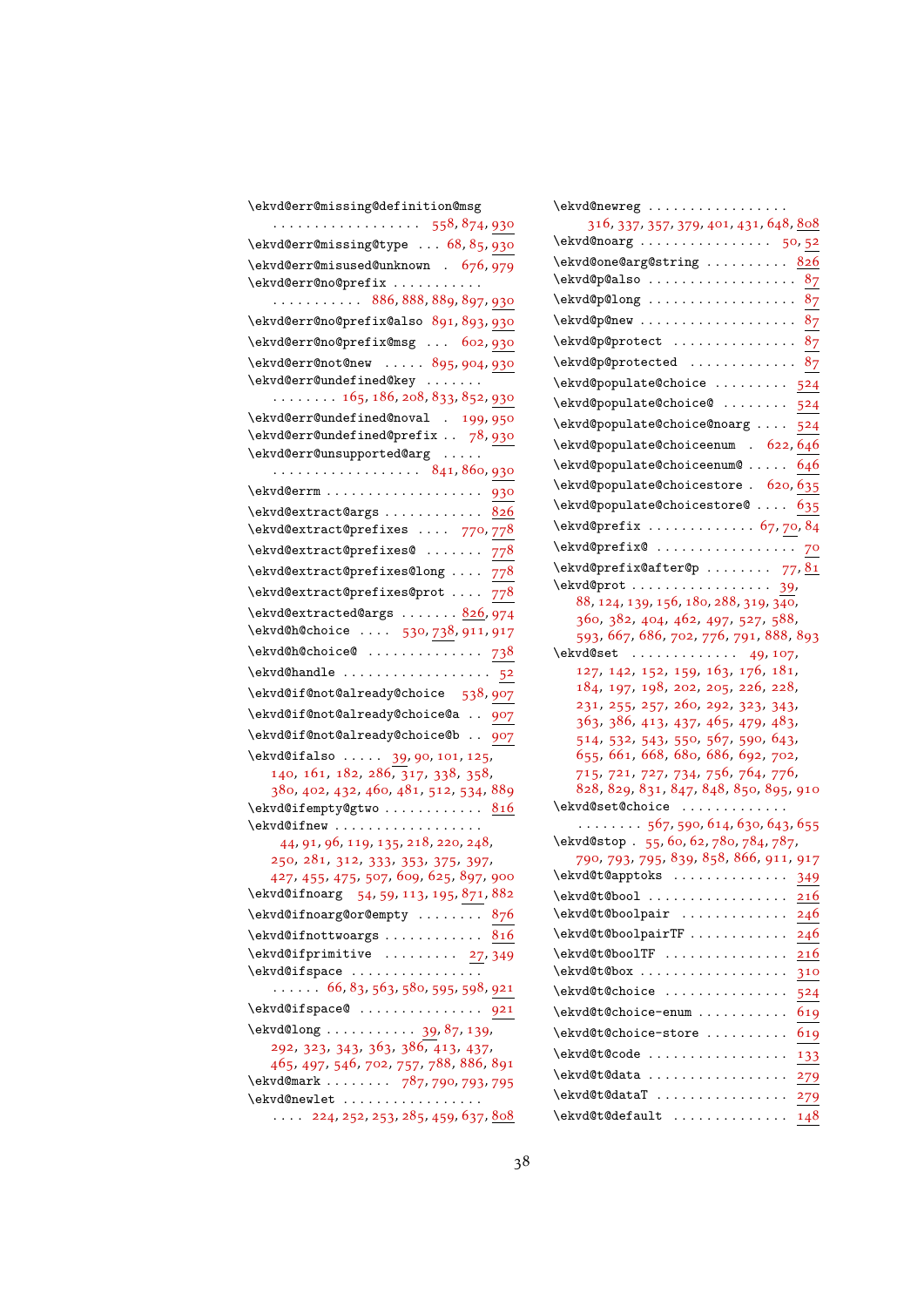| \ekvd@t@dimen<br>425                                                                                                                                                                       |
|--------------------------------------------------------------------------------------------------------------------------------------------------------------------------------------------|
| \ekvd@t@ecode<br>.<br>133                                                                                                                                                                  |
| \ekvd@t@edata<br>.<br>300                                                                                                                                                                  |
| \ekvd@t@edataT<br>306                                                                                                                                                                      |
| \ekvd@t@edefault<br>172                                                                                                                                                                    |
| \ekvd@t@edimen<br>.<br>425                                                                                                                                                                 |
| \ekvd@t@einitial<br>189                                                                                                                                                                    |
| \ekvd@t@eint<br>425                                                                                                                                                                        |
| \ekvd@t@enoval<br>.<br>117                                                                                                                                                                 |
| \ekvd@t@eskip<br>425                                                                                                                                                                       |
| \ekvd@t@estore<br>471                                                                                                                                                                      |
| \ekvd@t@fdefault<br>.<br>148                                                                                                                                                               |
| \ekvd@t@finitial<br>189<br>.                                                                                                                                                               |
| \ekvd@t@gapptoks<br>.<br>349                                                                                                                                                               |
| \ekvd@t@gbool<br><u>216</u>                                                                                                                                                                |
| \ekvd@t@gboolpair<br>246                                                                                                                                                                   |
| \ekvd@t@gboolpairTF<br>246                                                                                                                                                                 |
| \ekvd@t@gboolTF<br>216                                                                                                                                                                     |
| \ekvd@t@gbox<br>310                                                                                                                                                                        |
| \ekvd@t@gdata<br>279                                                                                                                                                                       |
| \ekvd@t@gdataT<br>279                                                                                                                                                                      |
| \ekvd@t@gdimen<br>425                                                                                                                                                                      |
| \ekvd@t@gint<br>.<br>425                                                                                                                                                                   |
| \ekvd@t@ginvbool<br>216<br>\ekvd@t@ginvboolTF<br>216                                                                                                                                       |
| \ekvd@t@gpretoks  370,423                                                                                                                                                                  |
| \ekvd@t@gskip<br>$\cdot$<br>$\begin{array}{cccccccccccccc} \bullet & \bullet & \bullet & \bullet & \bullet & \bullet & \bullet & \bullet & \bullet & \bullet & \bullet \end{array}$<br>425 |
| \ekvd@t@gstore<br>453                                                                                                                                                                      |
| \ekvd@t@gtoks<br>$\sim$ $\sim$<br>$\bullet$<br>331                                                                                                                                         |
| \ekvd@t@initial<br>189                                                                                                                                                                     |
| \ekvd@t@int<br>425                                                                                                                                                                         |
| \ekvd@t@invbool<br>216                                                                                                                                                                     |
| \ekvd@t@invboolTF<br>216                                                                                                                                                                   |
| \ekvd@t@meta<br>473                                                                                                                                                                        |
| \ekvd@t@nmeta<br>473                                                                                                                                                                       |
| \ekvd@t@noval<br>117                                                                                                                                                                       |
| \ekvd@t@odefault<br>148                                                                                                                                                                    |
| \ekvd@t@oinitial<br>189                                                                                                                                                                    |
| \ekvd@t@pretoks  369,422                                                                                                                                                                   |
| \ekvd@t@qdefault<br>148                                                                                                                                                                    |
| \ekvd@t@set<br>92                                                                                                                                                                          |
| \ekvd@t@skip<br>425                                                                                                                                                                        |
| \ekvd@t@smeta<br>505                                                                                                                                                                       |
| \ekvd@t@snmeta<br>505                                                                                                                                                                      |
| \ekvd@t@store<br>453                                                                                                                                                                       |
| \ekvd@t@toks<br>331                                                                                                                                                                        |
| \ekvd@t@unknown<br>672                                                                                                                                                                     |

| \ekvd@t@unknown-choice                                                        | 659                   |
|-------------------------------------------------------------------------------|-----------------------|
| \ekvd@t@xdata                                                                 | 303                   |
| \ekvd@t@xdataT                                                                | 309                   |
| \ekvd@t@xdimen                                                                | 425                   |
| \ekvd@t@xint                                                                  | 425                   |
| \ekvd@t@xskip                                                                 | 425                   |
| \ekvd@t@xstore                                                                | 472                   |
| \ekvd@tmp                                                                     |                       |
| $\ldots$ 2, 124, 126, 127, 139, 141, 142,                                     |                       |
| 156, 162, 163, 180, 183, 184, 206,                                            |                       |
| 211, 212, 213, 215, 479, 480, 482,                                            |                       |
| 483, 497, 513, 514, 527, 545, 550,<br>649, 656, 657, 698, 704, 799, 807, 1005 |                       |
| $\texttt{ekvdQtmpa} \dots \dots \dots \dots \dots \ 30,34$                    |                       |
| \ekvd@tmpb                                                                    | 31, 34                |
| \ekvd@toks  394, 407, 408, 415, 416                                           |                       |
| \ekvd@type@apptoks  373, 392, 393                                             |                       |
| \ekvd@type@bool                                                               | 216                   |
| \ekvd@type@boolpair                                                           | 246                   |
| \ekvd@type@box                                                                | 310                   |
| \ekvd@type@choice . 225, 254, 524, 629                                        |                       |
| \ekvd@type@choicespecial 620, 622, 623                                        |                       |
| \ekvd@type@code                                                               | 133                   |
| \ekvd@type@data                                                               | 279                   |
| \ekvd@type@default                                                            | 148                   |
| \ekvd@type@initial                                                            |                       |
| . 189, 211, 212, 213, 215                                                     |                       |
| \ekvd@type@meta                                                               | 473                   |
| \ekvd@type@meta@a  473,511                                                    |                       |
| \ekvd@type@meta@b                                                             | 473                   |
| \ekvd@type@meta@c                                                             | 473                   |
| \ekvd@type@noval  117                                                         |                       |
| \ekvd@type@preapptoks                                                         | 349                   |
| \ekvd@type@pretoks  395, 422, 423                                             |                       |
| \ekvd@type@reg                                                                | 425                   |
| \ekvd@type@set                                                                | 92                    |
| \ekvd@type@smeta                                                              | 505                   |
| \ekvd@type@smeta@<br>$\Box$ , , , , ,                                         | $\cdot \frac{505}{ }$ |
| \ekvd@type@store                                                              |                       |
|                                                                               | <u>453</u>            |
| \ekvd@type@toks                                                               | 331                   |
| \ekvd@type@unknown@code                                                       | 672                   |
| \ekvd@type@unknown@noval                                                      | 672                   |
| \ekvd@type@unknown@redirect                                                   | 708                   |
| \ekvd@type@unknown@redirect-code                                              | 708                   |
| \ekvd@type@unknown@redirect-noval                                             |                       |
| .<br>\ekvd@unknown@choice@name                                                | 708                   |
| $\cdots \cdots \cdots \cdots \cdots \cdots 661, 668, 981$                     |                       |
| \evkd@prot                                                                    |                       |
|                                                                               | 434                   |